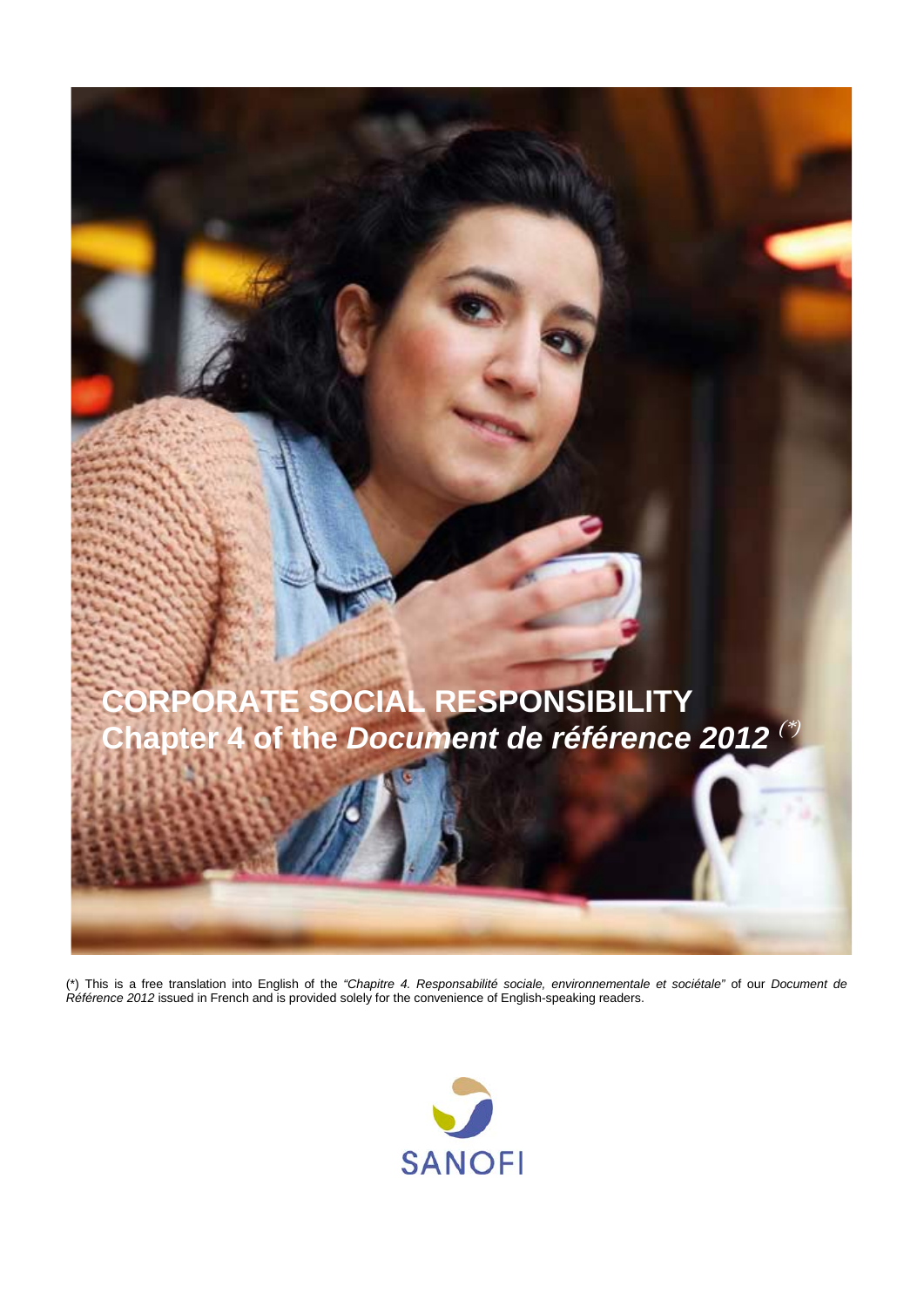# CORPORATE SOCIAL RESPONSIBILITY 4

| 4.1. SOCIAL INFORMATION                                                              |    |
|--------------------------------------------------------------------------------------|----|
| <b>4.2. ENVIRONMENTAL INFORMATION</b>                                                | 19 |
| 4.3. INFORMATION ABOUT EXTERNAL COMMITMENTS TO PROMOTE SUSTAINABILITY                | 29 |
| 4.4. HOW CORPORATE SOCIAL RESPONSIBLITY INFORMATION IS REPORTED: METHODOLOGICAL NOTE | 40 |
| 4.5. STATUTORY AUDITORS' DISCLOSURE STATEMENT AND ASSURANCE REPORT                   | 43 |

This chapter forms an integral part of the *Rapport de Gestion*, in accordance with the provisions of Articles L. 225- 102-1 and R. 225-104 to R. 225-105-2 of the French Commercial Code relating to companies' obligations of transparency with regard to corporate social responsibility. Information in italics followed by an asterisk (\*) has been the subject of a disclosure statement (see Section "4.5. Statutory auditors' disclosure statement and assurance report").

Sanofi's corporate social responsibility initiatives and projects are presented on our website *[www.sanofi.com](http://www.sanofi.com/)*.

# <span id="page-1-0"></span>4.1. SOCIAL INFORMATION

The social data provided below reflect consolidated worldwide data for all fully consolidated Group affiliates. Certain indicators pertain to a representative sample comprised of five countries (Brazil, China, France, Germany, and the United States), which account for 59% of the Sanofi workforce.

# **4.1.1. Employment**

# 1.A. Total Workforce

The total number of employees contributing to Sanofi's business activity includes employees under contract, temporary employees and third-party outside sales forces. As of December 31, 2012, the total number of employees reached 119,131, compared with 121,525 as of December 31, 2011, representing a 2% decrease (2,394 employees).

#### **Distribution of employees under contract by activity and region**

|                                                                    | Worldwide |         | <b>Europe</b> |        | of which France |        | <b>North America</b> |        | $\mathsf{I}$ Other countries $^{\mathsf{(1)}}$ |        |
|--------------------------------------------------------------------|-----------|---------|---------------|--------|-----------------|--------|----------------------|--------|------------------------------------------------|--------|
| <b>Employees under contract as</b><br>of December 31 <sup>st</sup> | 2012      | 2011    | 2012          | 2011   | 2012            | 2011   | 2012                 | 2011   | 2012                                           | 2011   |
| Employees under contract <sup>(2)</sup>                            | 111.974   | 113.719 | 56.265        | 58,339 | 28.111          | 28.179 | 18.994               | 20.233 | 36,715                                         | 35.147 |
| %                                                                  | 100.0%    | 100.0%  | 50.2%         | 51.3%  | 25.1%           | 24.8%  | 17.0%                | 17.8%  | 32.8%                                          | 30.9%  |
| <b>Distribution by activity</b>                                    |           |         |               |        |                 |        |                      |        |                                                |        |
| Pharmaceuticals                                                    | 83.1%     | 83.8%   | 84.5%         | 84.8%  | 71.2%           | 72.2%  | 69.6%                | 71.3%  | 87.8%                                          | 89.2%  |
| Human Vaccines (Vaccines)                                          | 11.5%     | 11.3%   | 10.9%         | 10.2%  | 21.6%           | 20.9%  | 19.9%                | 19.9%  | 8.2%                                           | 8.0%   |
| Animal Health                                                      | 5.4%      | 5.0%    | 4.6%          | 5.0%   | 7.1%            | 6.9%   | 10.5%                | 8.7%   | 4.0%                                           | 2.8%   |

<sup>(1)</sup> Asia-Pacific, Latin America, Africa, the Middle East and Japan.<br><sup>(2)</sup> Employees under contract include all employees who have a contract with Sanofi, including interns and apprentices with contracts. They do not include temporary employees or third-party outside sales forces.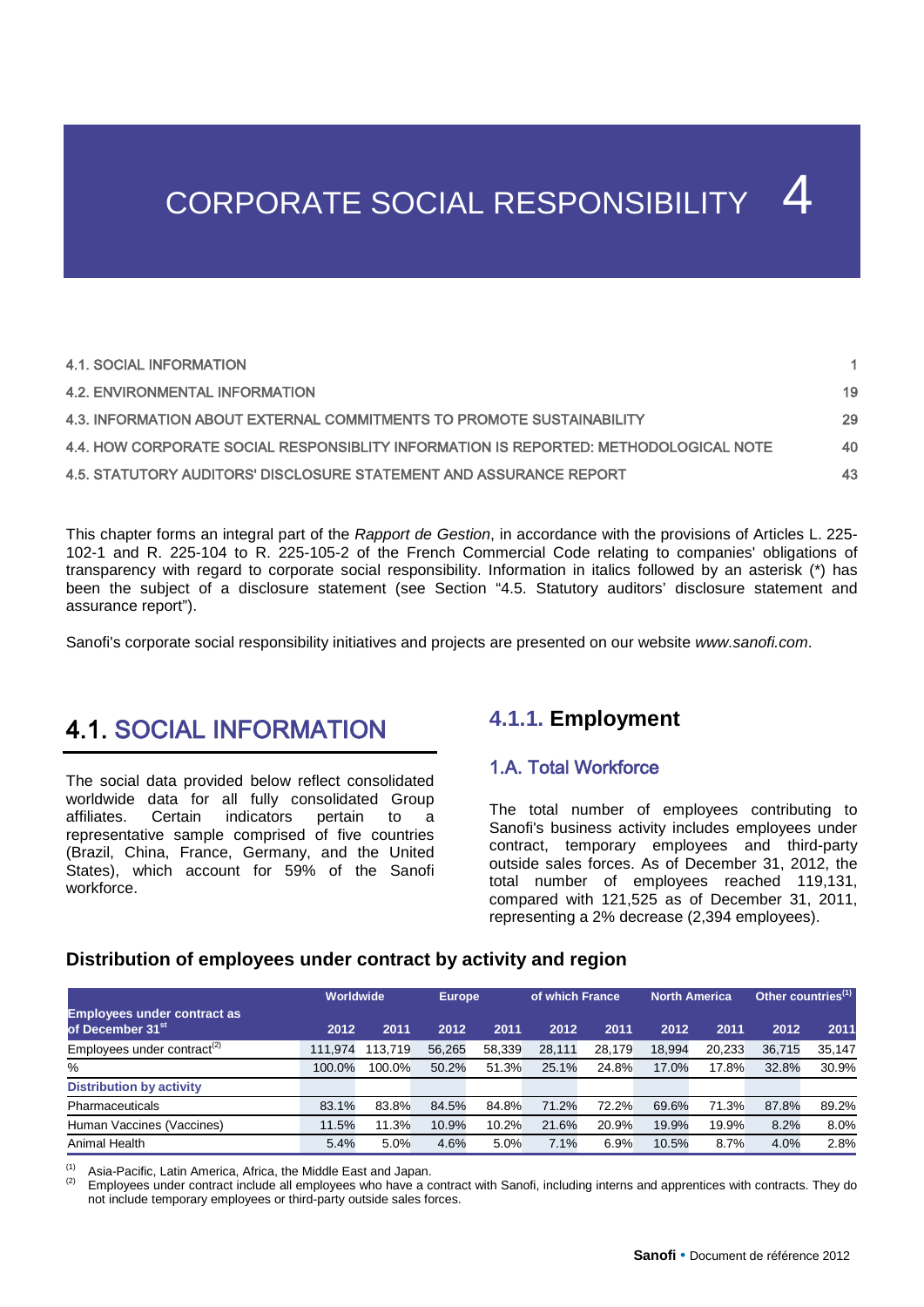As of December 31, 2012, the total workforce reached 111,974 employees under contract (a 1.5%<br>decrease compared with 2011). including compared with 2011), including 401 employees from companies that were consolidated or acquired during the year. Employees from the Pharmaceuticals, Human Vaccines (Vaccines) and Animal Health activities accounted for 83.1%, 11.5% and 5.4% of the total workforce, respectively.

In terms of regional distribution, the three countries where Sanofi has the most employees are France (28,111 employees, or 25.1% of the worldwide total), the United States (17,133 employees, or 15.3% of the worldwide total) and Germany (8,362 employees, or 7.5% of the worldwide total). We are continuing to expand our presence throughout the rest of the world, particularly in emerging countries. Sanofi has a total of more than 16,500 employees, or nearly 15% of the total workforce, in China, Brazil and India.

#### **Distribution of employees under contract by function and region**

|                                                                   | Worldwide |         | <b>Europe</b> |        | of which France |        | North America |        | Other countries <sup>(1)</sup> |        |
|-------------------------------------------------------------------|-----------|---------|---------------|--------|-----------------|--------|---------------|--------|--------------------------------|--------|
| <b>Distribution by function</b>                                   | 2012      | 2011    | 2012          | 2011   | 2012            | 2011   | 2012          | 2011   | 2012                           | 2011   |
| Sales forces                                                      | 28.8%     | 28.9%   | 15.7%         | 16.9%  | 6.6%            | 7.2%   | 26.0%         | 25.7%  | 50.5%                          | 50.6%  |
| Research and development                                          | 15.2%     | 16.6%   | 19.1%         | 19.6%  | 25.8%           | 26.1%  | 21.6%         | 25.6%  | 6.0%                           | 6.3%   |
| Production                                                        | 40.2%     | 39.0%   | 51.0%         | 49.2%  | 53.6%           | 52.3%  | 34.1%         | 31.8%  | 26.8%                          | 26.4%  |
| Marketing and corporate functions                                 | 15.7%     | 15.5%   | 14.1%         | 14.3%  | 14.0%           | 14.4%  | 18.4%         | 16.9%  | 16.7%                          | 16.6%  |
| Total employees under contract<br>as of December 31 <sup>st</sup> | 111.974   | 113.719 | 56.265        | 58.339 | 28.111          | 28.179 | 18.994        | 20.233 | 36.715                         | 35.147 |

 $(1)$  Asia-Pacific, Latin America, Africa, the Middle East and Japan.

As of December 31, 2012, our sales forces accounted for 28.8% of employees worldwide, representing a decrease of 10.7% in Europe and 5.3% in North America compared with 2011. This decrease is primarily due to job cuts in response to regulatory constraints in these two regions and the loss of patents on certain flagship medicines. In the rest of the world, however, sales forces increased by 4.1%.

The number of research and development (R&D) employees fell 9.3% compared with 2011. This decrease was the result of a far-reaching transformation project launched in 2009 to adapt Sanofi's organization to meet future challenges.

Production employees increased 1.4% worldwide and nearly 6% in regions outside Europe and North America.

#### **Distribution of employees under contract by gender**

|                        | Worldwide |       | Europe |       | of which France |       |       |       | North America $\overline{\phantom{a}}$ Other countries <sup>(1)</sup> |       |
|------------------------|-----------|-------|--------|-------|-----------------|-------|-------|-------|-----------------------------------------------------------------------|-------|
| Distribution by gender | 2012      | 2011  | 2012   | 2011  | 2012            | 2011  | 2012  | 2011  | 2012                                                                  | 2011  |
| Women                  | 45.4%     | 45.7% | 48.8%  | 49.1% | 49.4%           | 49.8% | 49.1% | 49.4% | 38.2%                                                                 | 38.1% |
| Men                    | 54.6%     | 54.3% | 51.2%  | 50.9% | 50.6%           | 50.2% | 50.9% | 50.6% | 61.8%                                                                 | 61.9% |

The overall proportion of female employees within the Group (45.4%) remained stable compared with 2011. The proportion of female managers totaled 38.7%.

# **Distribution of employees under contract by age range**

| Distribution by age range  | Worldwide |       |
|----------------------------|-----------|-------|
| (employees under contract) | 2012      | 2011  |
| Under age 21               | 0.3%      | 0.3%  |
| Age 21 to 30               | 18.0%     | 18.0% |
| Age 31 to 40               | 33.6%     | 34.4% |
| Age 41 to 50               | 30.1%     | 29.9% |
| Age 51 to 60               | 16.3%     | 15.9% |
| Over <sub>60</sub>         | 1.6%      | 1.5%  |

# **Worldwide distribution of employees under contract by seniority**

| <b>Years of seniority</b>  |       |       |
|----------------------------|-------|-------|
| (employees under contract) | 2012  | 2011  |
| > 35                       | 1.6%  | 1.6%  |
| $31 - 35$                  | 2.8%  | 2.6%  |
| 26-30                      | 4.7%  | 4.7%  |
| $21 - 25$                  | 7.5%  | 7.2%  |
| 16-20                      | 8.7%  | 8.7%  |
| $11 - 15$                  | 14.5% | 13.3% |
| $6 - 10$                   | 21.5% | 20.9% |
| $1 - 5$                    | 28.5% | 31.9% |
| < 1                        | 10.3% | 9.1%  |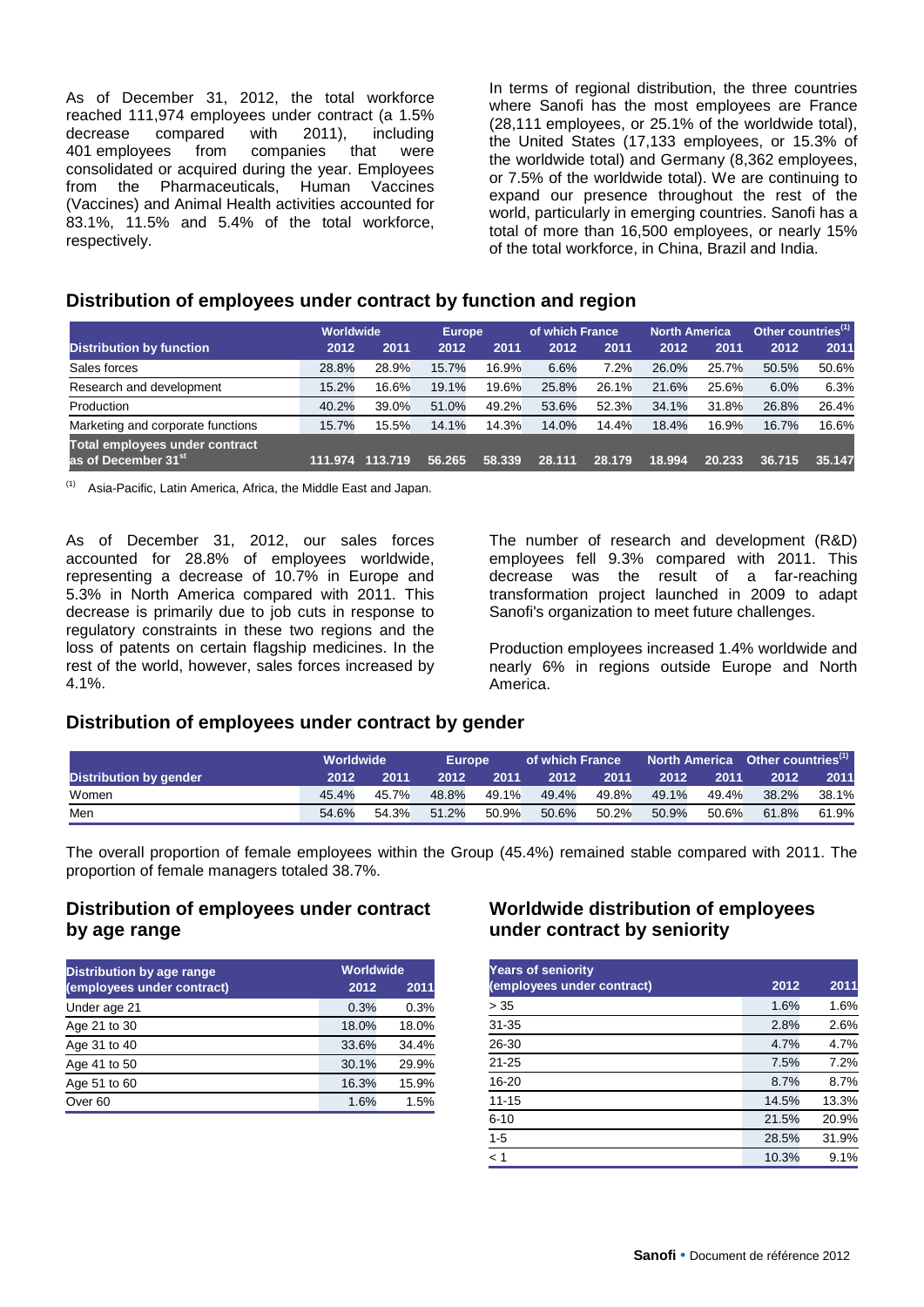# 1.B. New hires and departures

#### **New hires and departures by region**

|                            | Worldwide |        | <b>Europe</b> |       | of which France |       |       |       | North America Other countries <sup>(1)</sup> |       |
|----------------------------|-----------|--------|---------------|-------|-----------------|-------|-------|-------|----------------------------------------------|-------|
|                            | 2012      | 2011   | 2012          | 2011  | 2012            | 2011  | 2012  | 2011  | 2012                                         | 2011  |
| Total number of new hires  | 11.874    | 8.659  | 4.706         | 3.398 | 2.682           | 1.396 | 948   | 610   | 6.220                                        | 4,651 |
| Total number of departures | 12.947    | 11.354 | 5.810         | 4.773 | 2,233           | 2.135 | 2.136 | 1.962 | 5.001                                        | 4,619 |

(1) Asia-Pacific, Latin America, Africa, the Middle East and Japan.

In 2012, Sanofi hired nearly 11,900 new employees. The departure of 12,947 employees was primarily due to resignations (27%), layoffs (31%), the expiration of fixed-term contracts (27%) and retirement (8%). Layoffs primarily resulted from the transformation and reorganization of our R&D activities, measures to adapt our industrial facilities in the United States and Europe, the reduction of sales forces in the United States and Europe related to the loss of several patents, and the consolidation of the acquisitions made in 2011.

As of 2012, internal reassignments are no longer counted as new hires or departures. They could not be restated for 2011.

#### **Supporting employees during reorganizations in France**

With regard to our reorganization projects in France, we are making every effort to provide Group employees with the best career support possible by offering a variety of support measures negotiated with employee representative bodies.

These measures aim to anticipate changes in Sanofi's business model and the transformation of our functions so that employees are able to handle future career changes and develop new skills in the best possible conditions. They also help prevent layoffs by promoting training, internal hiring and external solutions. Support measures notably include:

- voluntary departure plans: Retirement, early retirement, assistance for employees with an outside business project (starting a business, entrepreneurial start-ups, etc.);
- career development assistance: Training program, GPEC workforce planning agreement (in particular for changes pertaining to certain functions such as that of medical sales representatives), training program for employees whose jobs are impacted by the conversion from chemical industrial activities to new biotechnology activities;
- geographic mobility assistance.

In 2012, Sanofi continued to reorganize activities in France. Our efforts to streamline operations notably included the following:

• completion of the voluntary departure plan initiated in 2010 for commercial activities at Sanofi-Aventis

France (SAF): Some 429 employees were granted early retirement and 152 were granted mobility leave to set up a business or take an outside job:

- continuation of operations at various chemical and Industrial Affairs sites:
- completion of the conversion plan launched in 2008 to migrate the Vitry site toward biotechnology. The 641 employees concerned were all reassigned or benefited from age-related measures;
- conversion of the Romainville site: Of the 217 employees concerned, 65 benefited from age-related measures, 99 received internal reassignments and 27 will be assigned to new positions by the end of 2013. A total of 26 employees decided to leave the Group;
- transformation of the Neuville site for production of Sanofi Pasteur's dengue fever vaccine: Some 440 reassignments are planned for late 2013. Solutions for 397 employees have already been found, in large part through training that enables employees to move to new positions.

In February 2012, we opened our new global headquarters in Paris. Employees from corporate functions are now grouped together at five sites in the Paris area, compared with seven previously. This reorganization did not affect any jobs.

On October 11, 2012, we began information and consultation procedures with the employee representative bodies of the entities concerned by the plan to transform Sanofi's operations in France by 2015. The purpose of this plan is to:

- base the Group's long-term viability on new research dynamics. The scope of activities at French R&D sites will be determined, and the sites will be adapted over the next three years to enhance inter-site cooperation and develop scientific, academic and private ties with the wider community, in order to better foster innovation and the discovery of new compounds;
- improve the economic performance of Sanofi Pasteur's industrial units for them to remain competitive in a global vaccine environment that is increasingly competitive in emerging markets;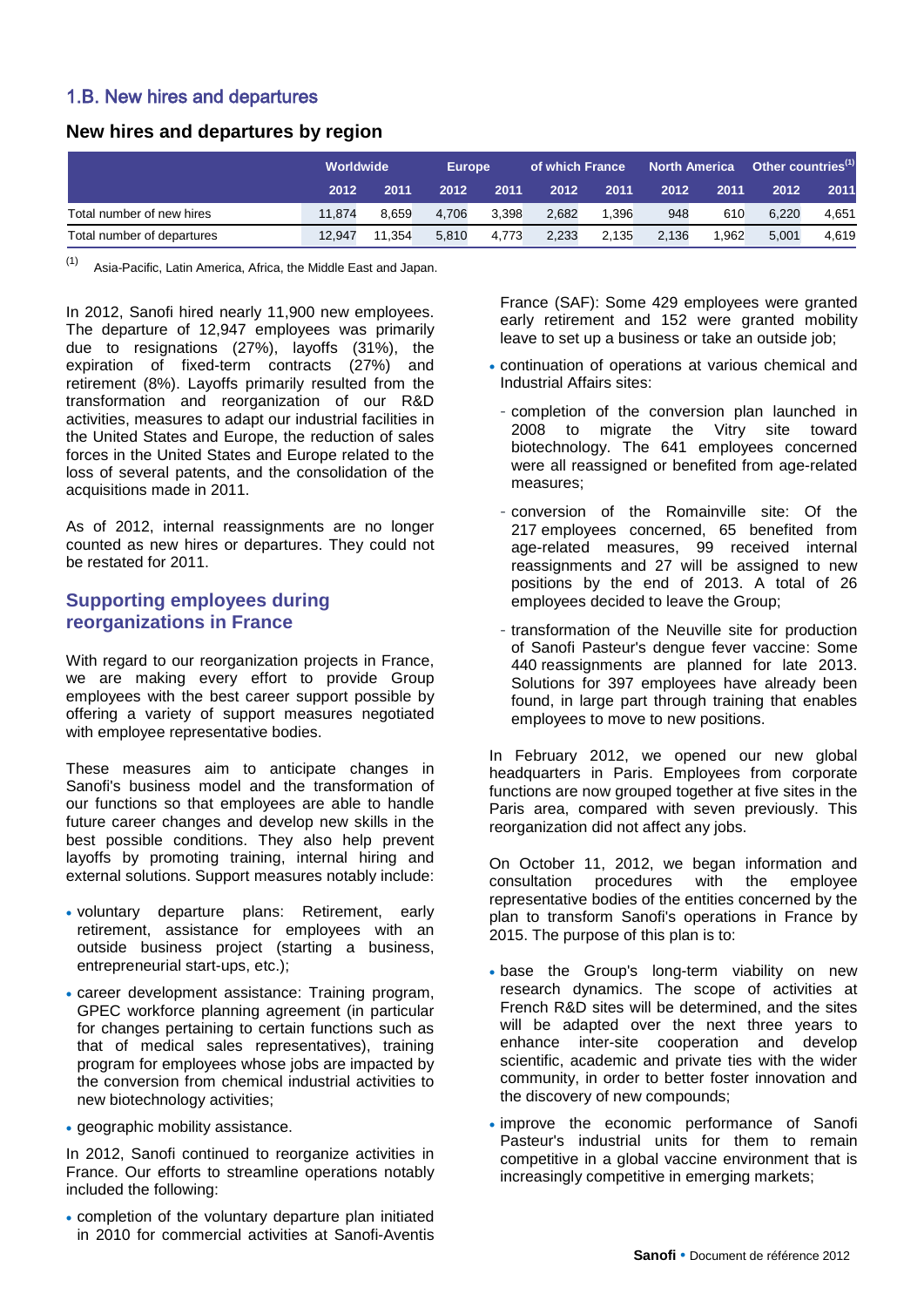• continue to streamline the organization of corporate functions to adapt them to the Group's diversification and enhance their efficiency.

Sanofi intends to carry out these changes by 2015 exclusively through voluntary measures. The support measures under consideration are being discussed as part of the social dialogue with employee representative bodies, financed entirely by Sanofi. The measures in question include:

- organizing internal reassignments within local job markets and among different local job markets;
- implementing a voluntary measure relating to external mobility;
- adopting transitional measures for employees who are near the end of their careers (early retirement).

For all of the above measures, specific financial incentives will be put in place.

# 1.C. Compensation

Sanofi's compensation policy is designed to reward individual contributions while also taking overall economic results into account. It aims to promote a culture of performance and encourage the skills required for the Group's development.

The compensation of the Chief Executive Officer and the Chairman of the Board is detailed in Section "1.2. *Gouvernement d'entreprise* – 5. *Rémunérations*" in Chapter 1 of our *Document de Référence*.

## *1.C.a. The objectives of Sanofi's compensation policy*

Sanofi's compensation policy and performance management practices have undergone substantial changes in recent years, particularly with regard to managers, in an effort to better reflect collective and individual contributions to the Group's economic performance. The objectives of Sanofi's compensation policy are thus to:

- Ensure sound alignment with local market practices to ensure competitive compensation in all countries where we operate;
- Maintain a strong connection between company performance and employee contributions to performance, while ensuring that employees are treated equitably;
- Maintain a balance between short-term performance and medium-/long-term performance.

This policy is based on the principles used by the Board of Directors to determine the compensation of the Chief Executive Officer (see Section 1.2. "*Gouvernement d'entreprise* – 5. *Rémunérations*" in Chapter 1 of our *Document de Référence*).

These principles may essentially be applied to all managers.

### **Alignment with market practices**

Sanofi aims to assess market trends for each component of the compensation mix:

- base compensation: Assessed in terms of absolute value and year-to-year changes;
- employee benefits: Primarily plans providing for retirement contributions, reimbursement of medical expenses, and death and disability benefits;
- short-term variable compensation: Targeted annual variable compensation;
- medium-/long-term variable compensation: Mainly includes stock options and performance shares taking into account potential share dilution, the number of beneficiaries and the grant price.

Market benchmarking is generally performed for each country. We compare our practices against those of our local competitors – first and foremost competitors in the pharmaceutical sector but also competitors in other sectors, depending on the business activities in question.

This alignment with market practices is essential in order to attract and retain the talent required to drive the Group's success.

Benchmarking is performed on an annual basis for both base compensation and short- and medium- /long-term variable compensation. Benchmarking of employee benefits is performed less frequently, given that this component of compensation tends to remain fairly stable over time.

#### **A strong connection between company performance and employee contributions to company performance**

A substantial portion of the compensation received by managers is variable. This variable component increases with responsibility, and extra emphasis is placed on the medium-/long-term variable component for senior executives.

These principles are in line with market practices and recognize the potential differences in employees' contributions depending on their level of responsibility.

All variable compensation, whether short-term or medium-/long-term, is subject to the attainment of performance criteria that reflect key factors for the organization's success. Performance indicators, which are generally financial indicators, are always measurable, quantifiable, specified in advance and made known to beneficiaries.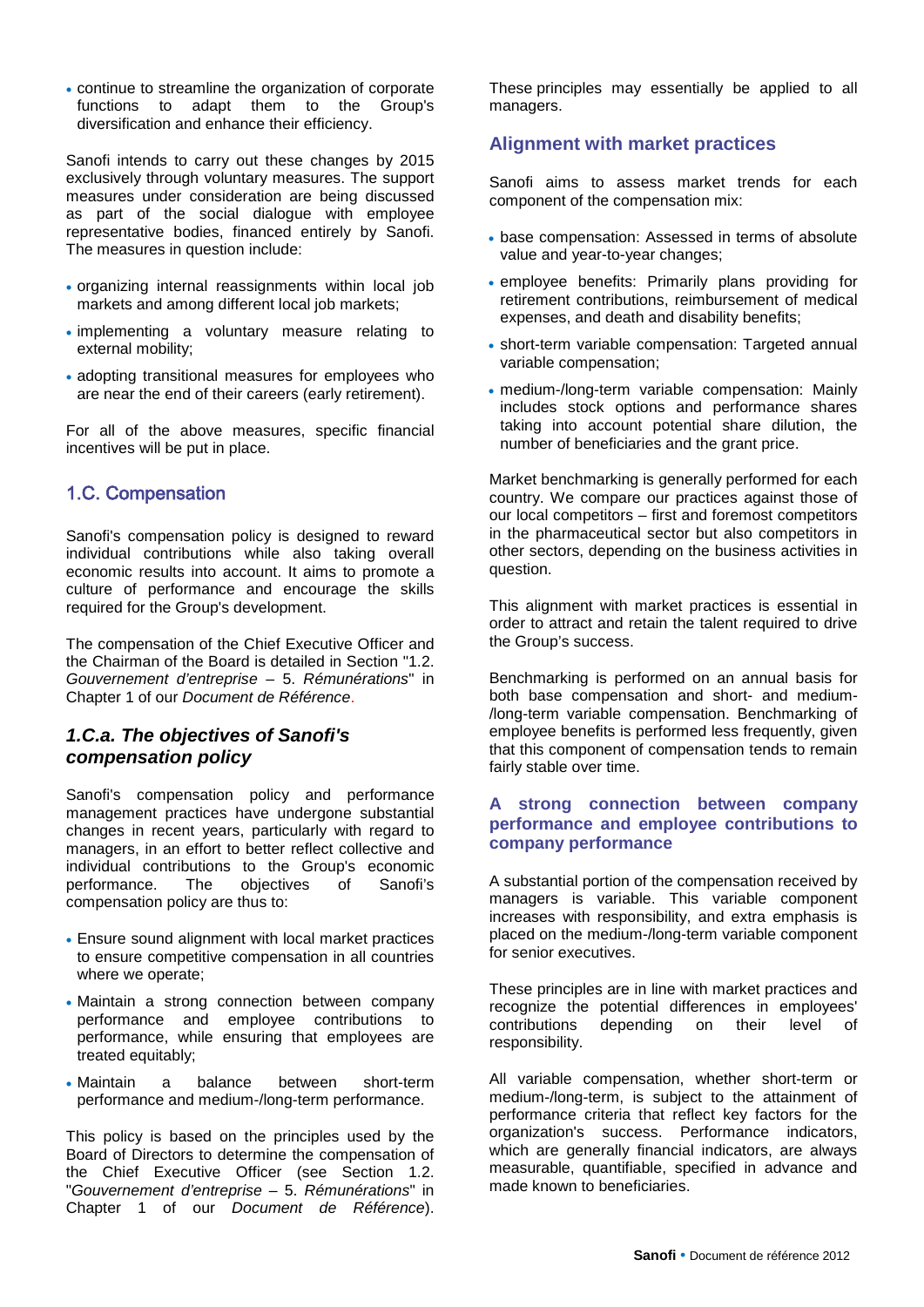In order to assess employee contributions and set compensation levels accordingly, a comprehensive performance management process was introduced throughout the Group in 2011.

This process involves setting individual objectives and assessing both the progress made toward those<br>objectives and the professional conduct professional conduct demonstrated in pursuit of them. Individual and team goals are set at the beginning of the year, and progress is assessed at the end of the evaluation period before compensation decisions are made.

#### **Balance between short-term performance and medium-/long-term performance**

#### **Short-term performance**

Nearly 30,000 employees are covered by an annual individual variable remuneration (IVR) plan, which is the same across all activities and all countries. Targeted variable remuneration levels are generally based on local market practices. The annual budget available for variable remuneration is determined based on the level of attainment of key performance indicators (KPIs) specified in advance within each organization. Individual IVR bonuses are then determined by supervising managers based on their evaluation of the employee's performance, within the limit of the available budget.

Performance indicators are generally financial indicators such as sales, operating results or cost control. For R&D, other indicators such as progress made on key projects are also used. For Industrial Affairs, performance is measured using a combination of indicators that reflects the difference between budgeted costs and actual costs.

In 2012, two indicators were used to measure Group performance: business net income (see definition in Section "3.1.10. *Annexe – définition des données financières*" of our *Rapport de Gestion* included in our *Document de Référence*) and sales by growth platform.

These Group performance indicators are used for all senior executives in addition to indicators specific to their entity.

At the beginning of the period, Sanofi's Executive Committee reviews all the performance indicators and associated objectives to ensure that they are consistent. The Committee also validates Committee achievements at the end of the period.

#### **Medium-/long-term performance**

In 2012, performance shares and stock options were granted to nearly 7,600 employees. These grants are conditional on employees' attainment of performance criteria over several financial years (since 2012, defined as three years), and employees must remain employed by Sanofi when shares or options are granted.

The performance criteria are determined by two indicators measured at the Group level: business net income and return on assets (ROA). The first is assessed with regard to the budget established at the beginning of the year, and the second is assessed with regard to a target set by the Board of Directors at the beginning of the period.

One additional performance criterion, total shareholder return, which is assessed against a panel of competitors, is used to determine the compensation of the CEO.

By granting performance shares or stock options and choosing performance criteria, the creation of value becomes a shared interest for beneficiaries and shareholders alike.

For senior executives, the medium-/long-term variable compensation component is comparable to the short-term variable compensation component.

In accordance with market practices, the number of beneficiaries entitled to performance shares and/or stock options is limited in order to ensure that share dilution remains at acceptable levels while offering beneficiaries a competitive compensation mix.

#### **Employee share ownership and variable collective compensation**

Sanofi regularly establishes employee share ownership plans in an effort to:

- motivate employees and promote employee loyalty;
- foster employees' sense of unity and belonging to the Group;
- enable employees to take part in Sanofi's growth and success;
- align employee and shareholder interests.

As of December 31, 2012, 1.31% of Sanofi's capital was held by employees, representing a market value of €1.3 billion. Employees have primarily become shareholders through the employee savings plan (top-ups), bonus share issues and capital increases reserved for employees.

We have put in place several variable collective compensation plans, which aim to share the rewards of collective achievements among all employees.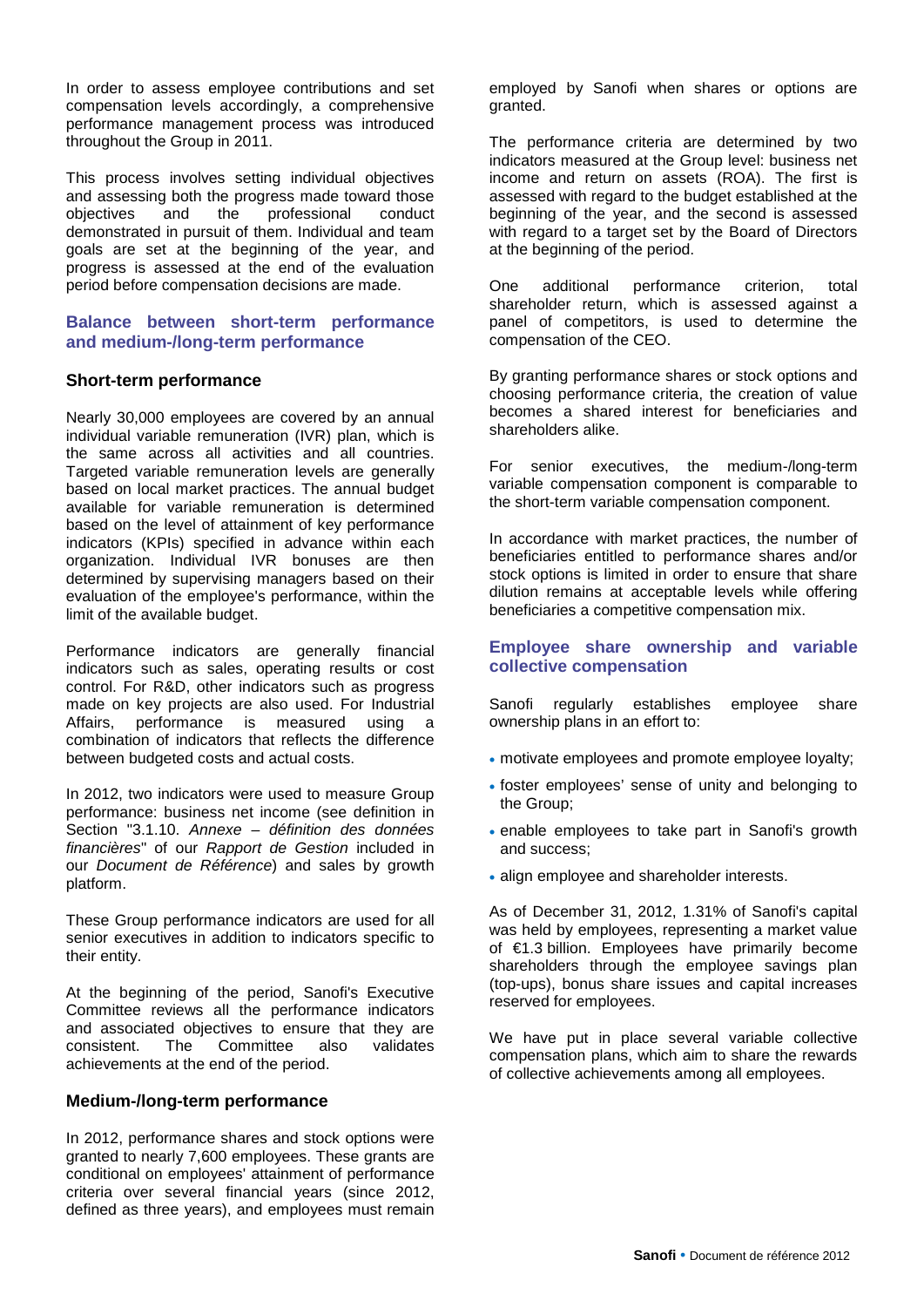#### **Compensation for new hires and severance pay**

#### **New hires**

Compensation offered to new hires factors in the following:

- standard industry compensation levels and mixes for the position in question;
- the candidate's professional experience:
- compensation levels and mixes for comparable positions at Sanofi.

In any event, the compensation offered to new hires must meet or exceed the minimums set by relevant laws or collective agreements. New hires are offered the same level of employee benefits as employees in comparable positions at Sanofi.

#### **Severance pay**

The amount of severance pay that may be granted upon termination of an employment contract factors in the following:

- the nature and circumstances of the termination;
- any applicable minimum amounts prescribed by law or collective agreements, or pursuant to individual contractual obligations;
- standard industry and company practices for comparable positions and circumstances.

Depending on the country, the conditions that apply to job cuts affecting groups of employees may be negotiated with trade unions or works councils.

Unless required by law or pursuant to an individual contractual obligation, employees who terminate their contract of their own initiative do not receive any severance pay.

#### **Employee benefits**

Sanofi strives to ensure that all our employees worldwide receive high-quality benefits that comply with national regulations and are adapted to local cultures. On a regular basis we take part in a comprehensive market survey, conducted in over 60 countries, to ensure that the employee benefits we offer are in line with current local practices.

We also make sure that our employee benefit plans are designed for the long term.

In order to limit employee-related liabilities, Sanofi prefers defined-contribution plans over definedbenefit plans.

As regards "insured" plans, we seek to optimize how we finance employee benefit plans by instituting programs such as insurance pooling.

Sanofi set up an Employee Benefits Steering Committee in 2010. The purpose of the Committee, which is chaired by the Chief Financial Officer and Sanofi's Human Resources Director, is to:

- review and approve our overall employee benefits strategy;
- review and approve the implementation or modification of all defined-benefit plans, irrespective of their cost;
- review and approve the implementation or modification of all defined-contribution plans exceeding a limit set in advance by the Committee.

#### *1.C.b. The primary indicators relating to Sanofi's compensation policy*

At Sanofi, we provide equitable compensation for our employees in accordance with standard industry practices. In order to ensure the best possible living standards, employee compensation generally exceeds the legal minimum wage in the countries where we operate.

#### **Average wages**

A comparison of the legal minimum wage in a given country or business sector with the average gross annual base pay (not including special bonuses, team bonuses, profit-sharing bonuses, etc. paid in addition to wages) of employees earning the lowest 15% of wages at the Sanofi Group shows that Sanofi employees have a substantial advantage in the following countries:

- **Brazil:** Average wages are twice as high as the legal minimum wage and 30% higher than the minimum wage in the pharmaceutical sector;
- **China:** Average wages are 70% higher than the legal minimum wage in the five largest cities (the five "first-tier" cities: Shanghai, Hangzhou, Hangzhou, Shenzhen, Guangzhou and Beijing);
- **France:** Average wages are 50% higher than the legal minimum wage (SMIC) and 25% higher than the minimum starting wage in 2012;
- **United States:** Average wages were three times higher than the legal minimum wage.

In **Germany**, the average wages of employees earning the lowest 15% of wages are under negotiation with employee representative bodies.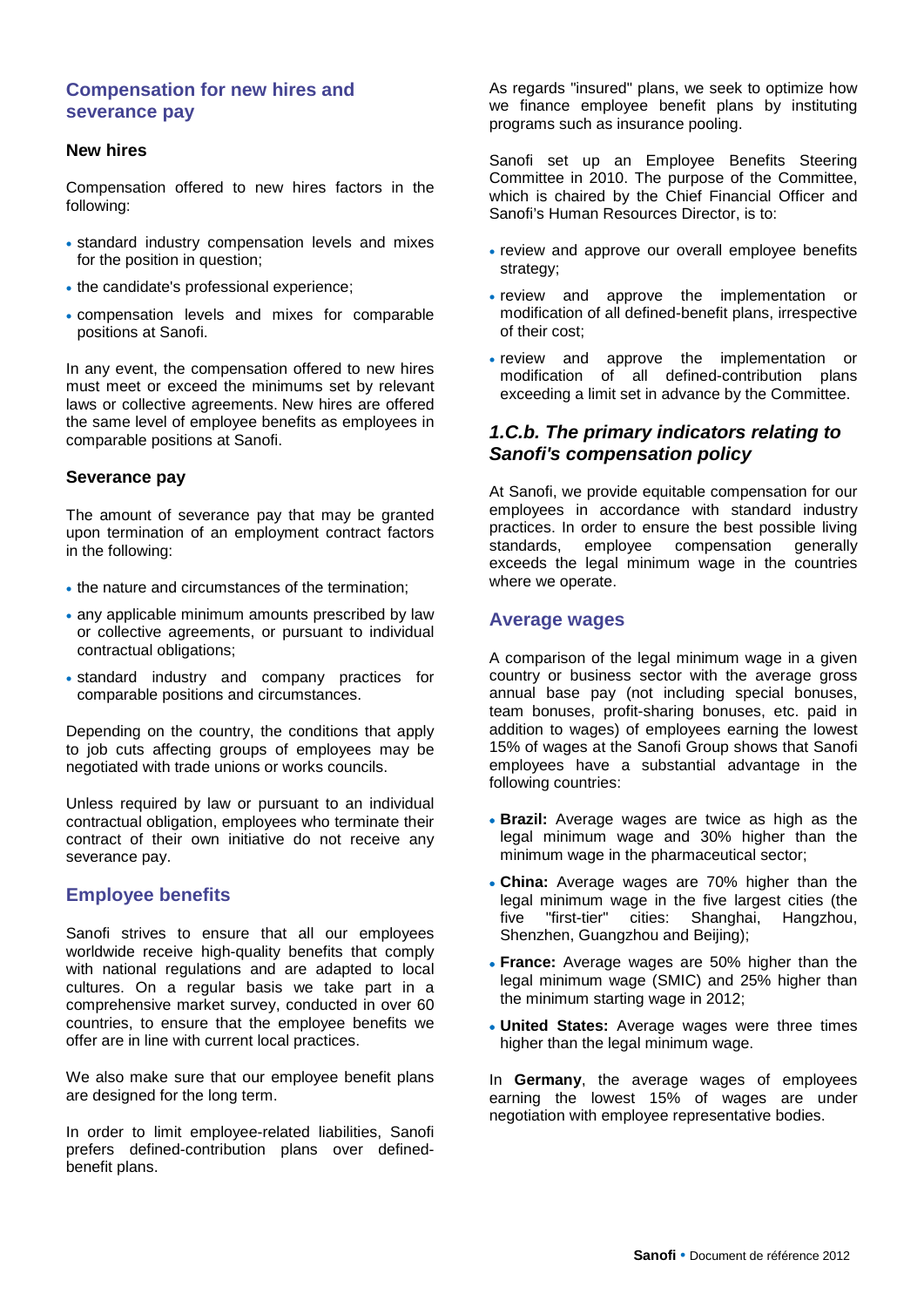#### **Salary increase budgets**

Each year, Sanofi establishes salary increase budgets (the distribution of which may vary depending on the employee categories) taking into account:

- merit increases:
- collective increases in countries where they apply;
- increases for promotions and automatic increases provided for by collective agreements.

The budgets are established based several criteria:

- market trends anticipated by competitors and reflected in annual compensation surveys;
- inflation forecasts:
- internal economic constraints specific to each country.

Annual salary increase budgets are thus the fruit of compromise taking into account market observations and the cost to be borne by the company. As an example, in 2012, salary budget increases totaled 3% in France, 6.8% in Brazil and 9% in China.

These budgets are comparable to those of our competitors.

#### **Non-discrimination**

Sanofi is careful to ensure there is no compensation discrimination based on gender or ethnic origin for a given position at equivalent levels of individual performance.

Where disparities are noted, we may establish specific budgets to balance out compensation levels.

#### **External market competitiveness**

It is essential for compensation components (base pay, individual variable compensation, deferred longterm compensation) to be consistent with market practices. Each year Sanofi takes part in compensation surveys in the various countries where we operate. These surveys are conducted by recognized consulting firms (Mercer, Aon Hewitt, Towers Watson, Hay Group, etc.) in order to obtain reliable information on local compensation practices. Collected information makes it possible to position jobs in relation to the market.

Sanofi aims to align average compensation levels with the benchmark market median while allowing for broad variations based on individual performance or an employee's level of command of his/her duties.

#### **Individual Variable Remuneration**

The annual individual variable remuneration (IVR) system applies to approximately 30,000 employees in more than 80 countries. The targeted percentage of individual variable remuneration depends on the eligible employee's level of responsibility and industry practices. It ranges from 5% to more than 50% for senior executives.

Sales representatives are covered by a separate compensation system based on the performance of their sales organization.

#### **Variable Collective Compensation**

In addition to individual variable remuneration, certain countries and activities have also instituted variable collective compensation.

Since 2007, our Industrial Affairs organization has been developing a performance-based collective compensation system known as the Annual Progress Plan (APP). The plan is intended solely for employees who are not already eligible for another type of variable compensation (individual bonuses or another type of variable collective compensation such as voluntary profit-sharing).

The APP is designed to compensate eligible employees according to the overall performance of their production site with respect to the objectives set at the beginning of the year. As of 2012, the APP is in place at 32 sites in 20 countries.

On average, the amount of compensation represents 5% to 8% of the base pay of each beneficiary.

In addition to the system within Industrial Affairs, other variable collective compensation systems have been instituted in Germany, Brazil and France:

- **In Germany,** an agreement negotiated with the central works council has made it possible to establish a collective profit-sharing incentive system for non-managerial staff managed in conjunction with trade unions under collective agreements (in chemicals manufacturing and pharmaceuticals). The target amount of this incentive represents 6% of base pay, and the final bonus is linked solely to the company's performance.
- **In Brazil,** the aggregate amount of profit-sharing is calculated based on performance indicators and pre-established objectives (sales, market share, etc.). The target amount for each employee totals approximately one month of base pay.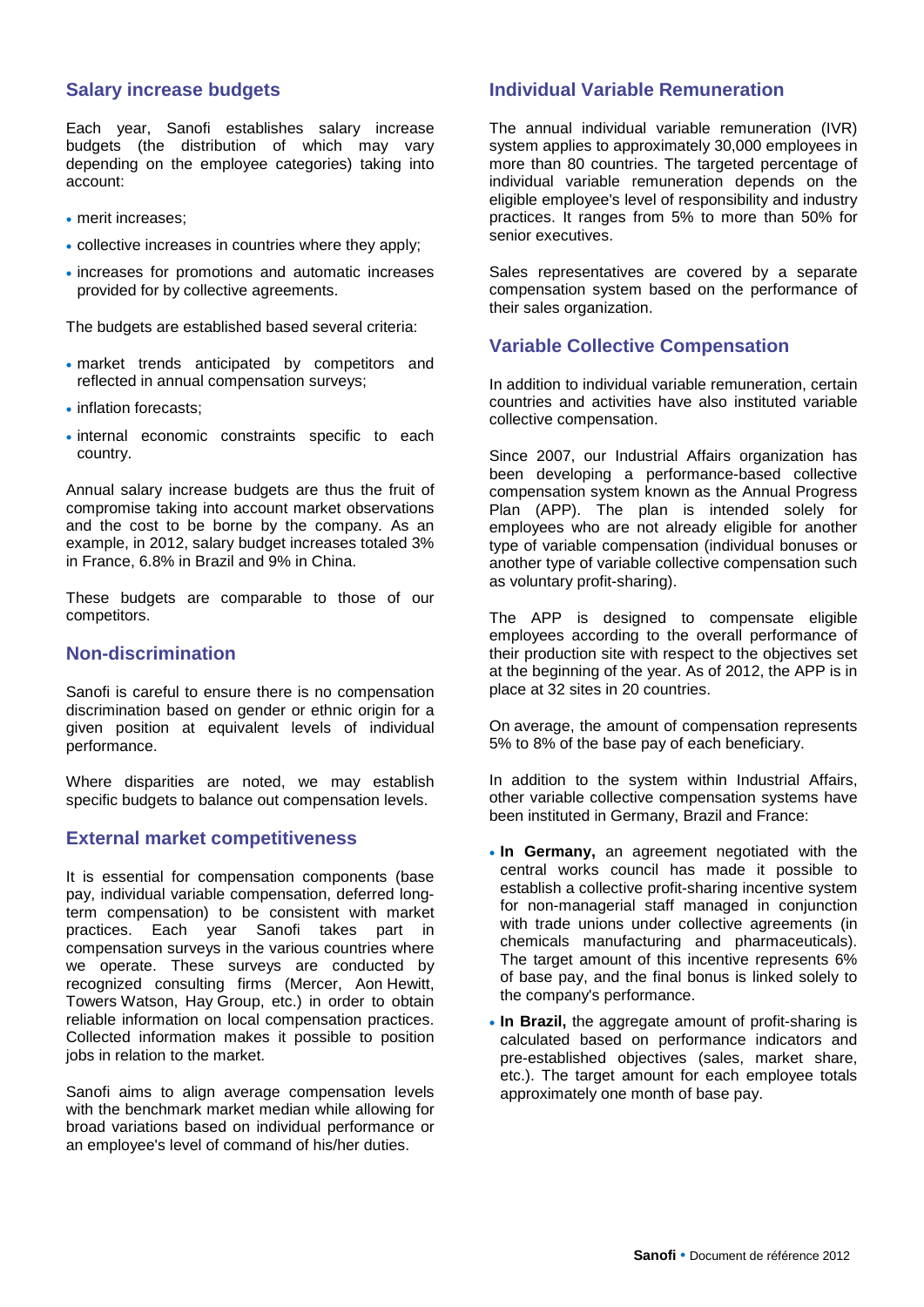- **In France,** three variable collective compensation plans are in place:
	- the first is statutory profit-sharing (*participation*), which is determined based on the profit generated by all Sanofi's French entities. This plan uses an exceptional calculation method that is more advantageous for employees than the method prescribed by law;
	- the second is a profit-sharing bonus (*prime de partage des profits*), also required by law, which provides that companies having increased the dividends paid to their shareholders must negotiate an employee bonus with unions. In 2012, this bonus was €620 per person;
	- the third is voluntary profit-sharing (*intéressement*). It was introduced at Sanofi under a three-year agreement with trade unions. Sanofi's management and the trade unions determine the key performance indicators (KPIs) to be taken into account and the aggregate amount to be distributed to the employees who worked for Sanofi during the fiscal year in question.

In 2012, the aggregate amount distributed to employees in France under the statutory and voluntary profit-sharing initiatives and the profitsharing bonus totaled €202.8 million, with individual amounts ranging between €6,120 and €9,337.

The minimum amount of variable collective compensation paid by Sanofi in France represents the equivalent of 3.2 months of base pay for the lowest-paid employees.

Finally, Sanofi also tops up employees' voluntary contributions to the employee savings plan in France.

### **Employee benefits**

Sanofi seeks to provide all our employees worldwide with high-quality benefits covering health, pension, incapacity, disability and death. Benefits are negotiated to provide coverage that best meets employees' needs, complies with local regulations and is adapted to local cultures. In all countries, employees (as well as, in general, their spouses and children) receive reasonable reimbursements of medical expenses as well as death benefits.

In the vast majority of countries, Sanofi also offers benefits covering temporary or permanent disability.

When possible, Sanofi provides personalized employee benefit programs (medical, dental, vision, etc.) that allow employees to adjust their coverage according to their specific situations and personal needs. These types of programs have been instituted in China and the United States.

In certain countries, medical benefits also include programs focusing on prevention, vaccinations, screening (diabetes, skin cancer, etc.), nutritional advice, well-being, etc.

In addition to medical, disability and death benefits, Sanofi offers retirement benefits in all countries where this is standard industry practice (more than half of the countries where we operate).

We have also established a medical and travel assistance plan for employees whose jobs require them to travel abroad, regardless of the country where they work. This plan also covers emergency evacuations and repatriation.

Finally, several countries offer plans that help employees and their families in their daily lives (employee assistance, subsidized childcare, special rates for various services, gym memberships, etc.).

# **4.1.2. Organization of work**

# 2.A. Organization of working hours

|                                                                    | Worldwide |         | <b>Europe</b> |         | of which France |         | <b>North America</b> |         | Other countries <sup>(1)</sup> |         |
|--------------------------------------------------------------------|-----------|---------|---------------|---------|-----------------|---------|----------------------|---------|--------------------------------|---------|
| <b>Employees under contract as of</b><br>December 31 <sup>st</sup> | 2012      | 2011    | 2012          | 2011    | 2012            | 2011    | 2012                 | 2011    | 2012                           | 2011    |
| Employees under contract                                           | 111.974   | 113,719 | 56,265        | 58,339  | 28,111          | 28,179  | 18,994               | 20,233  | 36,715                         | 35,147  |
| Distribution by type of employment<br>contract                     |           |         |               |         |                 |         |                      |         |                                |         |
| Permanent contracts                                                | 91.1%     | 92.8%   | 93.8%         | 95.0%   | 92.7%           | 93.8%   | 99.8%                | 99.7%   | 82.4%                          | 85.2%   |
| Fixed-term contracts                                               | 8.9%      | 7.2%    | 6.2%          | 5.0%    | 7.3%            | 6.2%    | 0.2%                 | 0.3%    | 17.6%                          | 14.8%   |
| Permanent/fixed-term ratio                                         | 9.8%      | 7.8%    | 6.6%          | 5.3%    | 7.9%            | 6.6%    | 0.2%                 | 0.3%    | 21.4%                          | 17.3%   |
| Part-time <sup>(2)</sup>                                           | 4,655     | 4,516   | 4,356         | 4,254   | 2,945           | 2,805   | 130                  | 80      | 169                            | 182     |
| Full-time equivalents <sup>(3)</sup>                               | 3.495.7   | 3.131.3 | 3.280.1       | 2.958.6 | 2.325.8         | 2.232.2 | 81.8                 | 40.3    | 133.7                          | 132.4   |
| Temporary employees                                                | 5.288.1   | 5.736.0 | 1.999.3       | 2.081.0 | 1.125.4         | 1.307.0 | 747.1                | 1.076.0 | 2.541.7                        | 2.579.0 |

(1) Asia-Pacific, Latin America, Africa, the Middle East and Japan.<br>
(2) Part-time: Number of employees working part-time as of December 31<sup>st</sup>.<br>
(3) Full time as wivelette: Concerns and apple unpleuses working part time

<sup>(∠)</sup> Part-time: Number of employees working part-time as of December 31<sup>st</sup>.<br><sup>(3)</sup> Full-time equivalents: Concerns only employees working part-time as of December 31<sup>st</sup>.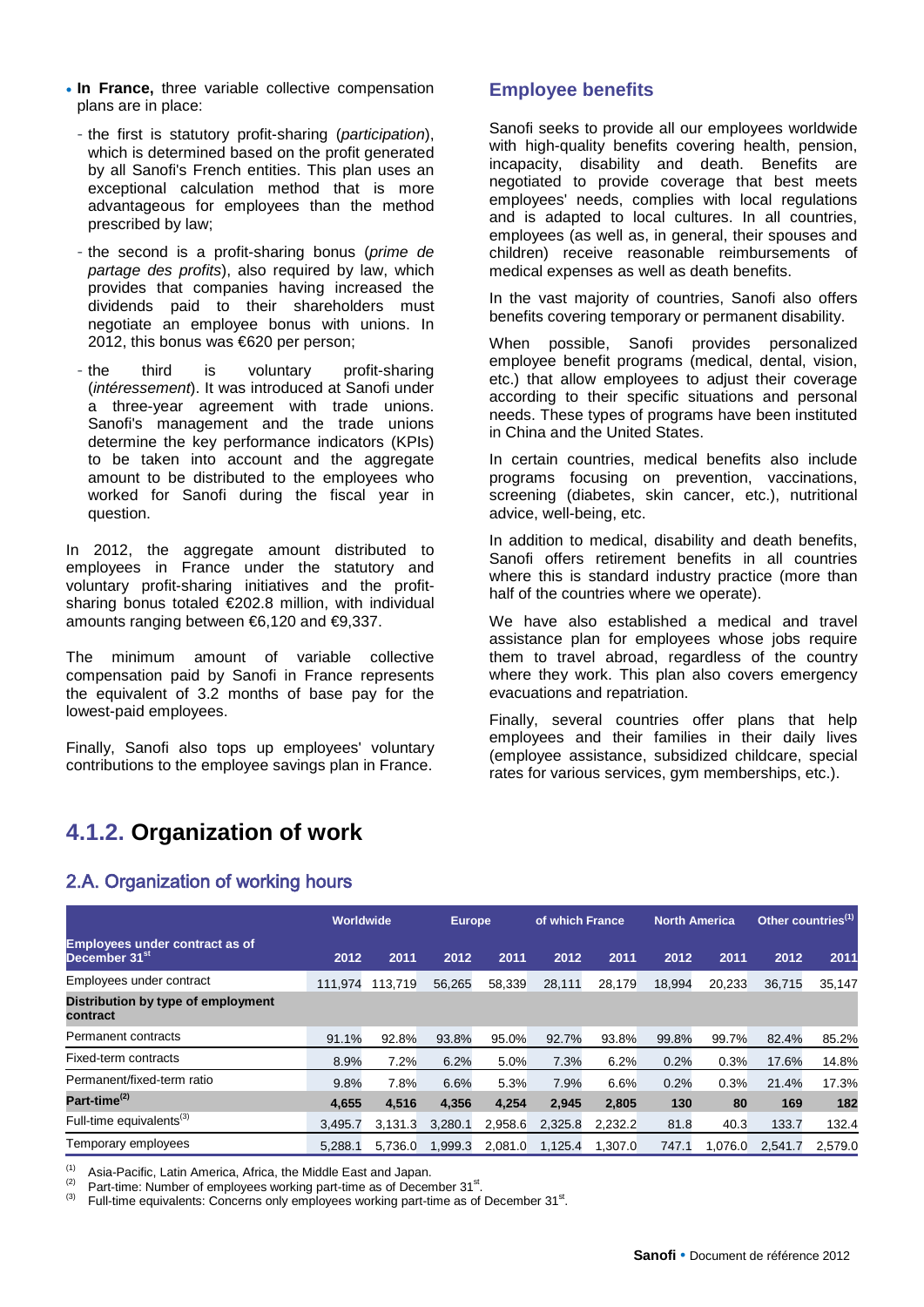In the countries where we operate, the average workweek is generally set by law.

Several countries have implemented or enhanced initiatives to improve employees' work-life balance – offering flexible on-site hours and making it possible to work from home.

#### For example:

- **In Spain**, the *Equilibra* program has a quality-of-life component, which includes the possibility of working from home, instituted in 2012, as well as flexible start/stop times;
- **In Canada**, to maximize employee commitment and efficiency, Sanofi offers certain employees the opportunity to occasionally work outside their usual workplace and recognizes the advantages of

teleworking by allowing certain employees to work from home one day a week;

- **In Australia and New Zealand**, the flextime policy has been enhanced and now offers various options such as part-time work, teleworking, flexible hours and the opportunity to acquire additional leave;
- **In Germany**, the work scheduling policy also includes a specific component for employees age 59 and over.
- **In France**, working time is set by law or collective agreements. In 2012, the theoretical average annual working time was 1,561 hours (compared with 1,554 hours in 2011).

|                                                                                                                                         | <b>France</b> |       |  |
|-----------------------------------------------------------------------------------------------------------------------------------------|---------------|-------|--|
|                                                                                                                                         | 2012          | 2011  |  |
| <b>Part-time</b>                                                                                                                        |               |       |  |
| Number of employees under contract as of December 31 <sup>st</sup>                                                                      | 2,945         | 2,805 |  |
| Full-time equivalents                                                                                                                   | 2,326         | 2.232 |  |
| <b>Temporary employees</b>                                                                                                              |               |       |  |
| Temporary employees expressed as full-time equivalents: annual average number of<br>employees (not including Genzyme or Merial in 2011) | 1,125         | 1,307 |  |

#### 2.B. Absenteeism

#### *2.B.a. Absenteeism worldwide*

As asserted in Sanofi's Social Charter, achieving both improved working conditions and the necessary adaptations of the Group to its environment is a major obligation. The Charter also states that the health and safety of all is an obligation for the Group and employees, and all necessary means must be employed to ensure compliance.

To this end, a "micro-absenteeism" indicator has been instituted within our production sites to measure the relationship between the total number of hours of short absences (3 days maximum) over the course of a given month and the total number of hours typically worked during the same period.

We use the indicator within our Industrial Affairs Department, for our 86 production and distribution sites worldwide. In coming years, it will also be used at the industrial sites of our recently consolidated companies.

The indicator is monitored and managed at the local level and cannot be extrapolated at the global level.

It provides a good indication of employee commitment and the climate in a given affiliate. Micro-absenteeism data makes it possible to detect, region by region, early signs of stress, employee disengagement or the effects of poor working conditions. Micro-absenteeism levels are measured by each site's management on a monthly basis and sent to global Industrial Affairs. Corrective measures are implemented whenever substantial discrepancies are noted.

#### *2.B.b. Absenteeism in France*

|                                           | <b>France</b> |         |
|-------------------------------------------|---------------|---------|
| <b>Main causes of absenteeism</b>         | 2012          | 2011    |
| Total days of absence <sup>(1)</sup>      | 290,124       | 367,423 |
| <b>Illness</b>                            | 215.108       | 284,485 |
| Occupational and commute-related injuries | 9.400         | 9,856   |
| Maternity and/or paternity                | 65,616        | 73,082  |

These data take into account Sanofi's new entities in France (Genzyme and Merial). They do not include absences authorized by the company: unpaid leave, parental leave, sabbatical leave, business creation leave, leave for family-related responsibilities and unworked notice periods.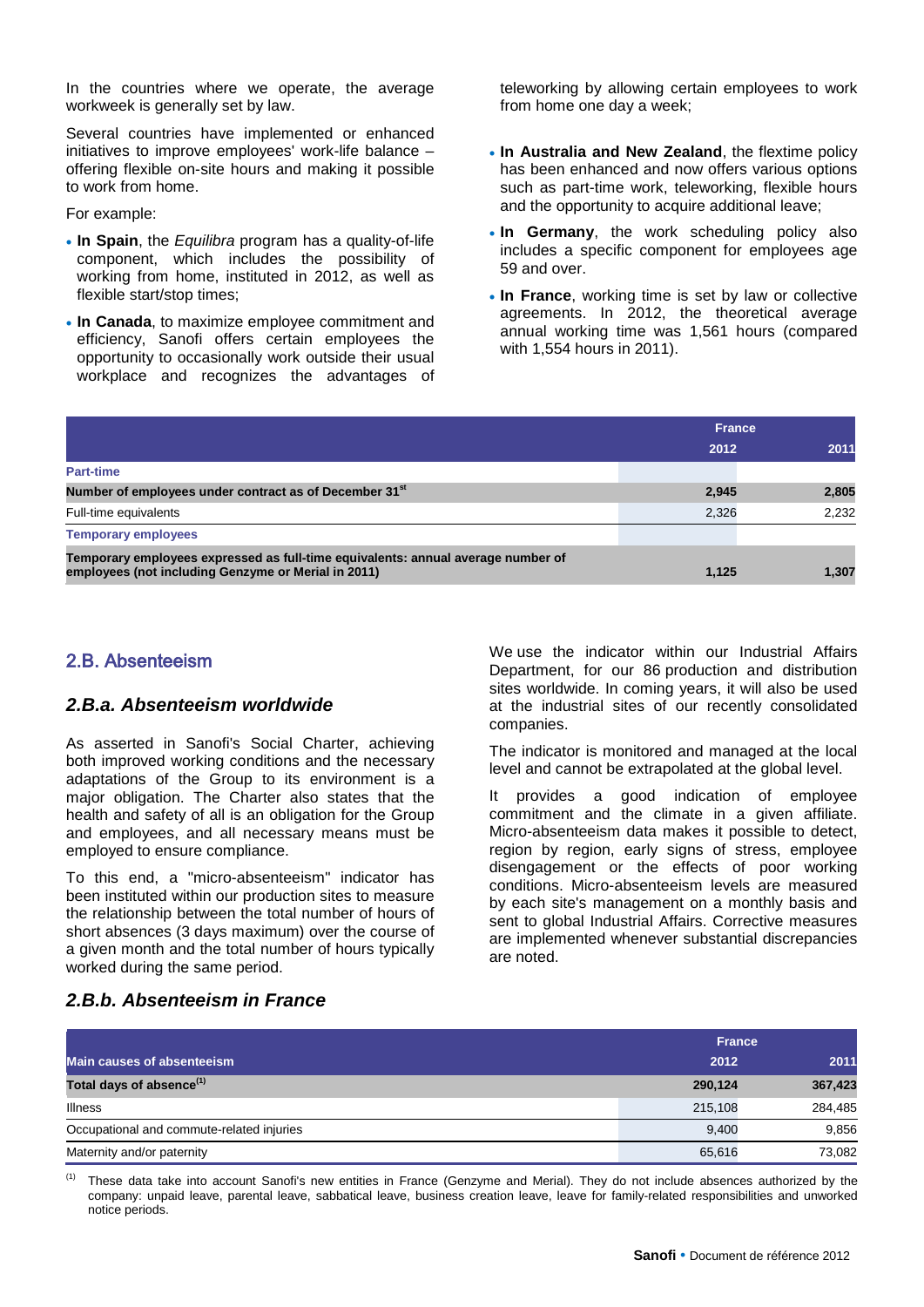# **4.1.3. Industrial Relations**

In all countries where Sanofi operates, we strive to combine economic and social performance – which we believe are inseparable.

With regard to respect for people, Sanofi's social responsibility is based on the basic principles of the Group's Social Charter, which outlines the rights and duties of all Group employees. The Social Charter addresses Sanofi's key commitments towards its workforce: equal opportunity for all people without discrimination, the right to health and safety, respect for privacy, the right to information and professional training, social protection for employees and their families, freedom of association and the right to collective bargaining, and respect for the principles contained in the Global Compact on labor relations and ILO treaties governing the physical and emotional well-being and safety of children.

The Group's social relations are based on respect and dialogue. In this spirit, the Company's management and employee representatives meet regularly to exchange views, negotiate, sign agreements and ensure that agreements are being implemented.

In this regard, five countries (France, Germany, Brazil, China and the United States), accounting for 59% of the Group's workforce as of December 31, 2012, can be taken as a representative sample. Social dialogue takes place in different ways from one country to the next, as necessitated by specific local circumstances. Depending on the case, social dialogue relating to information, consultation and negotiation processes may take place at the national, regional or company level. It may be organized on an interprofessional or sectoral basis, or both. Social dialogue may be informal or it may be implemented through a specific formal body, or a combination of both methods. Whatever the situation, Sanofi encourages employees to voice their opinions, help create a stimulating work environment and partake in decisions aiming to improve the way we work. These efforts reflect one of the principles of the Social Charter whereby the improvement of working conditions and the Group's necessary adaptation to its environment go hand-in-hand.

# 3.A. Social dialogue in Europe

Sanofi's European Works Council (EWC), which includes 40 members and 40 alternates, represents employees who work in the 27 countries of the European Union. In 2012, the EWC met in March, May, October and December to discuss the Group's strategic objectives, financial performance and prospects for developing its various activities. The EWC also received regular updates on key topics such as R&D, commercial operations, industrial affairs and corporate social responsibility.

In addition, the EWC was kept abreast of anticipated restructuring measures (plans to close the Fawdon, UK, site in 2015 and to sell the Hlohovec site in Slovakia), including the reasons why these measures are necessary: to give the Group an edge in an increasingly competitive environment by adapting the Group's research and industrial facilities to better suit the demands of biotechnology, and to respond to local regulatory constraints (price regulation, certain drugs excluded from reimbursement, etc.) and the increasing popularity of generic drugs (patents expiring for certain flagship drugs) by adjusting the Group's sales forces.

Interim meetings with EWC officers also provide the body with regular or timely information based on Group updates. The joint working group on employment in Europe also continued its work in 2012. Management presented an overview of job positions within the Group along with the various internal reorientation possibilities for the employees who hold those positions that would enable employees to pursue their professional development and enhance their employability.

Throughout 2012, negotiations were also held with the employee representative bodies in each of the European countries concerned to explain the anticipated changes.

**Social dialogue in France:** The France Group Committee Council, made up of 25 members, 25 alternates (including representatives from Genzyme and Merial) and labor union representatives, met in March, July, October and December 2012. During those meetings, the committee was kept abreast of the strategy, operations, financial situation and labor changes at Sanofi in France. A plan to adapt the Group's activities in France in 2015 was also presented. The plan is currently in the information and consultation phases at the entities concerned (R&D, Vaccines, Animal Health, Sanofi-Aventis Group and Sanofi Winthrop Industry).

#### **Overview of collective agreements in France**

In 2012, two agreements were signed and thirteen<br>amendments were approved by employee approved by employee representative bodies in France.

The agreements concern disabilities and home working. The amendments primarily relate to the inclusion of Merial and Genzyme in Sanofi's social protection and employee savings plan. Another amendment, relating to special leave, enables employees to donate unused days of leave so that another employee can take care of a child with a serious illness.

A joint working group has also begun to examine the subject of time off to care for dependent relatives.

In addition, special agreements were also signed, depending on the subject in question, by individual sites or Group companies (Sanofi-Aventis Recherche et Développement, Sanofi Winthrop Industrie, Sanofi Chimie, Sanofi-Aventis France, Sanofi Pasteur, Sanofi-Aventis Groupe, Merial and Genzyme).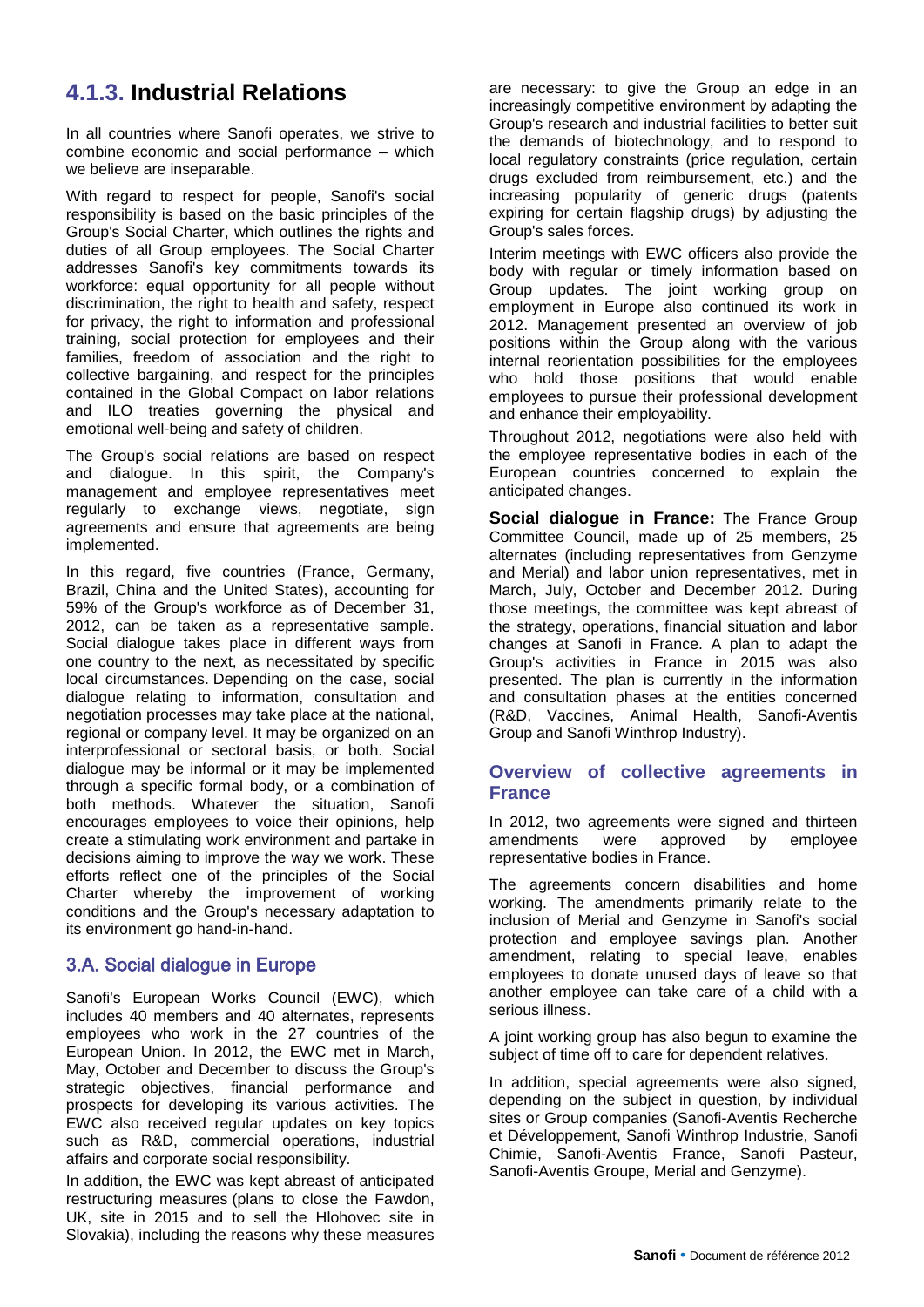The Group "arduous work" agreement, signed in 2011, was implemented throughout France in 2012.

In addition, as stipulated at the time the framework agreement on gender equity was signed in November 2011, specific agreements were prepared and signed by each Group entity in 2012. These agreements relate to hiring, training, career paths, working conditions, wages and other elements of compensation, remedies for the disparities observed in these areas, work-life balance, working time organization, and internal and external communication to raise awareness on gender equity.

In pursuing its policy toward seniors and the prevention of psychosocial risks, the Group implemented several initiatives throughout France in 2012. These include:

• Employment for seniors: In the three years since the action plan for over-fifties was implemented in France in 2010, Sanofi has hired 68 employees over 50 years of age, that is, 6.32% of the 1,075 employees hired over that period, in accordance with Sanofi's commitment to at least 5%.

Concerning the prevention of psychosocial risks, Sanofi continues to roll out initiatives throughout all of its sites in France, sponsored by its Committee for health and labor, which was created in 2010.

The "Stress Observatory" has now been put in place at 92% of our sites. In June 2012, the Observatory's findings were presented at the Group level at a national cross-functional meeting (including HR, HSE, occupational physicians and secretaries from the Committees for Health, Safety and Working Conditions, or CHSCT). At each site, local findings were also presented to each CHSCT concerned and appropriate action plans were subsequently developed and implemented.

**Social dialogue in Germany:** Employees are represented through the Works Council. Representatives are elected by employees for a fouryear term and play an important role in co-managing our organization. In 2012, the Works Council addressed several major issues, including the negotiation of layoff plans for sales organizations, Medical Affairs, Industrial Affairs and R&D, the consolidation of Genzyme and the implementation of a new travel and expense management system (Concur). The Works Council also discussed topics of a more operational nature, such as employee access to social media, the reimbursement of expenses incurred by sales representatives and the employee commitment survey.

Other representative bodies also help foster social dialogue:

- The *Sprecherausschuss* is a representative body for executive staff, the main purpose of which is to share information.
- The *Jugend und Auszubildendenvertretung* (JAV) represents members of the organization under the age of 18 and interns under the age of 25. JAV

members are elected for a two-year term and work in close collaboration with the Works Council.

• Members of the *Schwerbehindertenvertretung*, elected for a four-year term, represent disabled employees at the company and defend their interests.

#### 3.B. Le dialogue social dans d'autres pays

**In Brazil:** Employees are represented by labor unions at the industry branch level. Elected by pharmaceutical company employees for a four- or five-year term, labor union representatives have guaranteed job security and cannot be laid off by the company during their term of office.

Sanofi Brazil currently has 65 employees who are labor union representatives for organizations registered with the Labor Ministry. Their role is to lead collective bargaining negotiations relating to matters such as wages and benefits.

In addition, Brazilian labor law requires companies to establish an internal committee made up of employee representatives elected for a two-year term, to discuss and negotiate specific matters such as the agreement relating to compulsory and voluntary profit sharing or the prevention of occupational accidents.

Sanofi has also developed an in-house program known as the *Idealizar Project*, which allows all employees to share new ideas for innovation and process improvement. Ideas are examined by an inhouse committee, and if an employee's idea is approved, he/she is rewarded for his/her contribution.

This system reflects the socially responsible approach taken by the Group, which encourages employees to anticipate technological developments and change in the broader sense.

**In China:** Under Chinese law, employees are free to form labor unions, and companies are required to facilitate that process. In accordance with the principle of freedom of association and the right to collective bargaining provided for under Sanofi's Social Charter, Sanofi China has backed the implementation of employee representation at its four industrial sites. At Sanofi Pasteur, employees are represented at all levels of the entity, for both commercial and industrial activities.

Within Commercial Operations, employees are consulted on a project-by-project basis. For example, the 2012 project to create a flexible employee benefits plan stemmed from the findings of the employee commitment survey. During the development phase, a working group comprised of managers and employees was formed and a questionnaire helped shed light on employee preferences with regard to the features of the future plan.

Employees were also consulted at the time that company activities and clubs were introduced. In Shanghai, a team of managers formed a committee to discuss the types of activities to be developed, and employees were then enlisted to manage the various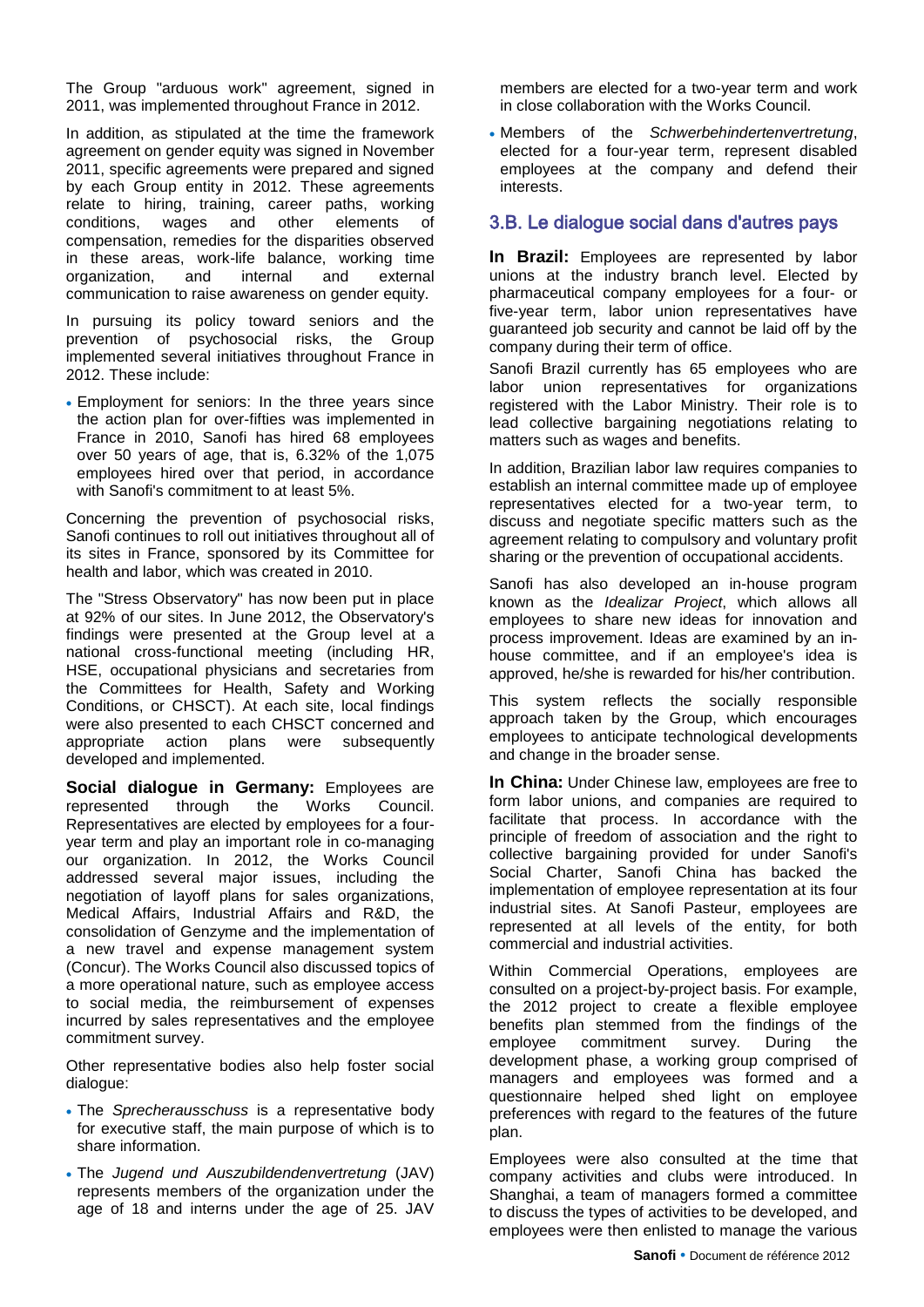clubs. At regional offices, local clubs were also created with the help of managers and employees and are run by employee volunteers.

**In the United States:** In the absence of elected employee representatives, various committees enable employees to voice their opinions to management and participate in decision-making processes. For example:

- WISE (Women Inspiring Sanofi Excellence) has become an integral part of Sanofi's culture in the United States. By providing a forum for female employees to share their experiences, this committee creates interesting opportunities for the women involved to expand their knowledge and skills and improve the way they work. In view of the commitment, wide-ranging opinions, flexibility and leadership that it encourages, this network is equally beneficial to the women involved and the company itself.
- The Junior Management Committee (JMC) is a sort of incubator for new talent. It gives members the opportunity to put forward creative ideas and novel solutions for their business activity, and allows them to gain exposure to and exchange views with senior management. In the same vein, Employee Resource Groups (ERGs), funded by the company and run by employees, are intended to encourage knowledge sharing.
- The Diversity and Inclusion Council aims to raise awareness within the company of the importance of the company's policy toward diversity and inclusion, and to help ensure the policy is put into action.
- Change Agents (instituted within the Sanofi Pharma sales team) strive to develop new talents in the areas of coaching, engagement, innovation and organizational improvement. They work with executives to assess the changes required in each of the areas assigned to them and offer suggestions for the tools, processes and methods necessary to effect that change, particularly with regard to innovation and reducing costs.

# **4.1.4. Health and safety in the workplace**

# 4.A. Policy and initiatives in 2012

Sanofi's occupational health and safety policy is presented in Section "4.2.1. General policy on health, safety and the environment" and, more specifically, in sub-sections 1.A. and 1.B.

Several initiatives were launched or pursued in 2012 to ensure comprehensive monitoring.

#### *4.A.a. Collective agreement*

In France, 2012 was marked by the implementation of the "arduous work" agreement signed in 2011. This agreement bolsters initiatives aimed at preventing occupational health risks among our employees.

## *4.A.b. Initiatives to promote HSE culture*

In 2012 we continued a training program designed to strengthen HSE culture at Sanofi as a common value shared by all levels of management and employees. The program emphasizes the need to understand the HSE requirements and HSE risks associated with Sanofi's operations. It also addresses the importance for all employees of integrating and assuming their roles and responsibilities, and being personally involved in developing HSE culture. Since the program was launched, training has been provided to more than 6,000 managers across the Sanofi Group, including 10% in 2012, mainly in Germany, France and the region comprised by India, Bangladesh, Pakistan and North Africa. Overall, the program represents nearly 100,000 hours of training.

## *4.A.c. Specific training on industrial hygiene and safety issues at industrial and R&D sites*

- Sanofi has set up an HSE Academy to maintain and enhance the knowledge and skills of HSE teams at all our entities worldwide. In 2012, the first programs focused in particular on occupational health issues such as industrial hygiene and biosafety.
	- **Industrial hygiene:** Twenty-five percent of our hygienists (in France and China) attended the W201 training program, which is internationally recognized in our industry, and they received certification following an exam at the end of a week-long course conducted by Wesa Inc., an accredited organization. Hygienists in Latin America and India will receive the same training in 2013.
	- **Biosafety**: Two programs were developed:
		- . Initial training for biologists and HSE team members was endorsed in 2012 for pilot groups in India and France. Training is expected to be provided in the United States and Germany in 2013.
	- . Expert training leading to certification was also developed in 2012, with an initial pilot session being held in France. This training is intended for lead biosafety experts at establishments concerned by this type of occupational risk. It will be offered in the United States, France and Germany in 2013.
- With specific regard to safety, a comprehensive and innovative approach was launched for French industrial and R&D sites. *The program for site management teams promotes a culture that takes into account the organizational and human factors in safety management systems. This essentially involves taking into consideration working conditions, organization, actual and prescribed*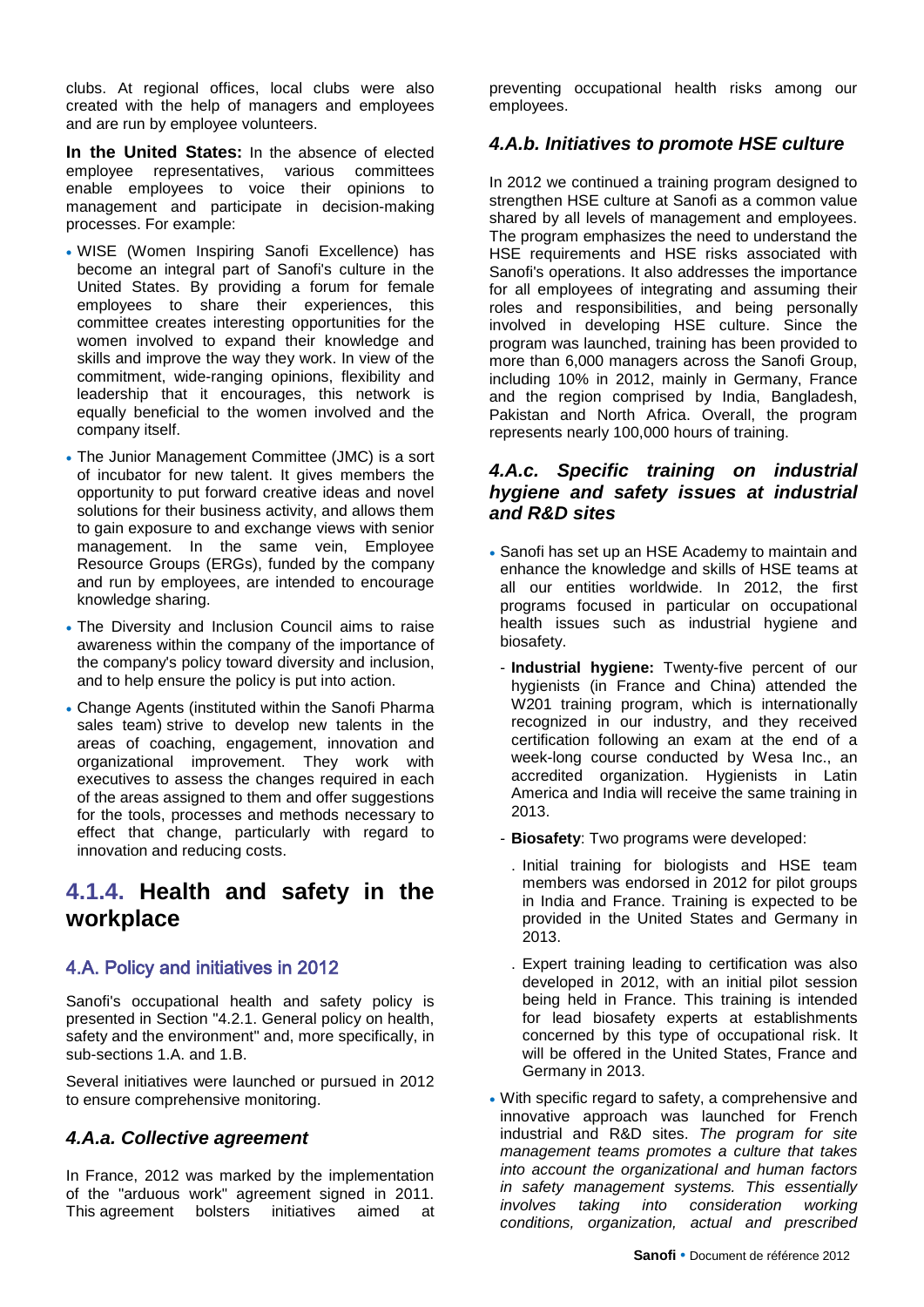*operating methods, and individual variability*.\* The program involves two-day training courses for members of the sites' management committees and support for local managers with day-to-day safety management practices, provided by codevelopment groups run by HSE site directors.

# *4.A.d. Road safety training*

**In India**, training sessions on road safety for drivers of scooters, motorcycles and mopeds (the principal mode of transportation in India) were held to improve road safety practices among our sales forces. More than 30% of regional managers attended sessions held in Mumbai, Hyderabad and New Delhi. Moreover, all of the affiliate's instructors also received road safety training. This will allow them to pass on what they have learned to all sales teams in India at a meeting in 2013 that will provide training to 2,000 regional managers and sales representatives.

**In Mexico**, a similar program was launched for automobile drivers to provide training for a team of instructors who will pass on their knowledge to 850 sales team members in 2013.

Within Global Operations, these two affiliates account for a majority of road accidents with lost time.

**In Ukraine**, a pilot program for eco-driving training was launched to provide medical sales representatives and regional managers with training on driving techniques based on anticipation, which helps lower fuel consumption. After six months, the program produced the following results:

- A fourfold reduction in accident rates;
- A decrease in fuel consumption of over 10% during the pilot program period.

In light of these extremely encouraging initial results, the program is expected to be expanded to several other affiliates in 2013.

# *4.A.e. Preventive health program for employees*

In 2012, Sanofi initiated a preventive occupational health program for employees to promote a healthy lifestyle and prevent or delay the onset of chronic disease. Data from the World Economic Forum (WEF) shows that promoting health in the workplace through programs that target sedentary lifestyles and unhealthy eating habits are effective in reducing certain health risk factors such as obesity, diabetes and cardiovascular disease (report from a 2008 joint WHO/WEF meeting). With this in mind and as a global healthcare company, we would like to use our health expertise to benefit employees through a program that is innovative in both design and evaluation methods.

In 2012, under the leadership of the Occupational Health Department, certain Sanofi sites have already proposed novel solutions adapted to the cultures of our employees, particularly in North and South America, India, China and Europe. The first goal of this new program is to develop a common core focused on three key objectives: 1) a balanced diet, 2) regular physical activity and 3) prevention management. Measures to meet each objective will be developed in conjunction with in-house experts and external partners. They will also be inspired by initiatives that have been successful at certain Sanofi sites to offer employees the most useful advice. The second goal of the program is to use these three key objectives as a basis for coordinating and re-focusing existing programs so that the preventive health program can be implemented at all our sites worldwide.

# *4.A.f. Learning from experience (LEX)*

Learning from experience is a continuous improvement approach organized by the HSE Department. This initiative examines past events to analyze how (in ordinary situations or situations involving accidents) practices and prevention systems intended to protect people and property actually operate, and offer suggestions to make them more effective.

Various initiatives were launched in 2012:

- analysis and distribution of LEX reports across all Group entities;
- organization of seminars to exchange learning experiences and good practices in the following areas:
	- biological risk management;
	- machine safety management.

These seminars bring together participants from several sites and functions.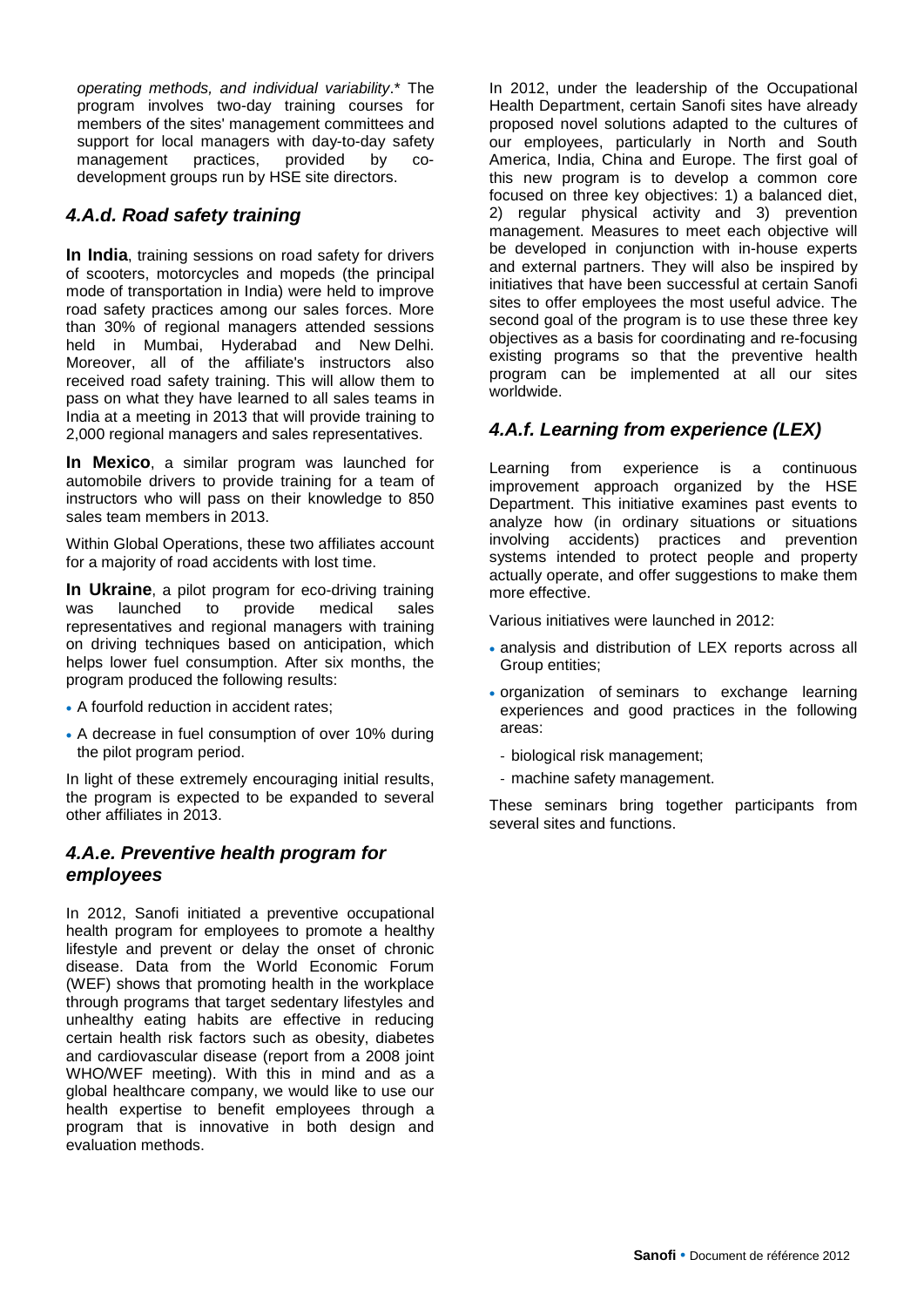# 4.B. Health and safety indicators

## **Occupational injuries**

| Lost time injury frequency rate*            | 2012 | 2011  |
|---------------------------------------------|------|-------|
| France                                      | 3.0  | 3.3   |
| Worldwide                                   | 1.8  | 1.8   |
| Distribution of worldwide rate by function: |      |       |
| <b>Industrial Affairs</b>                   | 1.3  | 1.6   |
| Vaccines                                    | 1.6  | 1.2   |
| Research and Development                    | 1.5  | 0.9   |
| <b>Global Operations</b>                    | 2.1  | 2.1   |
| <b>Corporate Functions</b>                  | 1.5  | 1.7   |
| Genzyme                                     | 2.5  | $***$ |
| Merial                                      | 2.3  | 2.6   |
| Temporary employees (worldwide)             | 2.1  | 2.0   |

\* Number of accidents resulting in lost time of one day or more within a 12-month period, per million hours worked. For non-mobile personnel, accidents occurring during the home-workplace commute are not included in this indicator. However, they are included for medical sales representatives, in accordance with reporting rules. To obtain comparative data, the figures for 2011 take into account all entities falling within the scope of the Group at the end of 2012 (including Genzyme and Merial). \*\* Non-consolidated.

At the global level, these data are consolidated for all Group companies, including joint ventures and consolidated companies included in the Group's financial results.

The lost time injury frequency rate for Group employees remained unchanged from 2011, and stands below the pharmaceutical industry average. The global severity rate of lost time injuries remained stable from 2011 to 2012.

The lost time injury frequency rate for the Global Operations Department remained approximately the same from 2011 to 2012. For the second consecutive year, the frequency rate for Industrial Affairs has decreased. Frequency rates for Vaccines and R&D increased while still remaining below the frequency rate for the Group.

In France, the frequency rate for Sanofi employees was 3.0, which represents a decrease from the previous year. This means that out of 200 Group employees, less than one experienced an occupational injury, whereas the French national average is one out of 25 employees (2011 data).

#### **Occupational illnesses**

Occupational illnesses and their causes are divided into categories according to the CEFIC (European Chemical Industry Council) classification system. More than one occupational illness may be reported for a single individual.

In 2012, 65 occupational illnesses were reported for all sites in France, compared with 69 and 70 illnesses reported for the two previous years. At the global level, 94 occupational illnesses were reported for 2012.

Data are consolidated on the basis of illnesses reported to authorities, not illnesses recognized by authorities. Recognition of the occupational nature of an illness may require lengthy investigations, which may take several years in some cases.

Most illnesses reported within the Group involve musculoskeletal disorders.

# **4.1.5. Training**

# 5.A. Training policy

As a key tool for developing skills and talents, training plays an essential role in Sanofi's human resource management.

Until recently, we applied a clearly decentralized approach to HR management, based on the observation that for training programs to be relevant and effective, they need to be designed as closely as possible to where they are applied in order to respond to actual and identified needs.

However, we now wish to combine the advantages of decentralization with the need to harmonize our practices in a common, comprehensive approach to human resource policies.

Since 2010, the HR function has sought to align major processes throughout our entities worldwide. The One HR concept, which aims to harmonize HR practices across all activities and all affiliates, initially involved devising performance management and workforce development processes.

In 2012, this harmonization led to the implementation of a common performance evaluation system for all Group managers.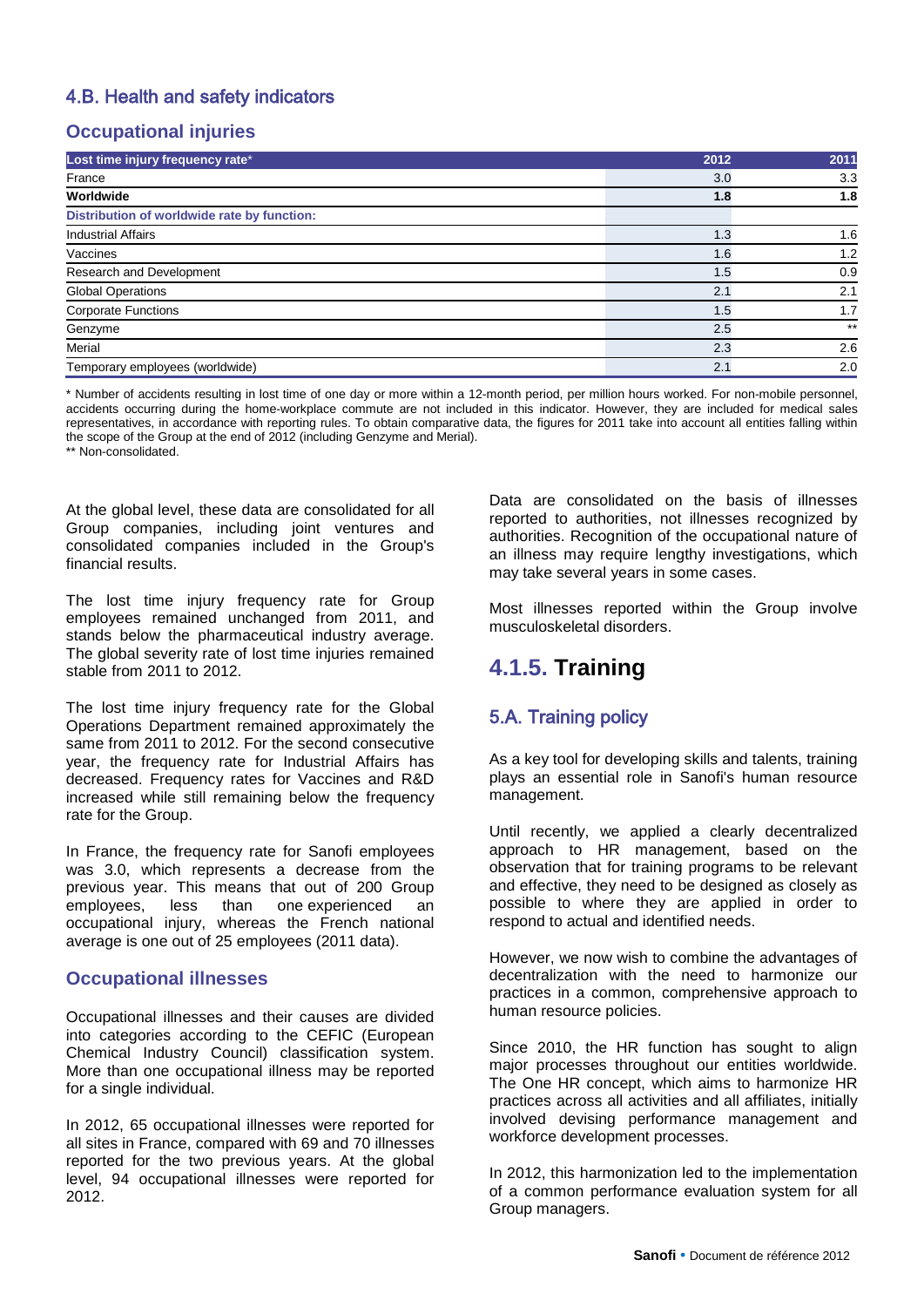It also gave impetus to implementing periodic talent reviews for managers, designed to identify areas of personal development, potential individual career options and succession plans for key positions. The reviews provide valuable opportunities for dialogue between managers and HR directors, allowing them to identify skill areas that need to be reinforced by Sanofi, either through appropriate in-house training or external recruitment. Talent reviews also make it possible to propose targeted development plans to selected individuals.

Workforce planning has been instituted in various forms, in particular within Industrial Affairs, our commercial affiliate in France and the U.S., and throughout Europe, where the Actor of Your Employability initiative is underway.

In the same vein, it is recommended that all employees, regardless of their level, have at least one annual review with their manager to discuss various aspects of their job: performance, fulfillment of responsibilities, skills to be developed, career growth directions, and training requirements.

In 2013, the One HR initiative will be pursued through a common approach to training and enhanced alignment of practices and programs.

# 5.B. Achievements in 2012

In line with the decentralized approach taken to date, some training programs are developed and organized directly by operational units to respond effectively to their technical and scientific requirements. Following the recent consolidation of such diverse organizations as Genzyme and Merial, existing processes and programs will initially be maintained in order to avoid delaying operational teams.

Similarly, although HR structures in certain countries (the United States and France) have begun aligning their training practices, due to the complex nature of traceability systems for technical and non-technical training programs, the existing range of programs will be maintained, at least for the time being.

Consequently, the number of hours of training as well as costs could not be consolidated at the global level in 2012. This project has been set in motion in order to obtain more information for 2013.

In early 2013, the LEAP Training initiative, which will initially involve the three countries where we have the largest number of employees, is expected to identify key actions to harmonize and streamline training practices.

Pursuing the work already undertaken, *the HR function introduced additional initiatives in 2012 to better adapt training efforts to focus on building the skills required for the Group's development.\**

- **Introduction of the Support Function Academies**: Launched in 2011, the academies are designed to guarantee the knowledge and expertise of our support functions (Legal, Finance, Human Resources, Communications, Procurement and HSE) through strategic training programs. Twenty programs have been designed to date, primarily inhouse. They have been implemented in France and the United States.
- **Redefined roles for training structures**: The role of training structures is being revised at the Group level in Sanofi's major countries of operations (France, Germany and the United States). Corporate teams' missions and the way they interact with regions and operations have been redefined. Existing management training programs have been grouped together under a global framework known as the Leadership Development **Offer**
- **Manager training**: HR departments throughout the Group have identified training programs aimed at providing support for managers in order to improve recognition of these programs among regional professional development managers. This diversified offer will be optimized in 2013 to concentrate training efforts on a few key programs.
- **Lean methodology** (improving performance in terms of quality, costs and time): Industrial Affairs has provided training for more than 500 employees during five-day training sessions. In addition, 90 site directors and central team managers took part in a two-day Introduction to Lean and Change Management.
- **The Learning Gateway, a flexible, individualized solution**: In the United States, the Learning Gateway intranet portal was created to allow all employees to identify training that matches their needs and sign up directly for e-learning and faceto-face sessions.

# 5.C. Investment in training

In 2012, we continued to invest extensively in training across the entire Group. For example, in the four countries with the largest workforces, both in terms of budget (external costs devoted to training) and the number of employees trained:

**In France**: In 2012, nearly 671,000 hours of training, including HSE training, were provided to 24,146 employees, i.e., 86% of the workforce in France (compared with 82% in 2011). In 2012, the average number of hours of training amounted to 27.8 hours per person, which is less than 2011 (29.5 hours).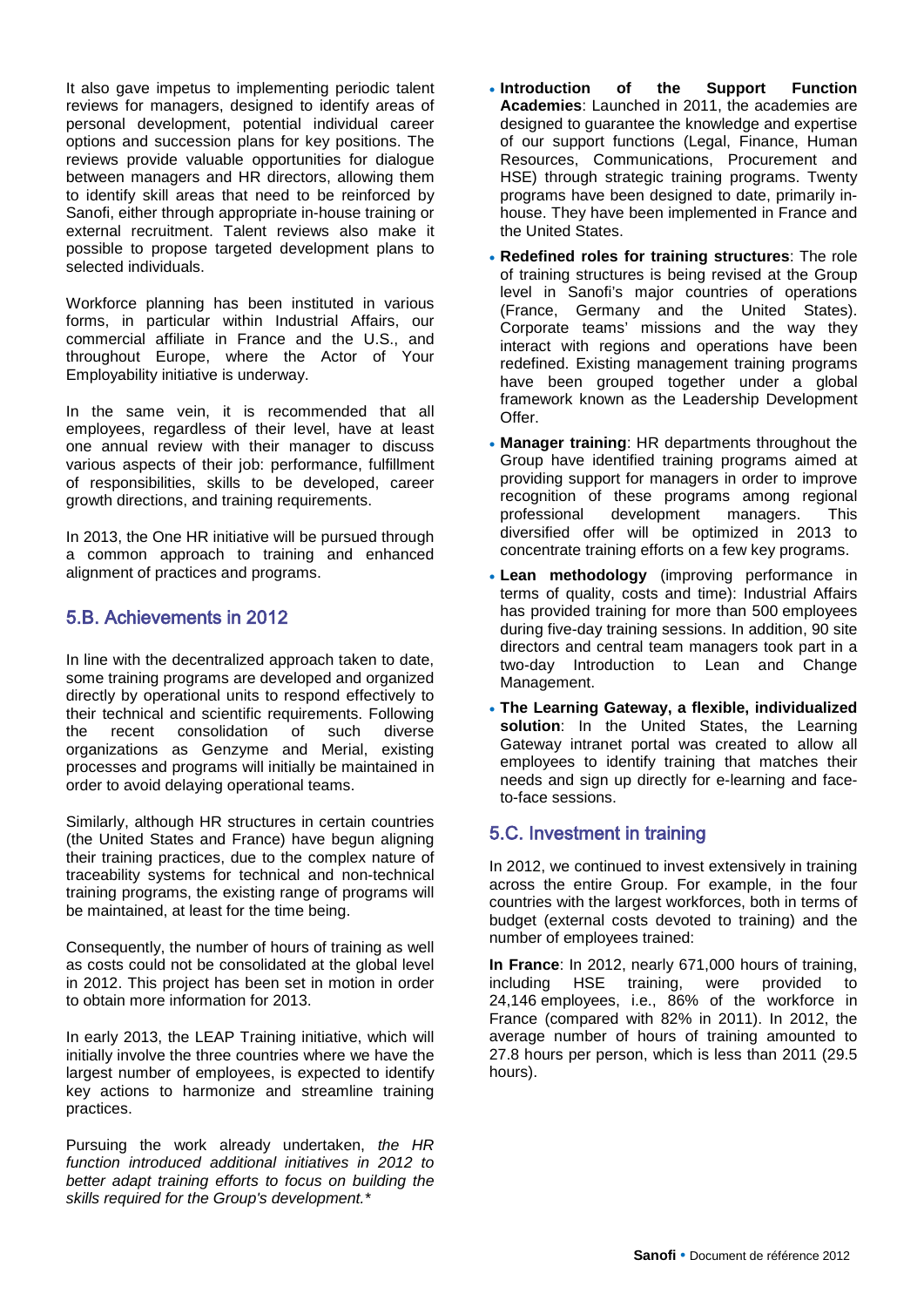|                                           |         | <b>France</b> |
|-------------------------------------------|---------|---------------|
|                                           | 2012    | 2011          |
| Number of employees who received training | 24.146  | 23,288        |
| Number of hours of training               | 670,862 | 687,212       |

*Note: Data include Genzyme and Merial.*

**In Germany**: Nearly 37,000 hours of non-technical training were provided to 3,686 participants.<br>In addition, for industrial and R&D teams. In addition, for industrial and R&D teams, 136,000 hours of quality and HSE training were provided in-house to 6,549 employees. The total training budget represented more than €5.3 million in external costs (in particular for non-technical training).

**In the United States**: Over US\$8 million (excluding sales force training) was invested for just over 8,500 employees (not including Merial, Genzyme and Chattem). Because of the consolidation of Genzyme and Merial in 2011 and the reorganization of corporate functions in 2012, the 2011 and 2012 budgets cannot be compared. Training hours are not monitored indicators in the United States.

**In Brazil**: A total of €8.6 million was invested to train 4,760 employees, or 94% of Sanofi's workforce in Brazil.

# **4.1.6. Equal treatment**

# 6.A. Promoting diversity

Since 2011, the Corporate Social Responsibility Direction has been in charge of the Group's diversity policy. Sanofi continues to pursue efforts to promote women and gender balance in the workplace, take into account disability, and integrate young people in the working world. A network of diversity delegates in nearly 50 countries ensures the implementation of the policy through locally adapted initiatives.

In-house communications and diversity awareness among all Sanofi employees continued during events organized for International Women's Day, the National Disability Employment Awareness Week in France, the International Day of Persons with Disabilities and special youth days. Employees can find information on these topics via the Group's intranet site and in-house newsletters.

In France, 33 HR employees attended diversity and non-discrimination training sessions in 2012 (216 employees have received training since 2008). Training about disability was provided to 74 employees.

In the United States, diversity training was expanded to Sanofi Pasteur through e-learning. *A Diversity and Inclusion Council has also been established. It has already met several times to ensure that diversity and gender balance are fully integrated into the Group's*  *business strategy. The Council has identified three main focus areas: the commitment of leaders, the diversity of candidate pools and widespread employee involvement.\** 

# 6.B. Gender equality

Sanofi believes that gender balance is a source of enrichment and performance that must be fully integrated into the Group's development strategy. The importance of this issue is recognized at the highest levels of the Group. At the meeting of the Women's Leadership Council (WLC) in 2012, Christopher A. Viehbacher, Sanofi's CEO, expressed his commitment to gender balance across the Group, confirming the message he conveyed in a letter to employees on International Women's Day. The issue of gender equality was also addressed at a meeting of the Group Executive Committee.

As of December 31, 2012, women represented 45.4% of the Group's workforce and 38.7% of managers (see Section "4.1.1. Employment"). At the end of 2012, women represented 17.3% of the Senior Leadership Team, which is composed of 272 senior managers, and *39% of 4,840 key positions\**  (positions of high responsibility considered to be essential to Sanofi's strategic objectives).

Several initiatives to promote gender balance were introduced in 2012 for various countries and activities. For example:

- Meetings, debates and opportunities to exchange learning experiences: Interaction between the WLC and the Global Leadership Team in June. The Group's women's networks, such as Women in Sanofi Pasteur, the European Sanofi Women's Network and Sanofi Women Australia/New Zealand network (Swanz), were very active in 2012. The networks, which initiate proposals for the Group, held conferences and meetings on the topic of gender balance, as well as an inter-company women's network meeting.
- Action programs: Sanofi Pasteur has created a group of 14 leaders to oversee gender balance working groups worldwide. In Japan, a specific committee was created to oversee the implementation of an action plan.
- Measurable progress: With regard to work-life balance in France, management and employee representatives have signed an agreement on teleworking. Other initiatives have been launched by certain Sanofi affiliates, including in Austria, Spain and Australia.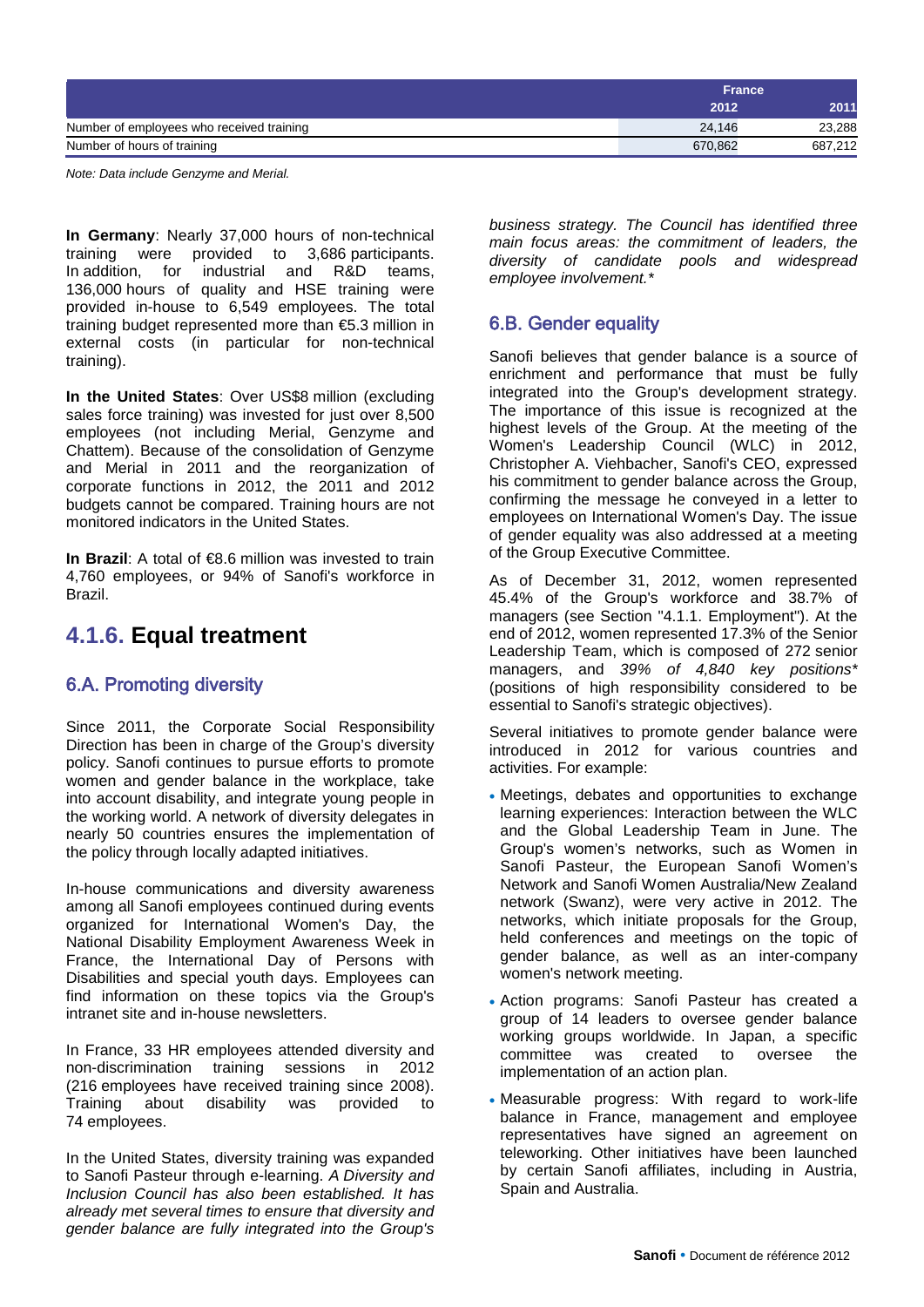- Support for high-potential female employees: The Catalyzer Mentoring Program was launched to assist some twenty women who have the potential to become senior executives, enabling them to prepare for their future leadership. Mentoring is provided by 17 members from the Group Executive Committee and the Global Leadership Team.
- Participation in symposiums: European round table in Brussels to address gender balance on boards of directors.
- Support for organizations that promote gender balance: For the third consecutive year, Sanofi was a partner of the Women's Forum for the Economy and Society in Deauville. Since 2010, approximately 100 female employees have attended this event, enabling them to champion gender balance within the Group. Sanofi representatives also participated in similar events in Brazil and Turkey.

## 6.C. Employment and intergration of people

#### with disabilities

Sanofi employs people with disabilities in 20 countries. In 2012, the total number of employees with disabilities (1,901) increased from 2011 (1,758).

In France, the Group employed a total of 1,153 employees with disabilities in 2012, compared with 1,061 in 2011 and 998 in 2010. This represents a small but steady increase, despite retirements during the year.

We bolstered our commitments in this area with the second agreement to promote integration and job retention of people with disabilities (2009-2012). The signatories intend to pursue the full range of initiatives to promote integration and job retention through a third agreement.

This agreement falls within the scope of the French Law of July 10, 1987, amended by the Law of<br>February 11, 2005 "for equal rights, equal February 11, 2005 "for equal rights, equal opportunity, participation and citizenship of people with disabilities." For everyone at Sanofi (departments, management, employees, trade unions and employee representative bodies, and in particular the Committee for Hygiene, Safety and Working Conditions, or CHSW), it is intended to impart a sense of responsibility and accountability in terms of how resources and measures are determined and implemented to promote the integration and job retention of disabled persons.

At the global level, our objectives include the following:

- priority support for disabled employees to ensure that they retain their jobs;
- depending on an affiliate's situation, the continued integration of disabled employees, regardless of the nature of their disability (physical, sensory, intellectual, mental or psychological, multiple disabilities or debilitating health condition), in all job

openings at Sanofi, with a particular emphasis on work-study contracts;

- heightened information and communication, as well as ongoing efforts to raise awareness about disabilities;
- forging relations with specialized centers and disability-friendly structures;
- ongoing actions to improve accessibility, in particular access to information.

## 6.D. Preventing discrimination and

## promoting equal opportunity

The integration of young people of all origins into the working world is an important issue in France and many other countries. Sanofi is committed to contributing as fully as possible to fighting discrimination and promoting equal opportunity. In more than ten countries where the Group operates, we develop partnerships designed to integrate young people into our workforce. Internships, apprenticeships, work-study programs and International Corporate Volunteer Program (VIE) contracts all provide ways for businesses to welcome young people, who can thus discover the working world. Sanofi is active in all these areas. In 2011, we signed a charter to promote the development of workstudy programs in France. In 2012, we provided training for approximately 1,222 young people in France.

In several other countries (the United States, Romania, Israel, etc.), Sanofi arranges sponsorships to promote equal opportunity among young people from underprivileged backgrounds. In France, more than 64 employees participated in these sponsorship initiatives. Sanofi also joins forces with organizations such as FACE, which seeks to help people from disadvantaged communities return to employment.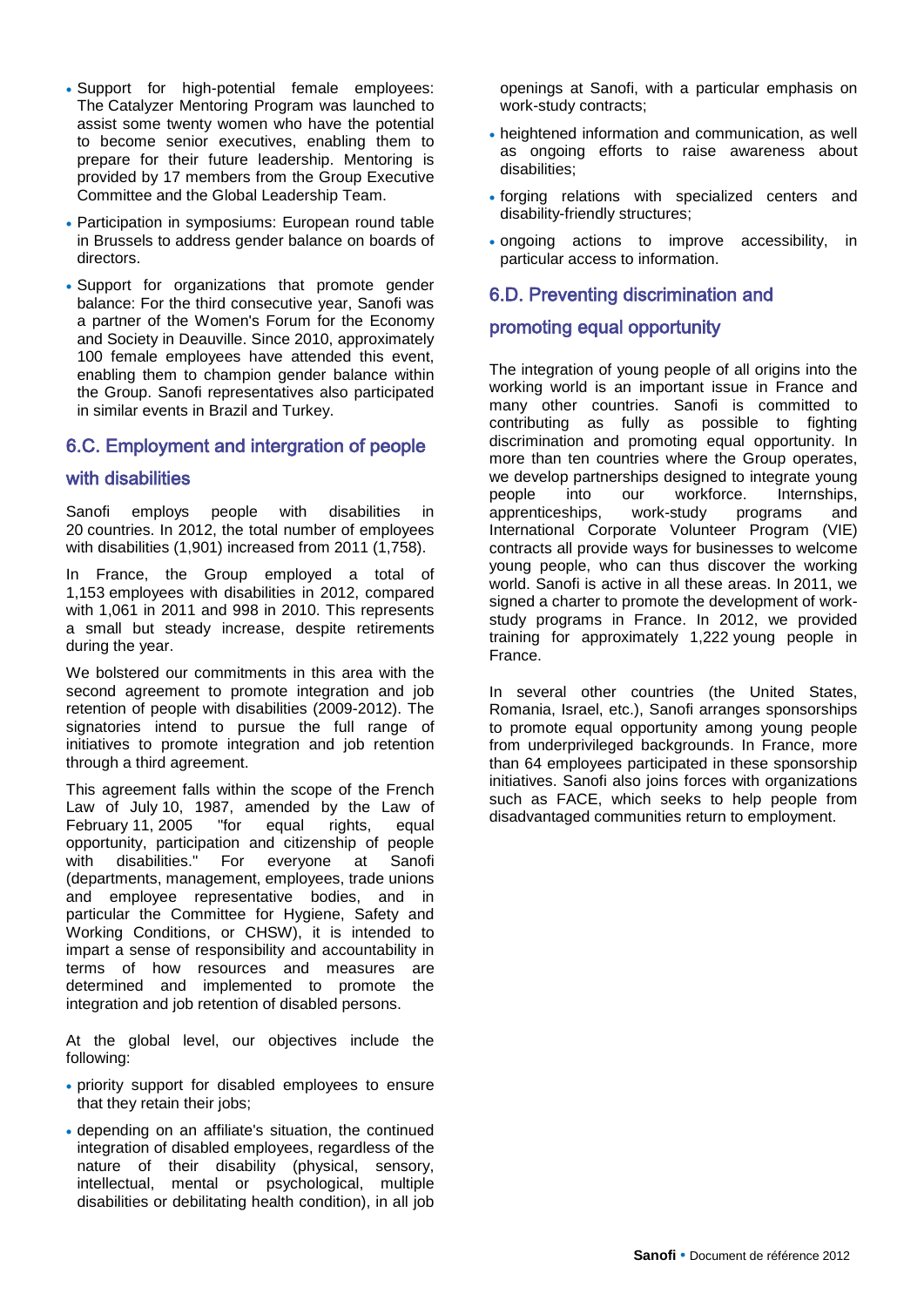# **4.1.7. Promotion of and compliance with International Labor Organization (ILO) Conventions**

Sanofi's Social Charter and Code of Ethics (see Section "3.2.1. *Rapport du Président* – 2.B. *Environnement de contrôle*" of our *Document de Référence*; the Code of Ethics is available at www.sanofi.com) set out employees' fundamental rights in accordance with the relevant ILO conventions:

- freedom of association and recognition of the right to collective bargaining;
- abolition of all forms of forced labor:
- abolition of child labor;
- elimination of discrimination in employment.

In addition to our Social Charter and Code of Ethics, Sanofi has established a Suppliers Code of Conduct, which also refers to the following ILO conventions:

- ILO Convention Nos. 138 and 182 on child labor;
- ILO Convention Nos. 29 and 105 on forced labor;
- ILO Convention Nos. 14 and 106 on weekly rest;
- ILO Convention Nos. 95, 131 and 135 on wages and employee benefits;
- ILO Convention Nos. 87 and 98 on freedom of association, protection of the right to organize and collective bargaining;
- ILO Convention Nos. 100 and 111 on equal opportunity.

These commitments to comply with the fundamental principles and rights in the workplace, with respect to our employees and partners, are in line with Sanofi's commitment as a member of the United Nations Global Compact since 2003 (see Section 4.3.5. regarding initiatives to promote human rights). Our Code of Ethics encourages employees to inform their superior or the Global Compliance Department of any concerns regarding possible illegal practices or ethical violations if they believe in good faith that a rule or one of the principles laid down in the Code of Ethics has been or is about to be violated.

In addition, a targeted audit program for suppliers has been in place since 2007 (see Section 4.3.3. on subcontractors and suppliers).

# <span id="page-18-0"></span>4.2. ENVIRONMENTAL

# INFORMATION

The environmental information presented in this section reflects consolidated data for all our industrial Group chemical, biotechnology, pharmaceutical and vaccine production sites, as well as the main distribution centers and all our research centers.

To assess our performance from one period to another on a comparable basis, 2011 data relates to all Group entities as of the end of 2012, including Genzyme and Merial and excluding sites divested to third parties.

Since 2005, Sanofi has used GREEN, a single tool for collecting and consolidating environmental data based on a standard that specifies the indicators to be monitored. This tool is used to report environmental data for all sites with the abovementioned activities.

# **4.2.1. General policy on health, safety and the environment**

Sanofi's environmental policy is established by the Group HSE Department, and forms an integral part of Group policy on health, safety and the environment. The Group HSE Department oversees implementation of Sanofi's HSE policy throughout all our entities and sites worldwide.

Information relating to employee health and safety in 2012 is presented in Section 4.1.4.

# 1.A. Presentation of Sanofi's HSE policy

The manufacturing and research operations of Sanofi are subject to increasingly stringent health, safety and environmental (HSE) laws and regulations. These laws and regulations are complex and rapidly changing.

Sanofi has implemented a worldwide master policy on health, safety and the environment to promote the health and well-being of the employees and contractors working on our sites and respect for the environment. We consider this master policy to be an integral part of our commitment to social responsibility. In order to implement this master policy, 78 rules (policies) have been drawn up in the key fields of HSE management (21 rules), good HSE practices in the areas of safety in the workplace (13 rules), process safety (10 rules), industrial hygiene (12 rules), health in the workplace (8 rules) and protection of the environment (14 rules). Standards and methodology handbooks are developed for each of these rules enabling the rules to be implemented at all Group sites and entities worldwide. The Group's HSE Department verifies compliance with rules defined at the Group level through regular audits at sites and entities. Information relating to the audit process is set out in Section "1.C. Environmental audits and certification" below.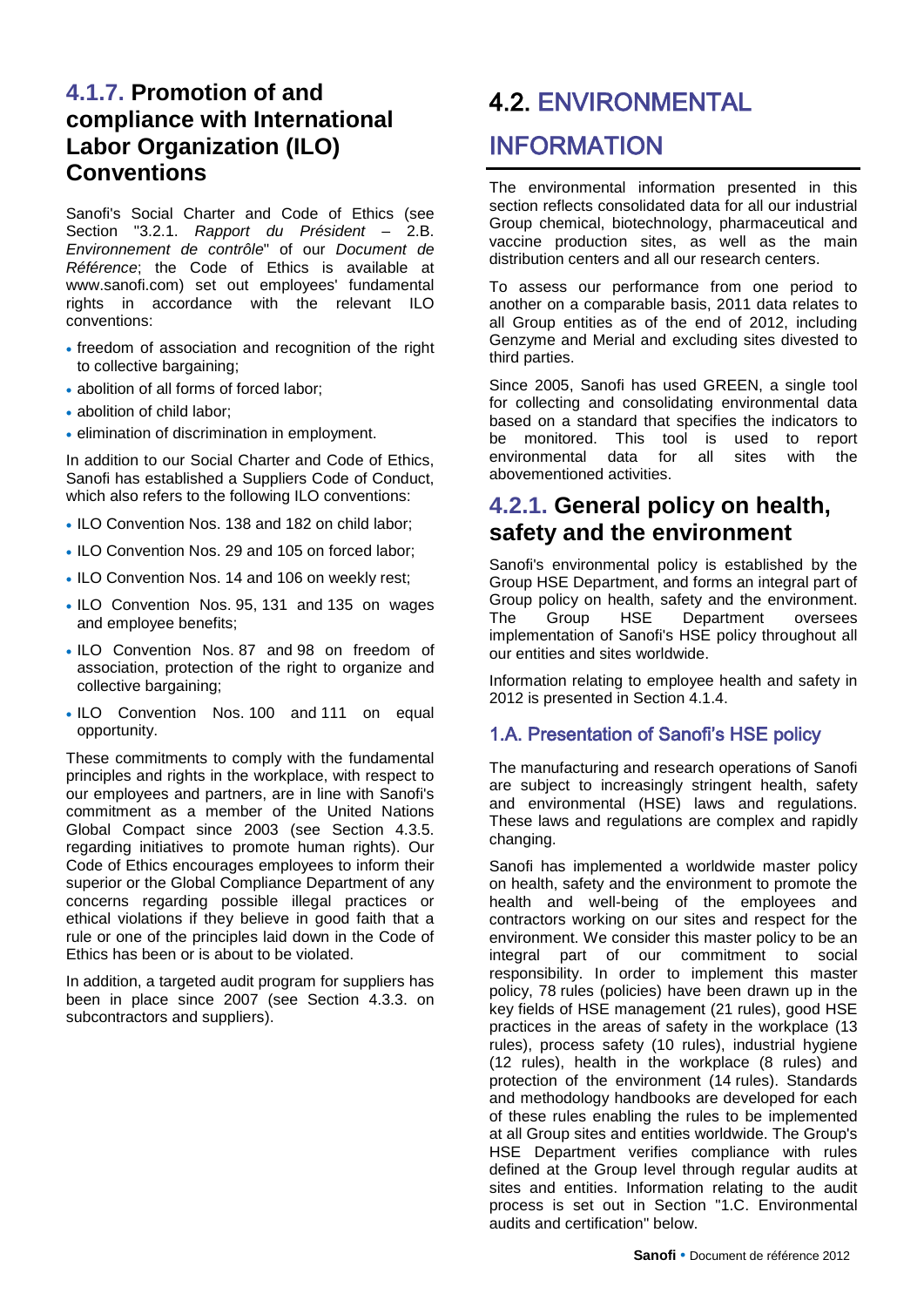# *Health*

From the development of compounds to the commercial launch of new drugs, Sanofi research scientists continually assess the effect of products on human health, especially that of our employees. This expertise is made available to employees through two committees responsible for chemical and biological risk assessment, making it possible to determine appropriate risk prevention and protection measures for employees. The Group's COVALIS committee classifies all chemical and pharmaceutical products handled within the Group and establishes workplace exposure limits for each of them. The Group's TRIBIO committee is responsible for classifying all biological agents according to their degree of pathogenicity and establishing rules for their containment and preventive measures to be respected throughout the Group (see Section "3.1.8. *Facteurs de risque* – 3. *Risques industriels liés à l'environnement*" of our *Document de Référence*).

Appropriate industrial hygiene practices and programs are defined and implemented in each site. These practices essentially consist of containment measures for individual and collective protection against exposure in all workplaces where chemical substances or biological agents are handled. All personnel are monitored with an appropriate initial and routine medical program, focused on the potential occupational health risks linked to their duties.

In addition, a committee has been set up to prepare and support the implementation of the new European Union REACH regulation on Registration, Evaluation, Authorization and Restriction of Chemicals. In compliance with the European regulation on the Classification, Labeling and Packaging of chemical products and substances (CLP)*,* we have registered the relevant hazardous chemical substances with the European Chemicals Agency (ECHA).

# *Safety*

Sanofi has rigorous policies to identify and evaluate safety risks and to develop preventive safety measures and methods for checking their efficacy. These policies are implemented on a worldwide scale to ensure the safety of all employees and to protect their health. Each project, whether in research, development or manufacturing, is subject to evaluation procedures, incorporating the chemical substance and process data communicated by the COVALIS and TRIBIO committees described above. The preventive measures are designed primarily to reduce the number and seriousness of occupational injuries and to minimize exposure involving permanent and temporary Sanofi employees as well as our subcontractors.

Risk assessments of processes and installations are drawn up according to standards and internal guidelines incorporating the best state-of-the-art benchmarks for the industry. These assessments are used to fulfill regulatory requirements and are regularly updated. Particular attention is paid to any

risk-generating changes: process or installation changes, as well as changes in production scale or transfers between industrial or research units.

Our laboratories that specialize in process safety testing, which are fully integrated into our chemical development activities, apply methods to obtain the physico-chemical parameters of manufactured chemical substances (intermediate chemical compounds and active ingredients) and apply models to measure the effect of potentially leachable substances in the event of a major accident. In these laboratories the parameters for qualifying hazardous reactions are also determined to define scale-up process conditions while transferring from the development stage to industrial scale. All these data ensure that our risk assessments are relevant.

We believe that the safety management systems implemented at each site, the hazard studies carried out and the risk management methods implemented, as well as our third-party property insurance policies covering any third-party physical damage, are consistent with legal requirements and best practices in the industry.

At the Group level**,** the French chemical manufacturing sites in Aramon, Neuville-sur-Saône, Sisteron and Vertolaye in France, the plants located in the Industrial Park in Frankfurt, Germany, the chemical production site in Budapest, Hungary, and the Zentiva site in Hlohovec, Slovakia are listed Seveso II (from the name of the European directive relating to potentially dangerous sites, providing a list of activities and substances and the associated classification thresholds). In accordance with French law on technological risk prevention, the French chemical manufacturing sites in Aramon, Neuvillesur-Saône, Sisteron and Vertolaye are subject to more stringent safety inspections due to the toxic or flammable materials stored on the sites and used in their operating processes. As of the end of 2009, the St-Aubin-les-Elbeuf site is no longer concerned by this measure.

Information relating to employee health and safety is presented in Section "4.1.4. Health and safety in the workplace."

# *Environment*

The main objectives of our environmental policy are to implement clean manufacturing techniques, minimize the use of natural resources and reduce the environmental impact of our activities. In order to optimize and improve our environmental performance, we have a strategy of continuous improvement practiced at all our sites through the annual implementation of HSE progress plans. We believe that this strategy clearly expresses the commitment of both management and individuals to health, safety and the environment.

Our recent efforts in terms of environmental protection have mainly targeted reductions in water and energy consumption, greenhouse gas emissions control, improvements in the performance of water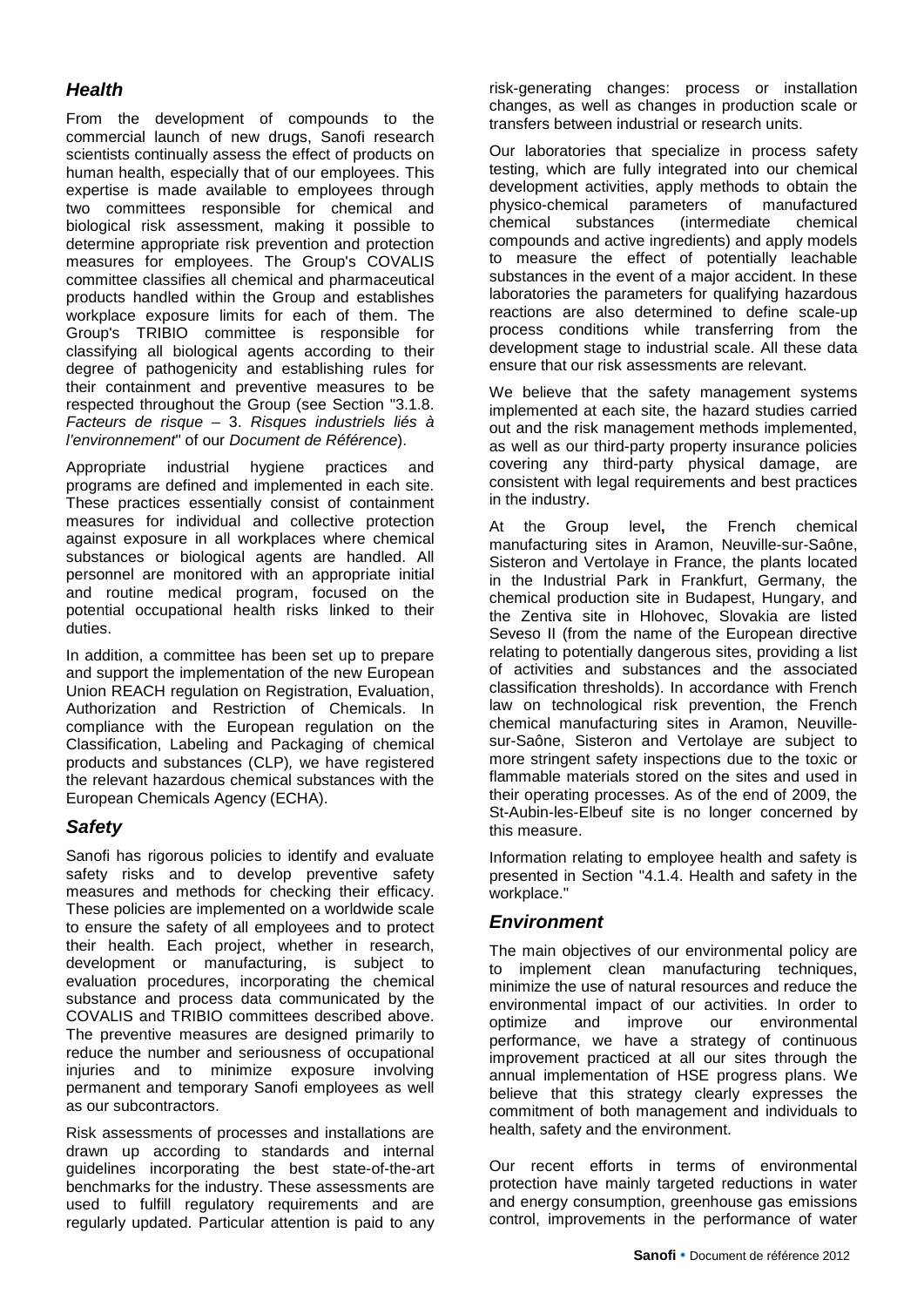treatment installations, reduction of volatile organic compound emissions, raw material savings and recycling, and reductions in waste materials or increases in the percentage being recycled.

An internal committee of experts called ECOVAL assesses the environmental impact of the pharmaceutical agents found in products marketed by Sanofi. It has developed an environmental risk assessment methodology, in line with regulatory expectations, and runs programs to collect the necessary data for such assessments. Additional ecotoxicity assessments are being performed on certain substances that predate current regulations, in order to obtain additional information required by regulations introduced after they were launched. These tests have made it possible to supplement or update assessments and determine the environmental risks resulting from their use by patients.

# 1.B. Organization of the HSE function within

## the Sanofi Group

The Group's HSE Department, active at all Sanofi sites, comprises more than 30 experts in the areas of the environment, industrial hygiene, industrial toxicology, safety in the workplace, fire safety, industrial risks and occupational medicine. It is responsible for establishing HSE policy and general objectives, coordinating and leading initiatives to meet these objectives, maintaining and developing expertise and reporting on overall HSE performance to management through dashboards and audits.

The HSE function is organized as follows:

- The HSE Department is active at each of Sanofi's industrial and research sites, which represent a total of more than 140 sites (not including headquarters or administrative centers) as well as more than 700 employees who run and implement HSE programs at the sites (including operational teams who focus on treatment installations).
- Medical surveillance at the sites is provided by occupational physicians who are either employed full-time or part-time by Sanofi or by physicians who are members of inter-professional networks. They are assisted in their duties by occupational nurses.
- The seven European sites classified as upper-tier establishments under the Seveso II Directive have specialized response resources implemented by shift crews with support from shift workers who have received in-depth second response training. These sites are Frankfurt, Budapest, Hlohovec, Neuville-sur-Saône, Sisteron and Vertolaye.
- Finally, each site establishes and maintains its own emergency response plan according to the risks to be prevented and the internal or external resources that would be implemented or requested in response to those risks.

# 1.C. Environmental audits and certification

As part of a comprehensive system for monitoring legal developments relating to HSE, legal developments relating to the environment are monitored for all of Sanofi's industrial and scientific activities in France. Affiliates with industrial and scientific activities in other countries also monitor legal developments relating to HSE. The Group HSE Department runs audit programs to assess compliance with local administrative and regulatory requirements and the rules and standards prescribed by Sanofi's HSE policy. In 2012, in-house teams carried out 53 complete Health, Safety and Environment (HSE) audits at Group sites and pharmaceutical operations headquarter offices. Nine specialized HSE audits were also conducted by our teams targeting specific areas, such as contractor management and biosafety. Moreover, 163 loss prevention technical visits and 118 specific audits were conducted with the assistance of technical experts from Sanofi's insurers.

In addition to internal verifications and audits, Sanofi sites are also subject to regular inspections by local authorities and regulatory verifications by third parties with respect to specific concerns. To our knowledge, Sanofi is not currently subject to liabilities for noncompliance with current HSE laws and regulations that could be expected to significantly jeopardize our activities, financial situation or operating income. We also believe that we are in substantial compliance with current HSE laws and regulations and that all environmental permits required to operate our facilities have been obtained. Environmental indemnification in 2012 was immaterial.

We are involved in various certification processes relating to safety, the environment and energy. A total of 60 sites worldwide are currently ISO 14001 certified and 31 of these sites are OHSAS certified. Fifteen R&D and production administrative buildings are LEED certified and one administrative building is certified to operate as a HQE site. A certification process focusing on energy management certification (ISO 50001) has been successfully introduced at all Sanofi sites operating at the Höchst industrial platform in Frankfurt.

# 1.D. HSE Training and communications for

#### employees

Sanofi invests in training that is designed to incorporate environmental protection into all our activities. Training on environmental protection is an integral part of our HSE approach.

When they are hired, all Sanofi employees receive HSE training adapted to their position so they can perform their duties in strict compliance with HSE rules. Depending on their jobs, employees may also take other training modules specifically related to their position (for example, eco-driving for medical and other sales representatives, chemical risks for employees who work with chemical products, etc.).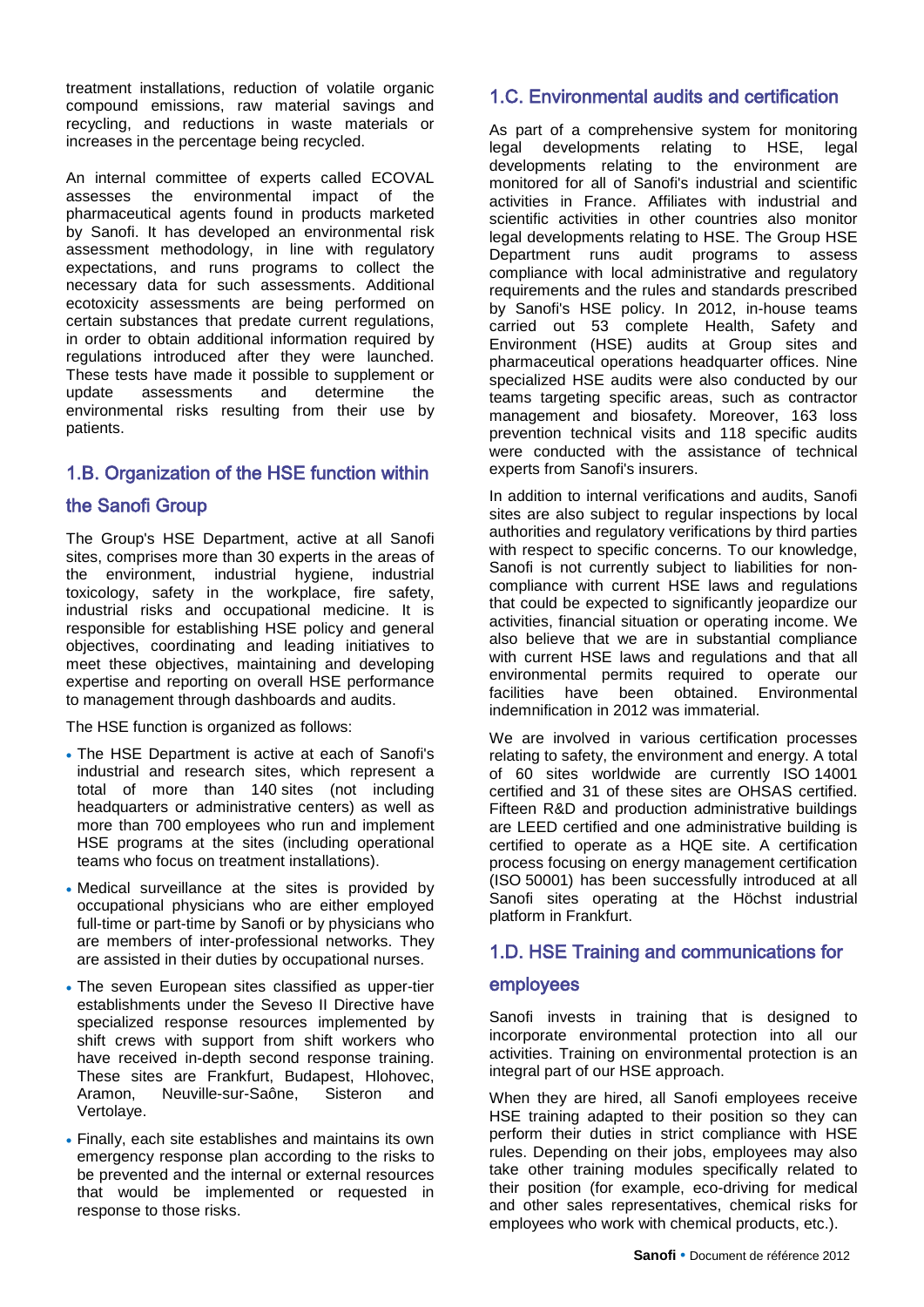In 2012, more than 430,000 hours of HSE training were provided worldwide (including eco-driving training).

In addition, the Group HSE Department established an HSE Academy, which provides HSE culture training modules (including environment and energy modules) for all managers and employees. These modules are currently being implemented across all Group activities (see Section 4.1.4.).

#### 1.E. Measures to prevent environmental

#### risks and pollution

Investments and operating expenses devoted to preventing environmental risks and contamination are included in the investments and expenses incurred in respect of implementation of the Group's HSE policy. Investments relating to industrial hygiene, safety, working conditions and accessibility for people with disabilities, process safety and the environment amounted to €100 million in 2012, including €40 million for the prevention of environmental risks and contamination. Because new facilities are designed from the outset with prevention in mind, the amount of related investments cannot be specifically determined. HSE operating expenses, including payroll expenses for HSE staff, consumables, energy and labor at treatment installations, the cost of waste treatment and recycling, environmental taxes, studies and audit services totaled €198 million in 2012.

#### 1.F. Provisions for environmental risks and

#### remediation

The applicable environmental laws and regulations may require Sanofi to eliminate or reduce the effects of chemical substance usage and discharge at our various sites. The sites in question may belong to the Group, be currently operational, or they may have been owned or operational in the past. In this regard, Sanofi may be held liable for the costs of removal or remediation of hazardous substances on, under or in the sites concerned, or on sites where waste from activities has been stored, without regard to whether the owner or operator knew of, or under certain circumstances, caused the presence of the contaminants, or at the time site operations occurred, the discharge of those substances was authorized.

As is the case for a number of companies in the pharmaceutical, chemical and intense agrochemical industries, soil and groundwater contamination has occurred at some Group sites in the past, and may still occur or be discovered at others. In Sanofi's case, such sites are mainly located in the United States, Germany, France, Hungary, the Czech Republic, Slovakia, Brazil, Italy and the United Kingdom. As part of a program of environmental audits conducted over the last few years, detailed assessments of the risk of soil and groundwater contamination have been carried out at current and former Group sites. In cooperation with national and local authorities, Sanofi regularly assesses the

rehabilitation work required and carries out such work when appropriate. Long-term rehabilitation work is in progress or planned in Rochester, Cincinnati, Mount Pleasant, East Palo Alto, Ambler and Portland in the United States; Frankfurt in Germany; Brindisi and Garessio in Italy; Dagenham in the United Kingdom; Ujpest in Hungary; Hlohovec in Slovakia; Prague in the Czech Republic; Beaucaire, Valernes, Limay, Rousset, Romainville, Neuville, Vitry and Toulouse in France; and on a number of sites divested to third parties and covered by contractual environmental guarantees granted by Sanofi. An additional phase of work is underway at the Beaucaire site. Sanofi may also have potential liability for investigation and cleanup at several other sites. Sanofi has established provisions for the sites already identified and to cover contractual guarantees for environmental liabilities for sites that have been divested.

Potential environmental contingencies arising from certain business divestitures are described in Note D.22.e) to the consolidated financial statements. In 2012, Sanofi spent €45 million on rehabilitating sites previously contaminated by soil or groundwater pollution. During the year, a comprehensive review was carried out on the legacy of environmental pollution. In light of data collected during this review, we adjusted our provisions to approximately €728 million as of December 31, 2012.

Due to the changes in environmental regulations governing site remediation, Sanofi's provisions for remediation obligations may not be adequate due to the multiple factors involved, such as the complexity of operational or previously operational sites, the nature of claims received, the rehabilitation techniques considered, the planned timetable for rehabilitation, and the outcome of discussions with national regulatory authorities or other potentially responsible parties, as in the case of multiparty sites. Given the long industrial history of some of our sites and the legacy obligations of Aventis arising from past involvement in the chemical and agrochemical industries, it is impossible to quantify the future impact of these laws and regulations with precision (see Section "3.1.8. *Facteurs de risque* – 3. *Risques industriels liés à l'environnement*" of our *Document de Référence*).

Sanofi has established, in accordance with our current knowledge and projections, provisions for cases already identified and to cover contractual guarantees for environmental liabilities relating to sites that have been divested. These provisions totaled €728 million in 2012, compared with €764 million in 2011. The terms of certain business divestitures, and the environmental obligations and retained environmental liabilities relating thereto are described in Note D.22. to our consolidated financial statements. In accordance with Group standards, these provisions are reviewed twice a year and updated in light of new information, if applicable.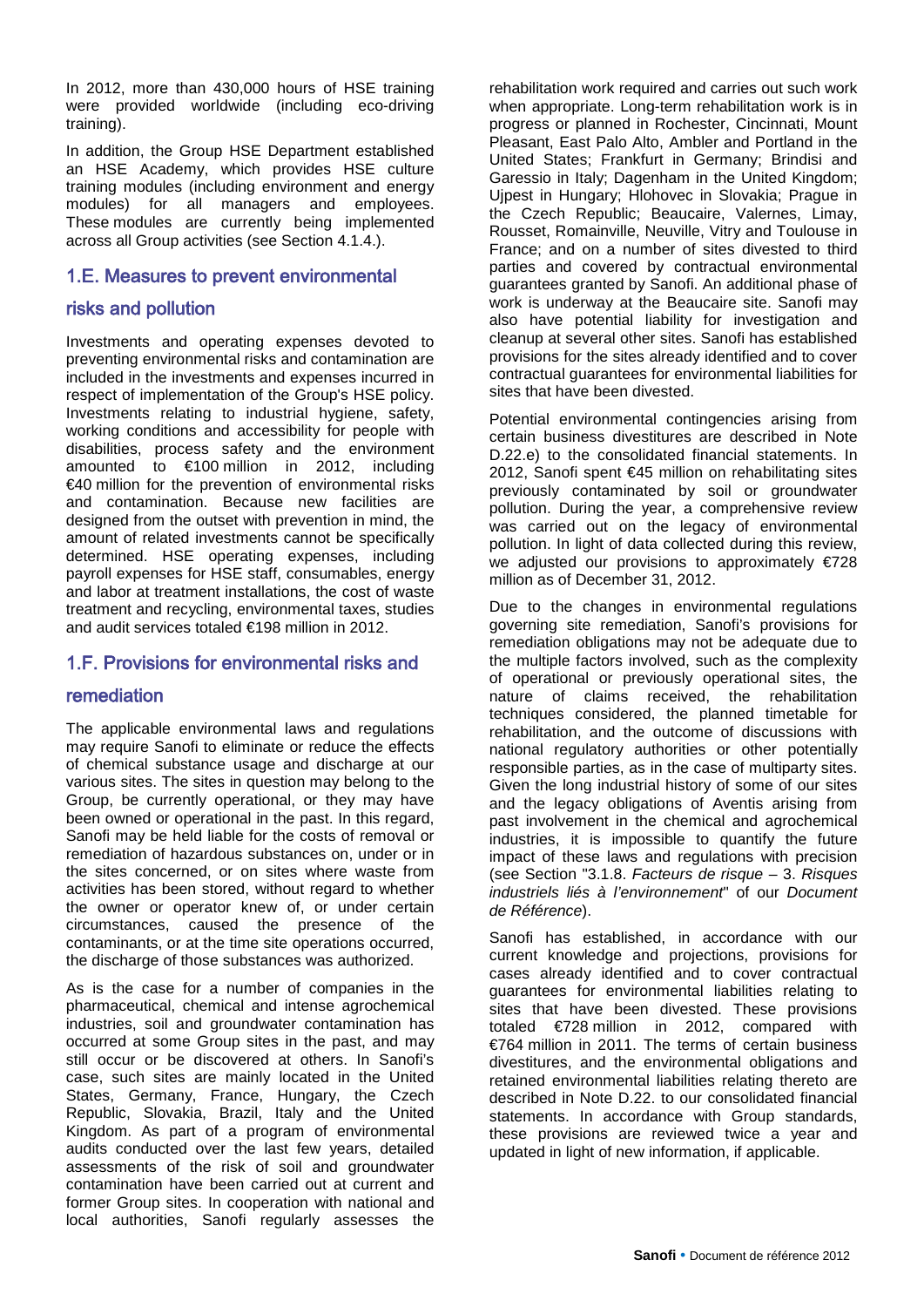# **4.2.2. Sustainable use of resources**

### 2.A. Water consumption

Water utilized during manufacturing (for fermentation in particular) and heat exchange processes (cooling without product contact) is essentially drawn from available waterways and groundwater. Specific operating measures aimed at reducing water

consumption (moderation and recycling) and the conversion of chemical production facilities to biotechnologies enabled Sanofi to further reduce overall water consumption in our manufacturing and R&D activities by more than 9.7% in 2012.

| $(m^3)$                                            | 2012       | 2011       |
|----------------------------------------------------|------------|------------|
| Consumption of surface water (lakes, rivers, etc.) | 17.863.051 | 23,597,685 |
| Consumption of groundwater                         | 22.451.483 | 21.486.370 |
| Consumption of water from public supply            | 9.339.865  | 9,926,556  |
| <b>Total</b>                                       | 49,654,399 | 55,010,611 |

All activities combined, Sanofi reduced water consumption by 25% between 2005 and 2011. We have taken on the ambitious goal of reducing water consumption by another 25% by 2020 (base: 2010). This goal will be furthered through intermediate steps requiring the preparation of water consumption reduction plans by 2014 and the implementation of these action plans from 2014 to 2020.

#### 2.B. Water supplies and local constraints

Water is needed for many of the steps to produce medicines and vaccines, and Sanofi is committed to responsibly managing this vital resource, particularly in areas where water supplies are limited.

For the last three years, Sanofi has used the Global Water Tool, developed by the World Business Council for Sustainable Development (WBCSD), to assess impact on water resources in relation to water stress levels in relevant drainage basins.

Currently, 42% of Sanofi sites (which account for 65% of our water consumption) are located in areas of moderate to high levels of water stress *(distribution* 

*based on 2011 data).* It should be noted that the drainage basins of the Seine in France and the Main in Germany, where some of our sites with the highest water consumption levels are located (the greater Paris area, the region of Normandy and Frankfurt), are areas of moderate water stress. Stress in these basins is linked to theoretical water consumption resulting from high population density and agricultural activity. We do not believe that our activities have a significant impact on water resources in these areas.

#### 2.C. Energy consumption

Energy is used directly in our processes, to operate environmental protection facilities and for air conditioning in buildings, in order to ensure compliance with good pharmaceutical manufacturing practices and good working conditions for employees. Energy consumption decreased by 2.5% compared with 2011, particularly through energy efficiency measures, the continued reorganization of R&D entities and the conversion of chemical production facilities to biotechnologies.

| GJ (gigajoules)                                                 | 2012       | 2011       |
|-----------------------------------------------------------------|------------|------------|
| Natural gas                                                     | 8,721,345  | 8,877,661  |
| Electricity                                                     | 6,940,957  | 7,214,812  |
| Coal                                                            |            |            |
| Liquid hydrocarbon fuel (not including fuel for vehicle fleets) | 854,780    | 836,960    |
| Renewable fuels                                                 | 7.009      |            |
| Other (steam, thermal fluids, cooling water)                    | 1,679,915  | 1,736,266  |
| <b>Total</b>                                                    | 18,204,006 | 18,665,699 |

Renewable energy consumption includes, in particular, consumption of renewable heating fluids (geothermal) and electricity from certified renewable sources at 19 of our industrial manufacturing and R&D sites in France (supplier certification of electricity produced from renewable sources, in accordance with French Order No. 2011-1105 of

September 14, 2009). Overall renewable energy consumption totaled 687,370 GJ, or 3.8% of our energy consumption, not including the renewable electricity included in our affiliates' energy mixes.

If we include the renewable electricity comprised in our affiliates' energy mixes, the proportion of renewable energy increases to 7.7%.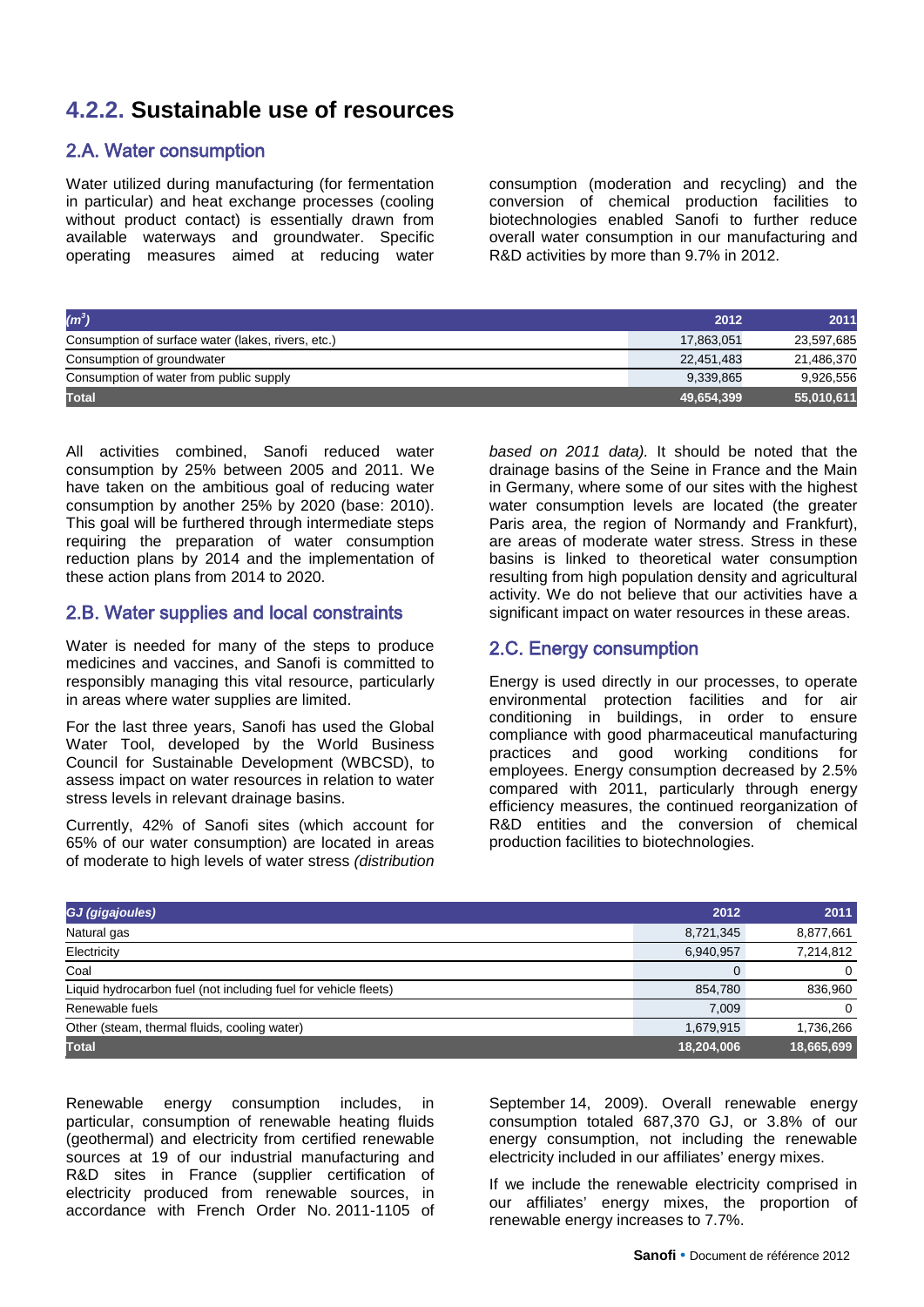# 2.D. Measures to improve energy efficiency

#### and the use of renewable energies

The Group applies a comprehensive strategy to address the challenges of climate change and a limited supply of fossil fuels. The Group's overall strategy is discussed in Section "4.2.3. Climate change".

Our strategy focuses on three goals:

#### **Reduced consumption**

An energy conservation program has been implemented at all our sites with a specific focus on air treatment systems, which ensure high-quality production environments. These systems are some of the largest users of energy, accounting for up to 70% of energy consumption at certain pharmaceutical and vaccine manufacturing sites.

Energy efficiency impacts all our activities, affecting industrial facilities as well as vehicle fleets for medical sales representatives and the mode of transport we use for product distribution.

#### **Optimized consumption**

We use the best available equipment at our industrial sites, factoring in the total cost of equipment ownership, particularly for equipment with the highest proportion of energy costs (engines, lighting, etc.). In 2012, Sanofi entered into a master service agreement with Cofely for the construction of high efficiency cogeneration units at Sanofi sites in Europe that will help reduce the sites' overall primary energy consumption.

#### **Alternative consumption (using renewable energies)**

As part of our strategy to reduce greenhouse gas emissions, we conduct regional assessments relating to the use of energy sources that produce the lowest greenhouse gas emissions and the use of renewable energies, based on risk/opportunity analyses (risk of supply shortages versus opportunities offered by government incentives). In particular, Sanofi is gradually discontinuing the use of fuel oil in favor of natural gas (United Kingdom and Mexico). In Hungary, Sanofi has encouraged the implementation of a municipal network of hot water produced by geothermal energy. The site has replaced 40% of its natural gas consumption devoted to hot water production by connecting to the network, making it one of the network's largest users.

Progress toward these three strategic goals is monitored through extensive, detailed energy consumption measurements that are used to assess our performance.

To coordinate efforts across the entire Group, we created a Climate Change Committee, which is in charge of:

- sharing best practices and knowledge;
- keeping abreast of new regulatory requirements;
- making recommendations to implement goals, function by function;
- monitoring progress toward achieving goals;
- tracking variations in energy prices.

All functions and business units are represented on the Climate Change Committee, including HSE, CSR, R&D, Industrial Affairs, Procurement, Vaccines, Supply Chain, Facility Management, etc.

The Sanofi Energy Network is now fully operational. All our industrial and R&D sites as well as each business function have an Energy Network task force, which is in charge of setting goals and establishing action plans to reduce energy consumption and meet  $CO<sub>2</sub>$  emissions objectives. Energy managers and/or energy specialists have also been appointed at each site.

Task forces meet on a regular basis to address technical issues and monitor progress, discuss achievements and provide updated information to all site energy managers and specialists. They also publish technical guides, which are distributed to improve overall understanding of the relevant issues for each site.

#### 2.E. Consumption and optimization of raw

#### materials

Among raw materials, solvents, primarily used for the synthesis and formulation of active pharmaceutical ingredients (essentially solid forms), have the greatest potential environmental impact. We have established recommendations for proper use at the Group level. Selection and replacement criteria for solvents include reducing the risk they may pose to health, safety and the environment.

Solvents used in the production process are either purchased ("consumed" quantities) or regenerated at Sanofi sites.

Sanofi encourages process optimization, regeneration when possible, and incineration with energy recovery in an effort to reduce consumption of non-renewable raw materials.

The conversion of chemical production to biotechnology has led to a substantial decrease (- 16.7%) in the quantity of solvents used by Sanofi. The solvent regeneration rate has decreased as a result of the greater proportion of solvents used in pharmaceutical formulation processes (galenic formulation) because quality requirements make it difficult to use regenerated solvents.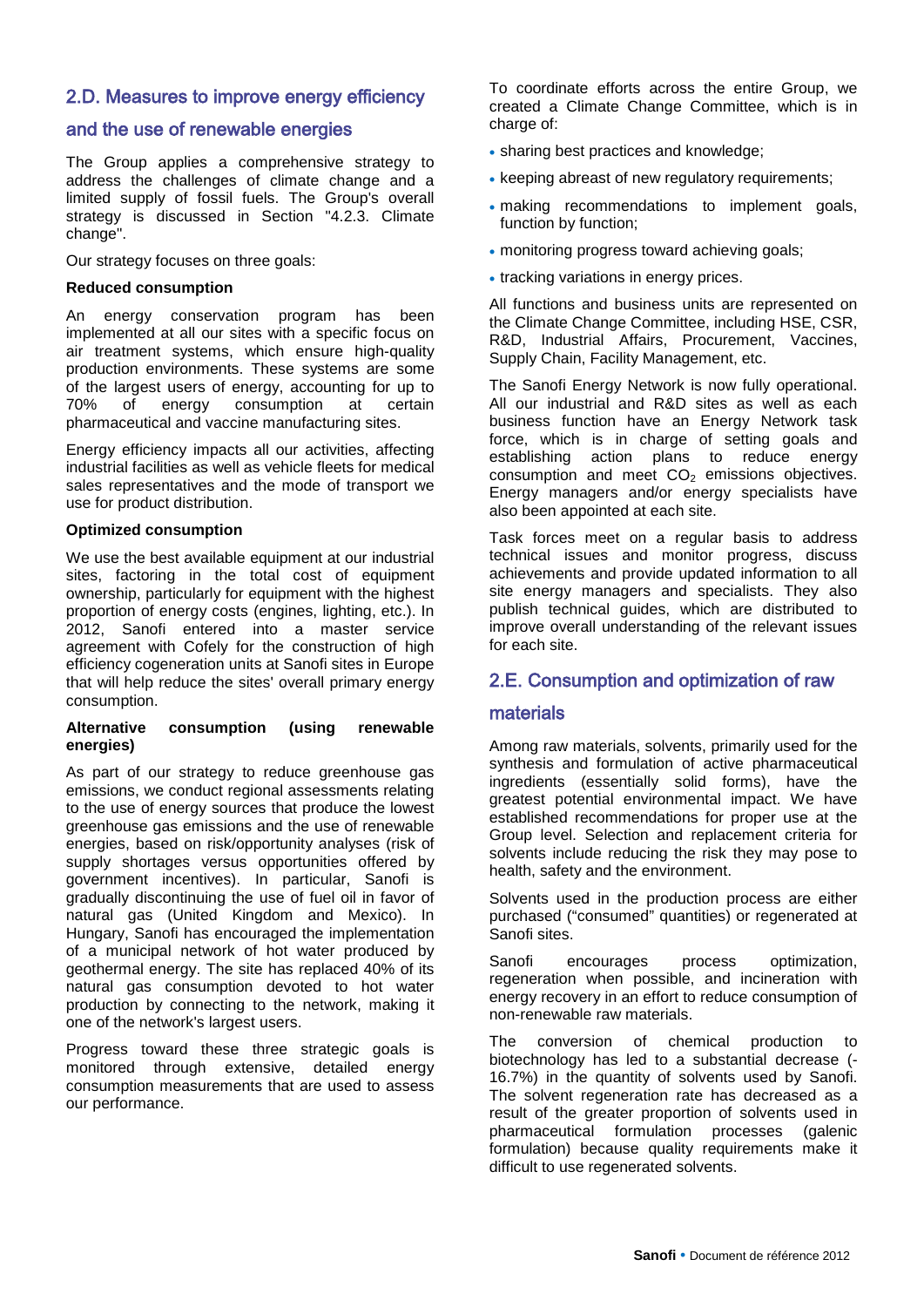| (Tons)                             | 2012    | 2011    |
|------------------------------------|---------|---------|
| Solvents used                      | 180.576 | 216,882 |
| Percentage of regenerated solvents | 60%     | 64%     |

#### 2.F. Land use

Land use is not a major issue at Sanofi, as it would be in the case of operations involving quarries, landfills or agriculture. Only our developed property has an impact on land use, and this impact is considered very limited compared with other industries. The limited impact of our activities on land use and any indemnifications resulting therefrom are<br>detailed in Section "4.2.1.F. Provisions for "4.2.1.F. Provisions for environmental risks and remediation."

# **4.2.3. Climate change**

## 3.A. Greenhouse gas emissions

Sanofi's strategy to address energy and climate change challenges focuses on three key areas: energy consumption, greenhouse gas emissions and energy spending. Aware of the risks generated by a dwindling supply of fossil fuels and risks related to climate change (caused when fossil carbon is converted into atmospheric carbon), we have established the goal of reducing  $CO<sub>2</sub>$  emissions by 20% by 2020 (20% reduction on scope 1 and 2 emissions in 2020 on a constant structure basis compared with 2010). In 2011, we reached 86% of our previous goal for the 2005-2013 period (two years ahead of schedule), but we shifted our focus following the consolidation of Merial and Genzyme. Our new goal for the reduction of greenhouse gas emissions is being pursued by all our industrial and R&D sites through a specific policy aiming to improve energy efficiency and the use of renewable energies. The measures taken by the Group are detailed in Section "4.2.2.D. Measures to improve energy efficiency and the use of renewable energies."

The combustion of natural gas and liquid hydrocarbons releases carbon dioxide into the atmosphere (direct emissions). The European CO<sub>2</sub> Emissions Credit Trading Scheme (ETS), established in accordance with the Kyoto Protocol, concerns seven of our industrial sites for the 2008-2012 period. In addition, four other industrial sites participate indirectly in the scheme through their energy providers.

Starting in 2013, in accordance with the new rules of the revised EU Directive 2003/87/EC, nine sites will be subject to Phase III of the ETS.

Emissions from vehicles used by medical sales representatives were estimated on the basis of fuel consumption. Corresponding  $CO<sub>2</sub>$  emissions consumption. Corresponding decreased by more than 10% in 2012 on a comparable basis. This decrease is a result of the continued implementation of our policy for the use of safer, more fuel-efficient vehicles, and a reduction in the Group's vehicle fleet.

Electricity consumption generates emissions qualified as indirect for the suppliers that provide electricity for our sites. These emissions are calculated based on emission factors published by the International Energy Agency (for countries other than the United States) and the GHG Protocol (for the United States). Indirect emissions resulting from purchased steam are included in indirect emissions, according to emission factors specific to each site. Although emissions from the transportation of materials are not included in this total, it should be noted that the efforts since 2009 to reduce such emissions were continued in 2012 (development and continued use of barges and maritime shipping as an alternative to road and air transportation).

In line with changes in energy consumption (fossil fuels and electricity), direct and indirect  $CO<sub>2</sub>$ <br>emissions decreased by 1.3% and 4.7%, and 4.7%. respectively. This decrease reflects our efforts to control energy consumption and opt for energy sources that emit fewer greenhouse gases. Compared with the reference year for Sanofi's new objective (2010), direct and indirect emissions from manufacturing and research sites (not including vehicle fleets) decreased by 7.2% overall.

| (Tons CO <sub>2</sub> equivalent <sup>(1)</sup> )              | 2012    | 2011    |
|----------------------------------------------------------------|---------|---------|
| Fuel (direct)                                                  | 501.222 | 507.973 |
| Production of electricity and other forms of energy (indirect) | 635.807 | 666.966 |
| Medical sales representative vehicles (estimated)              | 144.342 | 160.945 |

*(1) CO2e = CO2 equivalent*

In addition to measures taken to reduce our energy consumption (fossil fuels and electricity), measures have also been taken to decrease work-related travel. The installation of videoconferencing rooms

allows multi-site meetings to be held without systematically requiring employees to travel. We have also revised our policy on work-related travel to encourage eco-friendly means of transportation when traveling is necessary.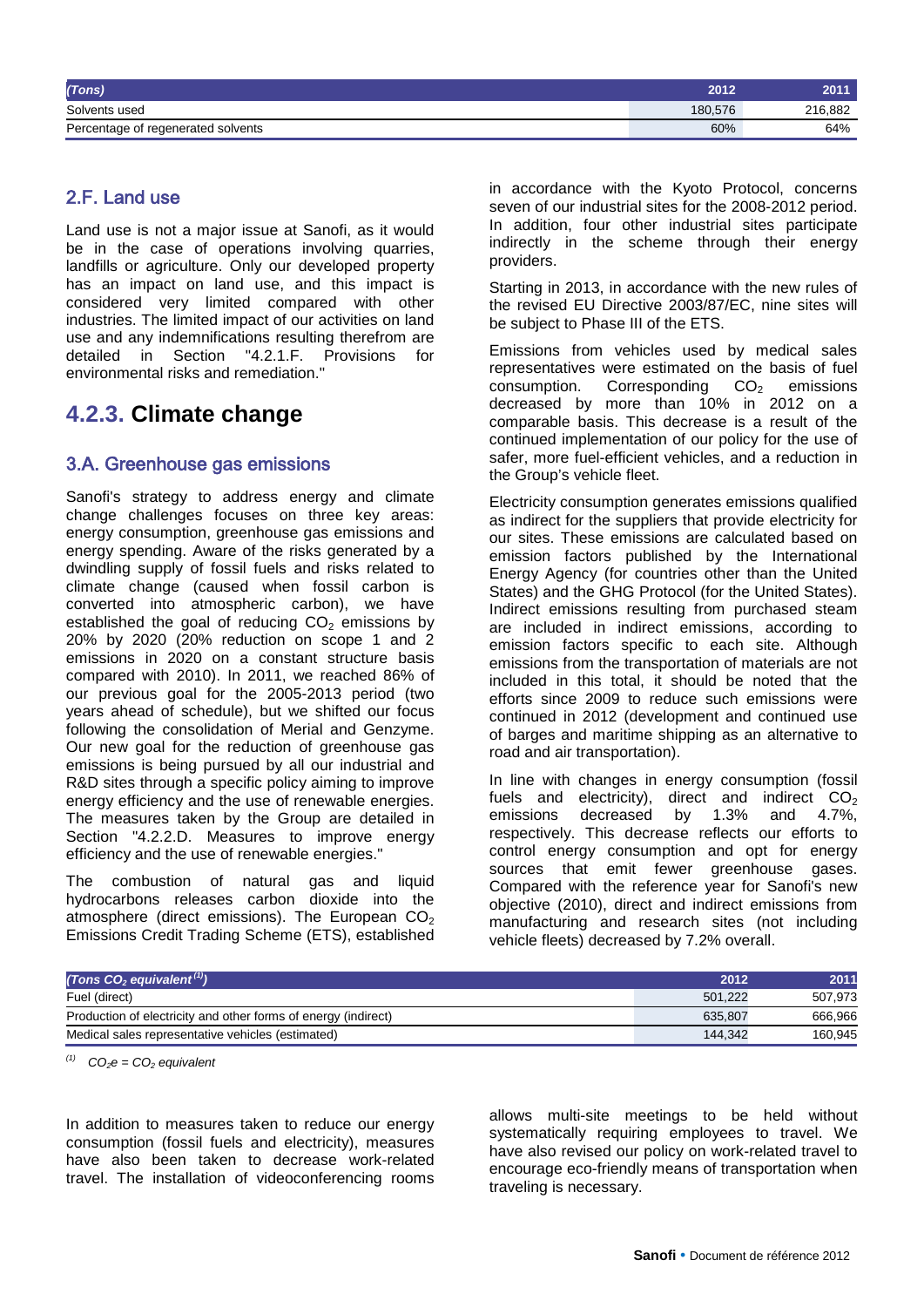# 3.B. Adapting to the consequences of

## climate change

One of the consequences of climate change that could have a material impact on Sanofi's operations is extreme weather, which presents a risk to both our production facilities and the distribution chain, through delivery of our products to patients. To guard against these risks, our facilities are constructed to the highest standards, using state-of-the-art engineering techniques and taking maximum constraints into account in the design phase. *In addition, during site visits, technical experts from the Group's insurers issue recommendations for dealing with extreme weather conditions, in particular those that generate a flood risk requiring the implementation of an emergency plan*.\* Risks related to natural disasters are also taken into consideration in Sanofi's crisis management plan, across all levels of production sites and supply chains.

# **4.2.4. Pollution and waste management**

# 4.A. Preventive measures to reduce air,

water and soil pollutants with a serious

#### impact on the environment

# *4.A.a. Air emissions*

Controlling volatile organic compound (VOC) emissions from drug synthesis and manufacturing activities is a key priority for Sanofi. Steps to control these emissions are integrated into each stage of product development, from research to production:

- reduced use of organic solvents thanks to green chemistry techniques used by our R&D teams;
- reduced point-source emissions through specific adjustments in manufacturing processes and maximum solvent containment;
- because manufacturing processes and equipment are never completely isolated from their environment, residual VOC emissions are captured and treated at special treatment facilities using the best available techniques for the specific physicochemical properties of the VOCs emitted (cryogenic capture, gas scrubbers, thermal oxidizers, etc.).

VOC emissions are estimated using either the mass balance approach or direct measurement, with approximately 10% uncertainty.

The 13% increase in VOC emissions is linked to the shutdown of a thermal oxidizer for maintenance at a facility where active ingredients are manufactured and an increase in production capacity at two sites, leading to a significant increase in the use of particularly volatile solvents.

| (Tons) | 2012  | 2011  |
|--------|-------|-------|
| VOCs   | 2,563 | 2.267 |

In addition to carbon dioxide  $(CO<sub>2</sub>)$ , local pollutants such as sulfur oxides  $(SO_x)$  and nitrogen oxides (NOx) are generated by combustion. Most boilers have been converted from coal or fuel oil (energy sources that emit  $SO_x$ ) to natural gas. In particular, the boilers at two sites located in Mexico and the United Kingdom were converted to natural gas in 2012, and the conversion of a boiler at a vaccine production site from fuel oil to natural gas will be completed in 2013.

Only SOx emissions related to coal and fuel oil combustion are presented. Despite efforts at the few Sanofi sites that are equipped with fuel oil-fired boilers (with fuel-oil consumption being reduced through reduced energy consumption) and the conversion of two units to natural gas, SOx emissions increased 6.5% on a comparable basis. This increase is primarily due to the recurrent use of emergency generators at one of our sites in India, caused by an unreliable local electricity supply.

| (Tons of SOx)    | 2012 | $\blacksquare$ 2011 |
|------------------|------|---------------------|
| Direct emissions | 213  | 200                 |

Nitrogen oxides are released during the combustion of liquid and gaseous fuels.

NOx emissions from manufacturing processes – of little significance in comparison with emissions from combustion facilities – are not included in the consolidated data. The table below presents annual emission volumes resulting from hydrocarbon combustion, based on emission factors.

| (Tons of NOx)    | 2012 | 2011 |
|------------------|------|------|
| Direct emissions |      | 404  |

# *4.A.b. Wastewater discharge*

Industrial effluent wastewater is treated either on site at our facilities or at municipal water treatment plants under agreements signed with plant operators. The data presented correspond to effluents after internal and/or external treatment. Chemical oxygen demand (COD) is the primary environmental indicator of effluents. If no information on external treatment is available, a 50% purification rate is assumed. All internal wastewater treatment plants, regardless of type – membrane bioreactors, conventional biological or physico-chemical improvement: primary treatment upgrades, sorting at the source and separate treatment for certain waste streams, and the optimization of biological treatment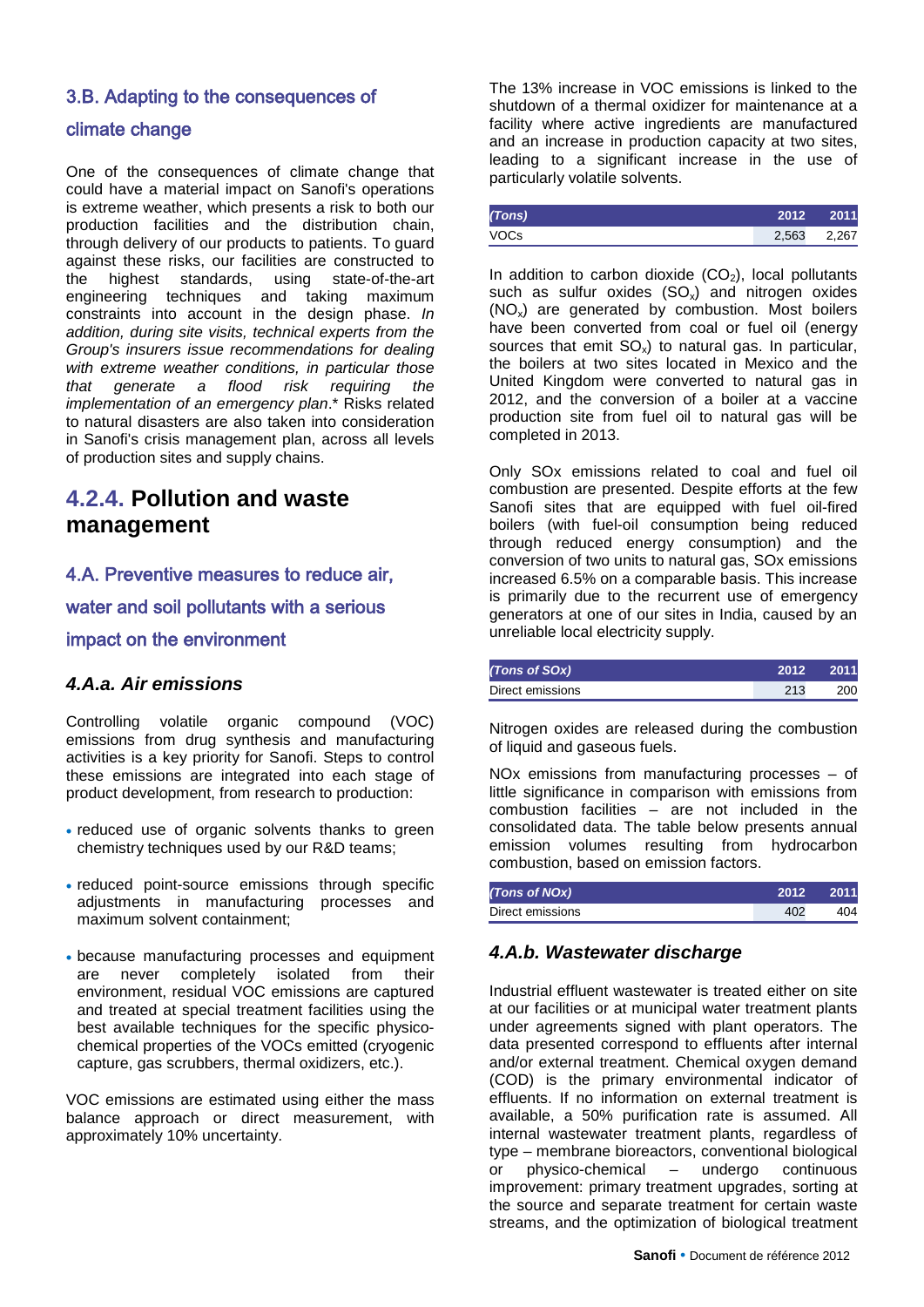with the support of Sanofi's environmental laboratory teams.

| (Tons)     | 2012  | 2011  |
|------------|-------|-------|
| <b>COD</b> | 3.041 | 2,974 |

Nitrogen and total suspended solids (TSS) contained in industrial effluents are also a characteristic of the "environmental load" and make it possible to measure the treatment system's efficacy before discharge.

| (Tons)                 | 2012 | 2011 |
|------------------------|------|------|
| Nitrogen               | 352  | 510  |
| Total suspended solids | 706  | 543  |

The 2.3% increase in COD discharges is primarily due to a production increase at one of our sites where the organic compounds processed have a low rate of biodegradability at treatment plants. The increase in volumes of total suspended solids is mainly related to a strong increase in activity at a fermentation site.

Sanofi water experts pursue efforts to reduce wastewater discharge. They evaluate the best available techniques and anticipate their implementation in order to ensure the continued compliance of our treatment facilities. In 2012, we started construction of a wastewater treatment facility at one of our sites in India. By implementing the best available techniques, the facility will meet the highest standards set by the authorities of the state of Gujarat.

At the local level, each site is responsible for determining its own wastewater management<br>program, based on environmental impact program, based on environmental impact assessments and regulatory impact analyses. These programs include:

- characterizing the principal pollutants and sources of wastewater;
- determining the technologies to be implemented depending on the type of wastewater;
- monitoring discharge and facility performance, and reporting these parameters to central organizations.

In response to the emerging issue of pharmaceuticals in the environment (PIE), Sanofi has developed a specific approach piloted by the Sanofi HSE Direction in line with the Group's HSE Policy and Requirements.

Our approach focuses on four key areas:

- improving the Group's knowledge about the impact of our products by conducting both mandatory and voluntary environmental risk assessments on new and marketed products under the guidance of the ECOVAL committee;
- developing general knowledge about the issue of pharmaceuticals in the environment through research partnerships with academia (such as the Peres Center for Peace), in close collaboration with stakeholders (pharmaceutical associations);
- analyzing wastewater effluents at our manufacturing sites and assessing their impact on the environment, if necessary by developing ad hoc analytical methods at in-house labs;
- exploring new technologies for treating these types of micro-pollutants.

To promote proper disposal practices, Sanofi also supports take-back programs to collect unused medicines from patients. To this end, Sanofi has developed a list of recommendations for patients, entitled "What to do with your unused medicines." *The Group has set up a system enabling commercial affiliates to share best practices regarding the worldwide implementation of take-back programs for unused medicines or local support for such initiatives.\**

## **4.A.c. Soil contamination**

With regard to prevention, in accordance with the Group's HSE policy and regulatory requirements, all Group sites are equipped with containment systems and/or systems for collecting accidental releases to prevent them from penetrating the soil. All containment systems are built to the highest construction standards and are covered by specific appropriate maintenance programs to ensure the integrity of the sites' equipment and effluent collection systems. Our sites are also equipped with emergency spill control kits wherever potentially harmful substances are stored or handled.

Sanofi systematically applies a multi-year soil and groundwater preventive monitoring and evaluation program for our properties, both for those with ongoing operations and those being sold. When required, detailed risk evaluations of soil and groundwater contamination are carried out at current or former sites for remediation purposes.

#### 4.B. Waste prevention, recyclying and

#### disposal measures

.

The quantity of hazardous waste produced in 2012 increased by 9.7% compared with 2011. However, the recovery rate (recycling or energy recovery) also increased from 48% to 52%.

As in the past, less than 2% of waste was sent to landfills. This means of disposal is used only as a last resort when local incineration plants are unavailable. It should be noted that the increase in the absolute value of waste sent to landfills is primarily linked to substantial volumes of wastewater treatment sludge from two production sites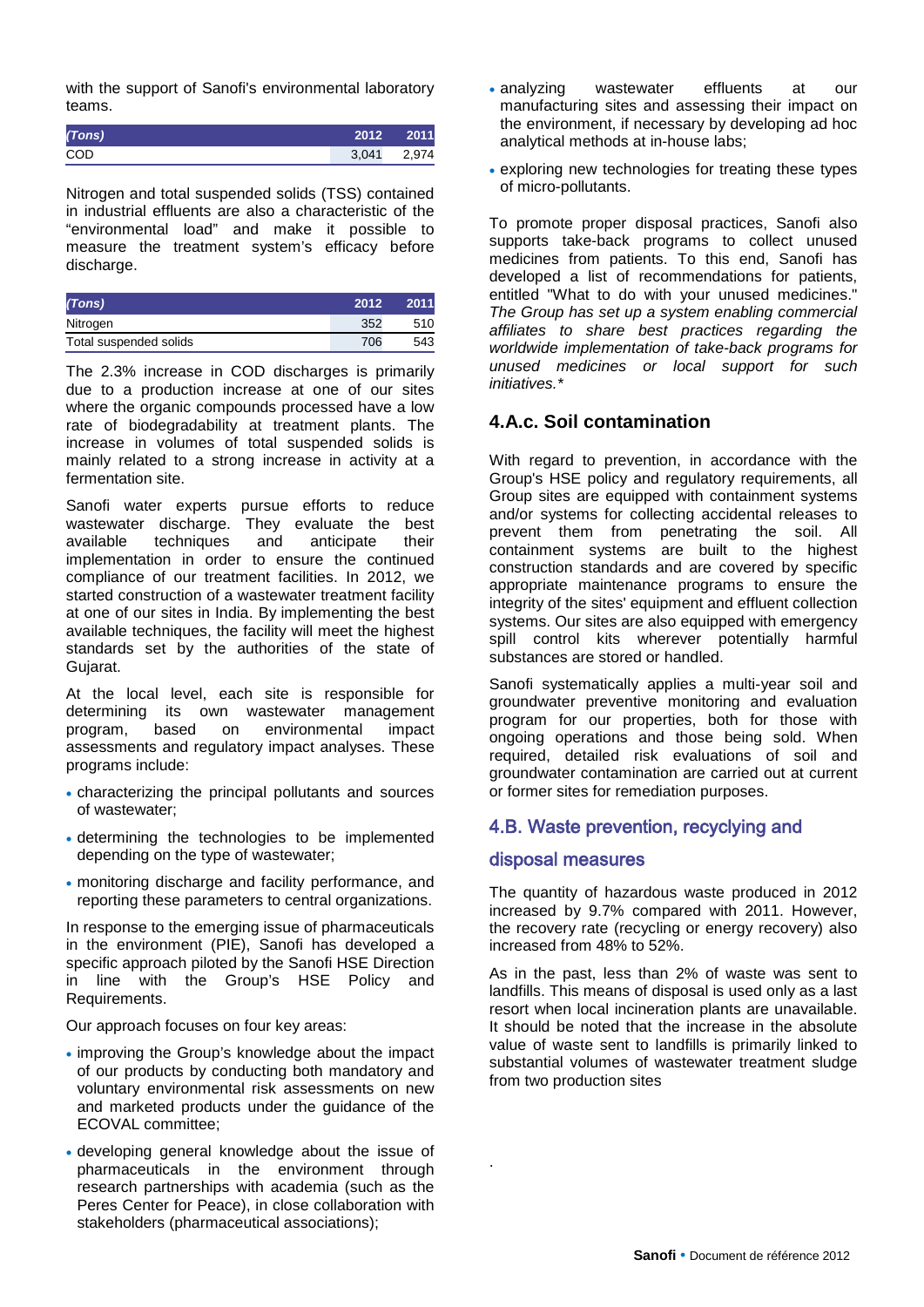| (Tons)                                               | 2012    | 2011    |
|------------------------------------------------------|---------|---------|
| Recycled hazardous waste                             | 22.545  | 20.734  |
| Hazardous waste incinerated with thermal recovery    | 49.329  | 40.067  |
| Hazardous waste incinerated without thermal recovery | 65.140  | 65.247  |
| Hazardous waste sent to authorized landfills         | 2,351   | 1.018   |
| <b>Total</b>                                         | 139,365 | 127,066 |

The volume of non-hazardous waste produced in 2012 decreased 8%, with the recovery rate (recycling or thermal recovery) remaining stable compared with

2011. It should be noted that non-hazardous building waste is not included in the data below, even though Sanofi focuses on recovery after treatment.

| (Tons)                                                   | 2012    | 2011    |
|----------------------------------------------------------|---------|---------|
| Recycled non-hazardous waste                             | 64,359  | 72,525  |
| Non-hazardous waste incinerated with thermal recovery    | 16,673  | 15,009  |
| Non-hazardous waste incinerated without thermal recovery | 7.245   | 8,438   |
| Non-hazardous waste sent to authorized landfills         | 18,312  | 19.862  |
| <b>Total</b>                                             | 106,589 | 115,834 |

Reducing the quantities of waste and managing waste are important objectives for Sanofi. The key to our policy is a systematic examination of recycling possibilities before waste is disposed in any other manner.

Each site manages its waste according to following principles:

- reduce waste at the source:
- reuse, recycle or recover on site or with selected subcontractors;
- incinerate with energy recovery wherever possible:
- send waste to landfills as a last resort, provided that the landfill is duly regulated and monitored. Landfills used for hazardous waste are audited annually, and those for non-hazardous landfilling every three years.

Sanofi's waste management program includes procedures to characterize process streams and properly identify, organize, collect, sort, treat, store, transport and dispose of each type of waste. In addition, we keep records of all waste management documents to ensure traceability through final treatment.

Prior to engaging a new waste contractor, the contractor's qualifications, competence and compliance with regulations are thoroughly verified.

## 4.C. Consideration of noise and other forms

# of pollution

Sanofi's activities do not cause any major nuisances relating to noise or odors.

Noise pollution is above all seen as a health risk for employees who work near machines. Noise measurements are taken around our sites on a caseby-case basis; however, this is not part of an overall<br>Group strategy. On a local level, noise a local measurements taken around a site in Canada led Sanofi to install noise barriers around cooling towers located at the edge of the site.

Issues related to smells are primarily linked to fermentation activities, for which no special measures are taken. We are naturally committed to responding to any complaints that may be voiced by neighbors in the immediate vicinity of our sites.

# **4.2.5. Protecting biodiversity**

Three of our sites (Vertolaye in France, Csanyikvölgy in Hungary and Swiftwater in the United States) are located in special habitat protection areas (e.g., Natura 2000). They are under particular scrutiny as a result of their location.

We continuously seek new ways to limit and lower the environmental impacts of business activities in accordance with the Group CSR and HSE policies. In additional, as a global healthcare leader, Sanofi is aware that natural resources (plants, animals, etc.) from ecosystems are sources of potential innovative new medicines that could prevent or cure diseases. Thus, the Group recognizes the necessity to protect and sustain all natural resources that make up biodiversity.

The Group is also aware that unapproved or substantial removal of natural resources, as well as polluting production activities, may jeopardize the ecology and economy of the affected countries. *In its position paper on biodiversity, Sanofi acknowledges that each country has sovereignty over its natural resources and traditional knowledge for their use, and commits to supporting internal and/or external initiatives against biopiracy*.\*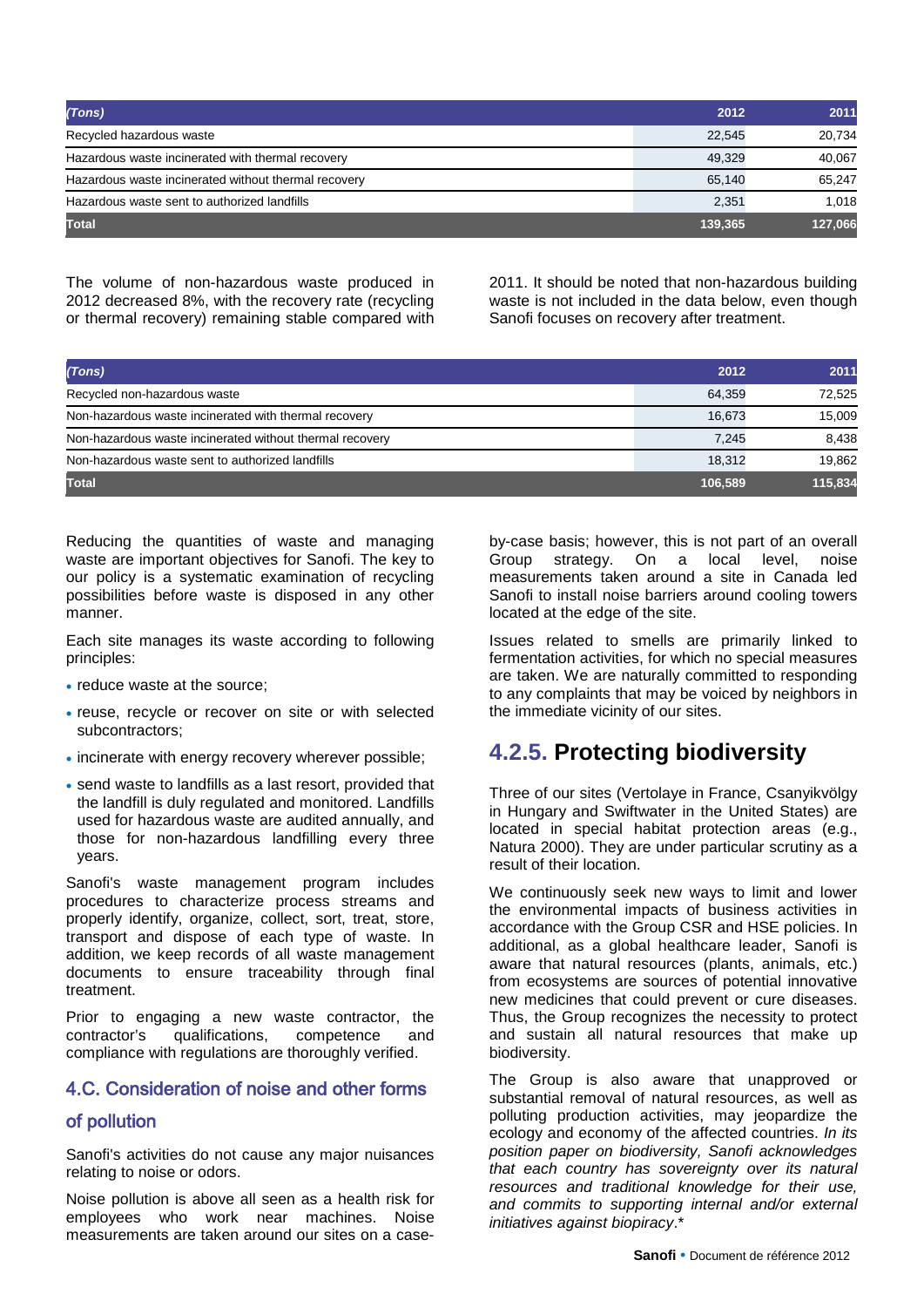Sanofi focuses on preventing and managing any of its activities that might have an impact on biodiversity and is implementing processes against biopiracy. This includes:

- controlling the collection and use of natural resources in research projects to discover new commercial drugs;
- understanding the effects of Group activities and medicines on natural resources;
- implementing a fair process for benefit sharing, with conventional knowledge holders, resulting from the marketing of medicines derived from natural resources;
- conserving habitats and species around Group sites throughout the world;
- sourcing biological materials and related services from suppliers who have appropriate environmental and biodiversity preservation standards (including compliance with international standards on biodiversity).

The Group adheres to the global conventions that define biodiversity preservation principles:

- the Convention on Biological Diversity, included in the United Nations Environment Programme (UNEP), signed at the Earth Summit in Rio de Janeiro in 1992. It defines commitments for maintaining the world's ecological systems including the following three main goals:
	- the preservation of biological diversity;
	- the sustainable use of its components;
- principles with respect to the acquisition and utilization of natural resources, and the fair and equitable sharing of the benefits from their use.
- the Human Rights principles regarding the respect of rights for indigenous people to maintain, control, protect and develop their intellectual property over cultural heritage, traditional knowledge and traditional cultural expressions;
- the United Nations Global Compact and Millennium Development Goals.

In addition, Sanofi is committed to communicating in a transparent manner about the Group's actions and achievements to preserve biodiversity.

# <span id="page-28-0"></span>4.3. INFORMATION ABOUT EXTERNAL COMMITMENTS TO PROMOTE SUSTAINABILITY

# **4.3.1. Local economic and social impact of Sanofi's activities**

# 1.A. Worldwide

Participating in the local economic development of communities where Sanofi operates is responsibility that the Group takes seriously. The ways in which the Group contributes to the economic development of these communities include:

- investment choices:
- local job creation, both direct and indirect:
- setting up training and education programs in the healthcare field for local communities;
- decisions about where to locate production sites with the aim of being closer to patients.

Sanofi operates in over 100 countries, with industrial and R&D sites across the globe (see Section 2.4. "*Investissements* – *Principaux établissements*" of our *Document de Référence*). The geographic distribution of our workforce, sales and investments may be found in Section "4.1.1 – Employment" and in note "D.35.3. *Information par zone géographique*" to the consolidated financial statements included in our *Document de Référence*.

Sanofi is the largest pharmaceutical group in Africa, with sales of €1 billion in 2012. Today the Group has 4,400 employees in Africa, operating in 51 countries (out of 54). Sanofi operates seven plants in six countries: Algeria, Tunisia, Morocco, Egypt, Senegal and South Africa, as well as an R&D center. Nearly 60% of Sanofi drugs intended for use in Africa are manufactured locally. Over the last five years, we have invested €80 million in our facilities and plan to invest €120 million in the next five years, including €70 million for the construction of a high-tech production and distribution center in Algeria. This plant is expected to create 130 local jobs. Sanofi is also carrying out several strategic projects, such as designing new manufacturing facilities for our products: anti-tuberculosis drugs in South Africa, antiinfectious drugs in Tunisia, injectable medicines in Egypt, and anti-malarials in Morocco. Through Zentiva, Sanofi's generics division, we have developed our portfolio of generic products in Africa. This development should allow a growing number of patients to gain access to affordably priced medicines.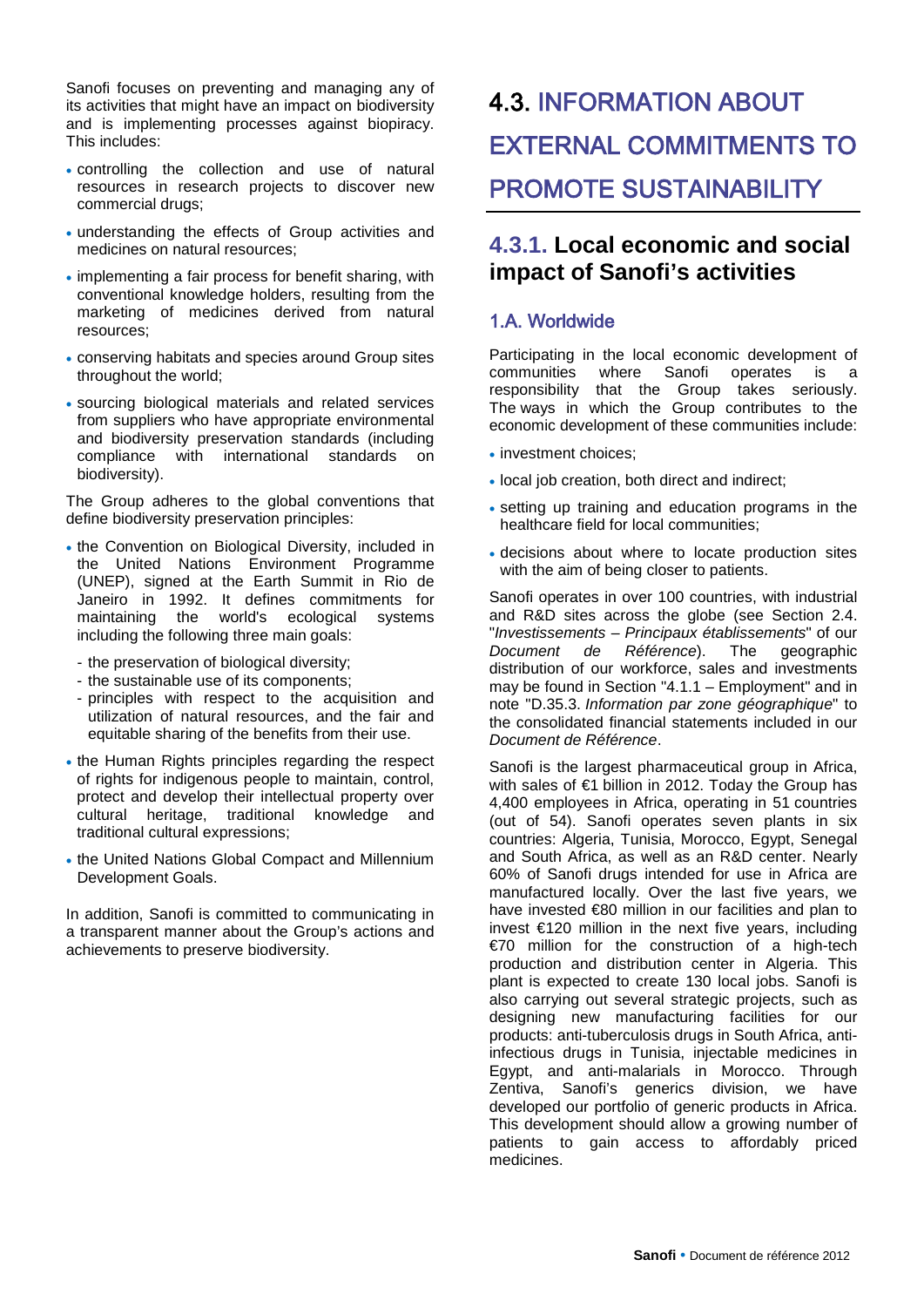Sanofi also provides training and educational opportunities, and cooperates locally with healthcare authorities, the medical community, learned societies and healthcare personnel. The Sanofi Pediatrics Initiative, the African Pain Club, and the *e-Diabete* program are a few examples of programs illustrating the Group's involvement in the development of healthcare systems in Africa.

Furthermore, the strong presence of Sanofi and the Sanofi Espoir Foundation within local communities is largely exemplified by the following initiatives worldwide:

- programs for long-term access to healthcare;
- health education and raising awareness within communities;
- training healthcare professionals to strengthen local capabilities;
- responses to humanitarian emergencies;
- aid to the most disadvantaged patients.

# 1.B. In France

Sanofi in France:

- over 28,000 employees, representing one-third of pharmaceutical industry jobs in the country;
- 49 sites in France in 15 regions and 25 administrative districts (*départements)*:
	- 9 R&D sites;
	- 26 production sites;
	- 4 distribution sites;
	- 10 administrative sites;
- Sanofi's corporate headquarters and the global headquarters of R&D, Industrial Affairs, Sanofi Pasteur (Vaccines) and Merial (Animal Health) activities;
- sales of approximately €3 billion in 2012, i.e., 9% of the Group's global sales;
- €3.2 billion in industrial and R&D investments over five years, i.e., 45% of total investments worldwide;
- 36.4% of Sanofi R&D expenses worldwide;
- the leading private academic research partner in the life sciences (AVIESAN);
- France's fifth largest exporter in 2011, with a €7 billion trade surplus for France.

In addition, for over 30 years, Sanofi has operated dedicated entrepreneurial units (Sanofi Développement and an entrepreneurial start-up unit) to support the transformation process at the Group's 49 sites in France and drive local economic development by promoting sustainable job creation and encouraging individual entrepreneurial initiatives.

Sanofi Développement is in charge of:

• implementation of local economic development initiatives around Sanofi sites in France;

- support for the development and creation of sustainable jobs – in particular by very small<br>businesses and small- and medium-sized businesses and small- and enterprises and industries in the industrial sector – and services for businesses;
- management of revitalization agreements.

In 2012, the initiatives of Sanofi Développement focused primarily on seven geographical areas of France impacted by job cuts in the corporate functions and research and development.

Sanofi Développement was active in the following areas: Hérault, Tarn et Garonne, Loiret, Essonne, Val de Marne, Hauts de Seine and Paris. It implemented initiatives to provide aid for local economic development within the scope of a revitalization agreement that Sanofi-Aventis France and the French government entered into in April 2011.

Sanofi Développement set up loans for developing businesses that create new jobs. It organized mentoring and skill-sharing programs and provided subsidies to local economic players to structure local economic development.

Sanofi thus mobilized over €5 million in these areas of France, and Sanofi Développement financed several dozen very small businesses and small- and medium-sized enterprises and industries under development to help them create jobs with fixed-term contracts.

In 2012, 38 businesses received aid for the creation of 247 jobs.

In addition, Sanofi subsidized several economic development programs run by local economic players to bolster the creation of additional indirect jobs. A majority of these projects are related to the social economy –encompassing community, volunteer and non-profit activities – as well as business support networks and projects in the health sector.

In 2012, 26 projects received funding for the creation of 489 jobs.

The entrepreneurial start-up unit assists Sanofi employees who wish to start their own business or acquire an existing company (e.g., very small businesses and small- and medium-sized enterprises and industries).

In 2012, this support was provided to employees with a project to create a new business or acquire an existing one. Some 32 such projects were developed in 2012, primarily in the service sector, business, health and well-being, and the restaurant, hotel and tourism industries.

Moreover, within the scope of a sustained policy to support training and employment for young people through work-study contracts (apprentices and professionals), Sanofi provided work-study contracts to 1,222 interns at our French sites (468 apprentices in Germany) in 2012.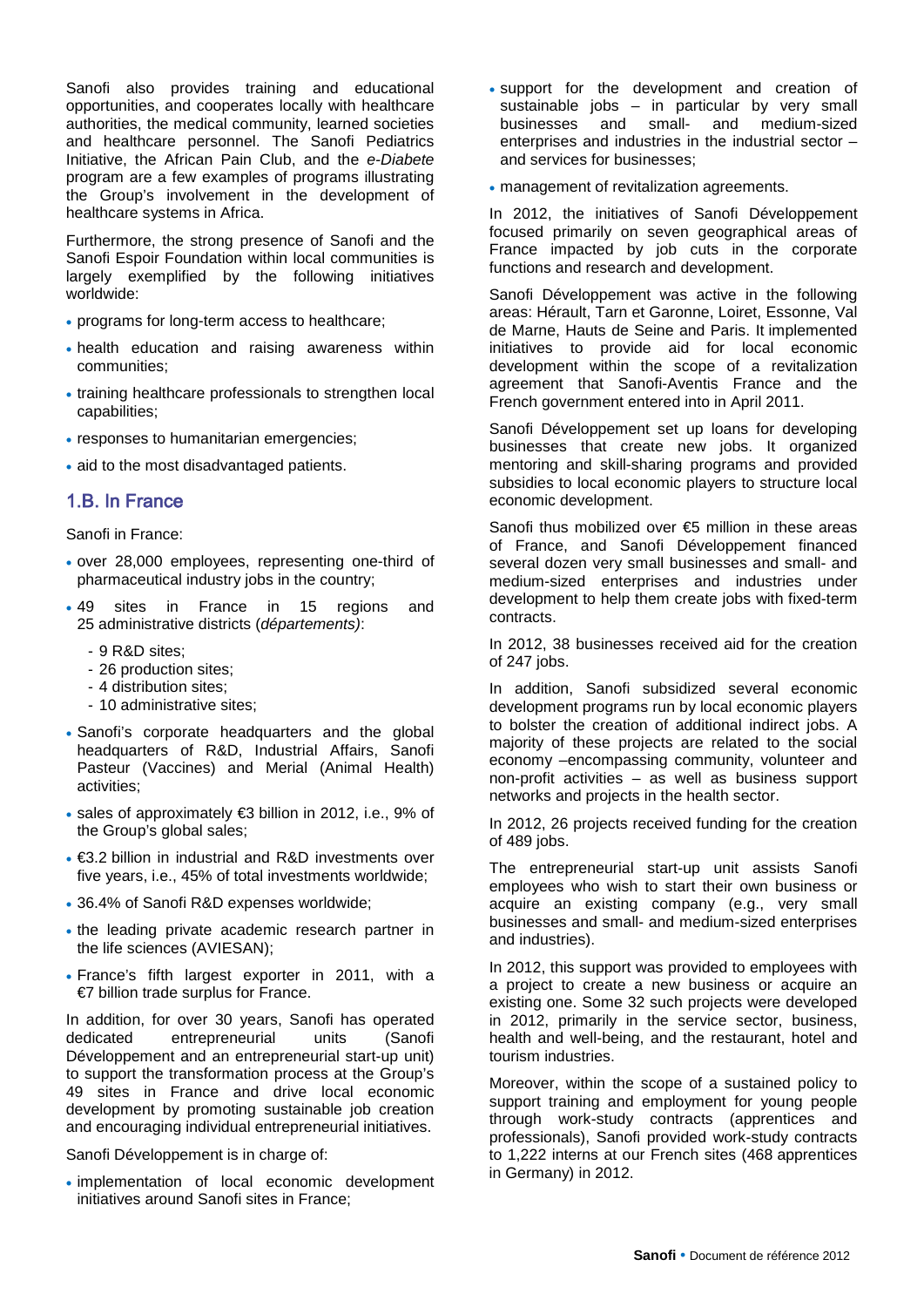# **4.3.2. Relations with Stakeholders**

# 2.A. Conditions for stakeholder dialogue

Each day across the globe, all Sanofi entities (commercial affiliates, corporate functions, industrial sites, R&D sites, etc.) interact with stakeholders through the Group's dedicated departments and organizations: Medical Information, Quality, Purchasing, Finance, CSR, R&D, etc. They engage in different types of interactions to respond to a range of needs:

- to provide reliable, factual information using various communication websites, communication campaigns, annual assessments, responses to questionnaires, replies to various requests, etc.), for example: information about the proper use of products marketed by the Group, products under development, financial and extra-financial information, etc.;
- to set up formalized dialogue and consultation processes: CSR committees, the organization of stakeholder surveys, customer satisfaction surveys, employee commitment surveys; the organization of forums, panels of residents of communities surrounding our sites, suppliers, etc.;
- to forge partnerships, particularly in the healthcare field: support for patient associations, humanitarian aid programs, partnerships with the academic world, clinical trial programs, etc.

More specifically with respect to our CSR strategy, within the corporate functions and a number of affiliates, we have established initiatives to create opportunities for formalized dialogue and consultation designed to obtain our stakeholders' feedback about the Group's CSR strategy and objectives, to make necessary adjustments, and to shape a concerted vision of the CSR challenges facing Sanofi.

For example, *a Sanofi Stakeholder Panel was set up in France in late 2011.\** It is made up of individuals from outside the Group who represent the stakeholders with whom the Group interacts on a daily basis: healthcare professionals, patient associations, academics, healthcare experts, NGOs, employers' associations and trade unions, legislators and investors. In addition to these outside individuals, members of Sanofi France's Management Committee and corporate functions also participate in the discussions. The purpose of the committee is to discuss all the CSR issues that Sanofi must address, understand public expectations in order to develop an appropriate CSR approach, incorporate CSR into the Group's strategy, compare sometimes differing expectations, and identify courses of action that may be pursued in common. *Two meetings were held in 2012. The first aimed to identify external stakeholders' expectations regarding the CSR issues to be addressed, while the second focused on discussing the solutions implemented by Sanofi in connection with selected issues identified by the* 

*Committee.*\* In agreement with all participants, discussions are governed by the Chatham House Rule. Meetings are slated to continue over the course of the year in 2013.

The Sanofi CSR Direction organized an international<br>stakeholder consultation (involving healthcare stakeholder consultation professionals, patient associations, academics, nonfinancial rating agencies, investors and employees) in order to perform a materiality test to identify and assess our CSR challenges, and to define the Group's CSR priorities.

A number of Sanofi affiliates (in Brazil, the United States, Hungary and Turkey) as well as regional entities (in the intercontinental region) have launched similar initiatives to prioritize the CSR challenges by taking into account local and regional realities. This allows them to identify specific challenges and develop appropriate action plans.

# 2.B. Health-related partnerships and

# philanthropy initiatives

# *2.B.a. Partnerships*

The challenges encompassed by Corporate Social Responsibility (CSR), particularly when it comes to ensuring access to healthcare for all patients across the globe, are complex issues that the pharmaceutical industry cannot tackle alone. For this reason, we cooperate with numerous stakeholders – private, public and/or organizations – to pool our expertise and know-how with that of our partners and provide the best possible response to certain major health-related challenges facing society.

Although we outline examples of key initiatives below, they do not represent an exhaustive portrayal of the multitude of projects undertaken by Sanofi (see Section 3.1.3. "*Evénements marquants de l'année 2012*" of our *Document de Référence* for additional information about the Group's partnerships).

# **Partnership to combat Neglected Tropical Diseases (NTDs)**

Initiated in 2001 with a program to combat Human African Trypanosomiasis (or sleeping sickness), Sanofi's partnership with the World Health Organization (WHO) was renewed in 2006 and expanded to include other Neglected Tropical Diseases (NTDs): leishmaniasis, Buruli ulcer, and Chagas disease. In March 2011, Christopher A. Viehbacher, CEO of Sanofi, and Margaret Chan, Director-General of the WHO, renewed their commitment to combat NTDs for five more years. For Sanofi, this commitment covering the period 2001- 2016 represents financial support of approximately U.S.\$75 million, or U.S.\$5 million annually. Since the beginning of this collaboration with the WHO, over 20 million people have undergone screening for sleeping sickness and 170,000 patients have been treated for the disease, which is nearly always fatal if left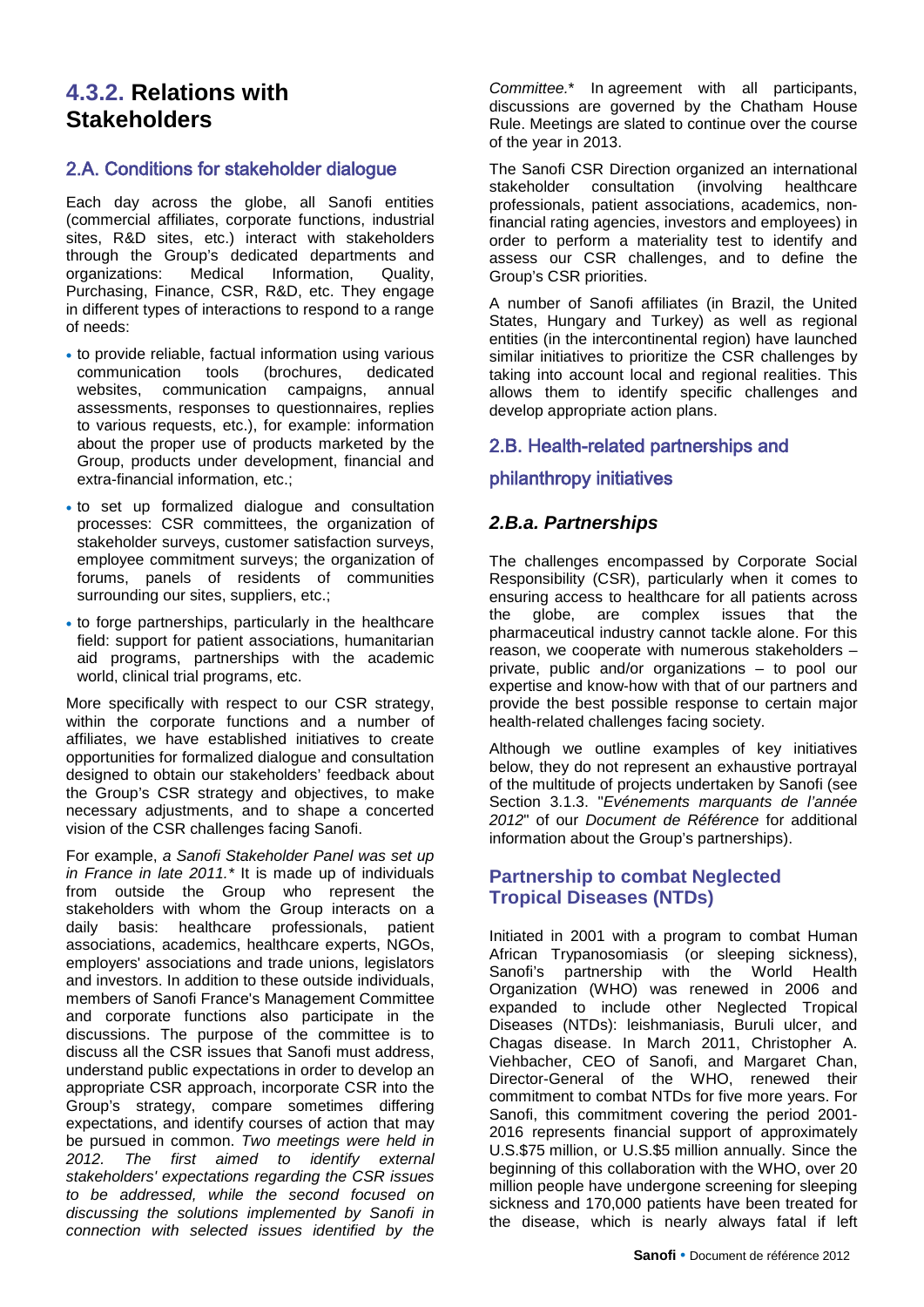untreated. Thanks to our partnership, reported new cases fell from 30,000 in 2001 to less than 7,200 in  $2010$ ,<sup>(1)</sup> marking progress toward the WHO goal of eradicating sleeping sickness by 2020.

On January 30, 2012, Sanofi signed the London Declaration on NTDs alongside other pharmaceutical groups, representatives of the U.S. and U.K. governments, the Bill & Melinda Gates Foundation, the World Bank, and official representatives from countries where NTDs are endemic. Within the scope of this effort and in addition to the Group's ongoing partnership with the WHO on NTDs, Sanofi initiated a new partnership with the company Eisai to support the WHO's Global Program to Eliminate Lymphatic Filariasis by 2020. Through this partnership, 120 million tablets of diethylcarbamazine citrate (DEC) will be donated in 2012 and 2013 – enabling the WHO to provide treatment for 30 million people.

## **WIPO Re:Search, a public-private consortium to stimulate research**

To promote innovation and research on NTDs, the World Intellectual Property Organization (WIPO) has brought together a number of partners in the public and private sectors, including Sanofi. WIPO Re:Search is a consortium of public and private sector organizations that share their portfolios of compounds to promote R&D on NTDs, malaria and tuberculosis. Sanofi is one of the founding member companies in the consortium, which celebrated its first year of existence on October 30, 2012. In just one year, its membership has increased significantly, going from 30 to 61 members across the globe. Already this initiative has led to 11 research collaborations, with many other collaborative projects currently under review.

## **A partnership to monitor emerging antimalarial drug resistance**

In January 2012, the WorldWide Antimalarial<br>Resistance Network (WWARN) and Sanofi Resistance Network (WWARN) and announced an agreement to monitor emerging antimalarial drug resistance. Although effective antimalarial medicines, including an artemisinin derivative, are used broadly worldwide, threats of resistance have begun to appear in Southeast Asia.

If such resistance spreads across the globe, it will represent a major global public health concern because no new family of drugs has been identified to replace currently-used medicines. Given the challenge, Sanofi decided in 2012 to share with WWARN all our efficacy data collected during clinical trials in order to enrich the central database that WWARN is compiling to monitor emerging drug resistance.

## **Two major partnerships to combat tuberculosis (TB)**

In April 2012, an innovative partnership was formed by Sanofi, six other pharmaceutical companies (Abbott, AstraZeneca, Bayer, Eli Lilly, GlaxoSmithKline and Merck), four research organizations and the Bill & Melinda Gates Foundation in order to speed up the discovery of essential new tuberculosis treatments. Known as the TB Drug Accelerator (TBDA), the partnership's longterm goal is to develop a TB drug regimen making it possible to cure patients in only one month. Existing drugs, all discovered at least 50 years ago, must be taken for six months to cure the disease  $-$  a lengthy process that contributes to 20%-30% of patients dropping out before completing their treatment. Within the scope of the partnership, Sanofi and other firms in the pharmaceutical industry will provide access to their compound libraries and will share data with each other and with four research institutes: the Infectious Disease Research Institute, the National Institute of Allergy and Infectious Diseases, Texas A&M University, and Weill Cornell Medical College. The companies will work together to develop the best prospective lead compounds identified through the program, regardless of where the drug originated.

Additionally, on September 20, 2012, Sanofi announced a new collaboration agreement with the Global Alliance for TB Drug Development (TB Alliance) designed to speed up the discovery and development of novel compounds to treat tuberculosis. Under the terms of the agreement, Sanofi and the TB Alliance will collaborate on the optimization and development of several compounds in Sanofi's library that have demonstrated activity against the bacterium that causes TB. The TB Alliance is a non-profit organization that seeks to accelerate the discovery of faster-acting and affordable tuberculosis medicines.

 $(1)$  Programs that the WHO was able to undertake or extend thanks to Sanofi's support are described in the activity report for 2006-2011: WHO-Sanofi Collaborative Report: A Partnership to Save Lives [http://www.sanofi.com/Images/31441\\_WHO-](http://www.sanofi.com/Images/31441_WHO-Sanofi_report_2006-2011.pdf)[Sanofi\\_report\\_2006-2011.pdf](http://www.sanofi.com/Images/31441_WHO-Sanofi_report_2006-2011.pdf)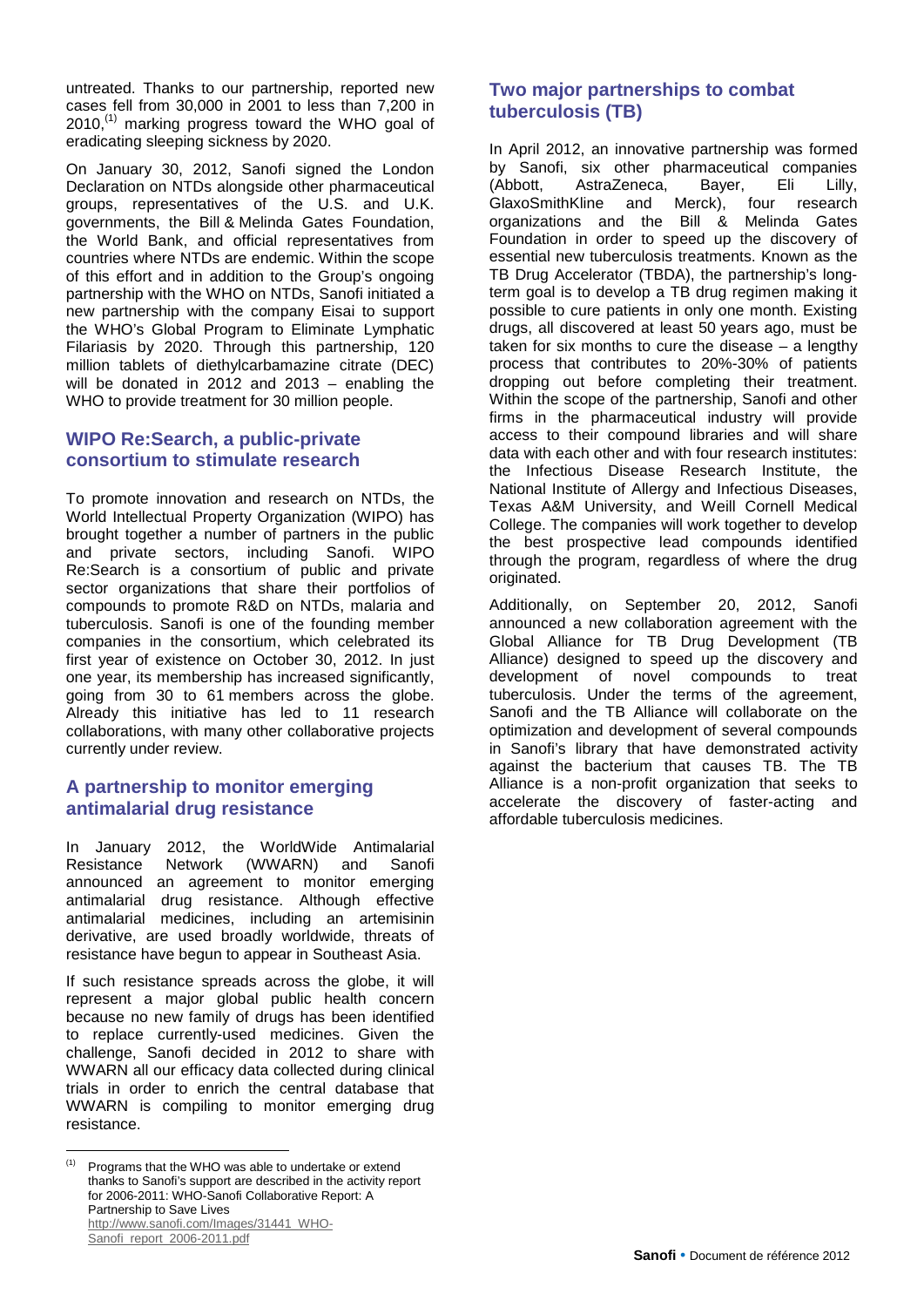#### **Sanofi Pasteur supports a public-private initiative to fight HIV**

For over 20 years, Sanofi Pasteur has participated in research and development efforts to work for an HIV vaccine, in partnership with numerous government organizations and pharmaceutical laboratories.

During these two decades, we have developed several candidate vaccines that have been studied in clinical trials. A Phase III clinical trial (known as RV144) carried out in Thailand – supported by the U.S. Military HIV Vaccine Research Program and involving Sanofi Pasteur's ALVAC-HIV® vaccine – has brought new hope to HIV vaccine efforts.

Based on the findings of the trial, conducted in partnership with the U.S. Army, but also with VaxGen – which was transferred during the course of the trial to Global Solutions for Infectious Diseases (GSID) – the National Institutes of Health (NIH), Mahidol University, the National Institute of Allergy & Infectious Diseases (an NIH institute), the Thai Ministry of Health and the Royal Thai Army Medical Department, a new collaboration known as P5 has taken shape to support and confirm the RV144 findings.

On July 20, 2012, Sanofi Pasteur joined an initiative known as Collaboration for HIV/AIDS Immunological Therapy (CHAIT) for the development of an HIV immunotherapy strategy. CHAIT is a partnership of private and public entities (i.e., the Swiss and French Vaccine Research Institutes) with the long-term goal of achieving a "functional HIV cure" by controlling HIV replication without using antiretroviral therapy. Instead, this original approach combines various therapeutic intervention methods, such as vaccines and immunomodulators. Thanks to public-private collaboration, CHAIT benefits from both academic and industrial expertise.

## **Sanofi Pasteur signs a research cooperation agreement with PATH to improve access to vaccination for the most disadvantaged**

Sanofi Pasteur entered into a cooperation and research agreement with the Program for Appropriate Technology in Health (PATH) on November 19, 2012, in order to launch a pilot project to improve the stability of vaccines if the cold chain is broken during transport. Vaccines are currently approved for utilization between 2°C and 8°C, which is guaranteed by strictly respecting the cold chain. For populations living in rural areas of the most disadvantaged countries, where delivery infrastructure is limited and electricity is not always available, vaccine distribution is problematic and expensive.

## **Partnerships with patient associations**

For several years, Sanofi has been committed to working with patient associations all over the world on mutual priorities that benefit patients, thereby discovering improved healthcare solutions for the patient and better taking into account the needs of patients and their families/loved ones throughout the patient's journey. A spirit of partnership guides the collaboration between Sanofi and patient collaboration between Sanofi and patient associations, without ever calling into question the associations' independence. The Group encourages open dialogue to listen, to learn and to better understand patients' expectations. Approved in late 2012, the global policy Sanofi adopts is designed to ensure that the Group's relationships with patient associations are ethical, responsible and transparent, and to emphasize that all activities the Group undertakes worldwide must ultimately bring benefit the patient. Committed to the principle of transparency and recognizing our role in building trust in our relationships with stakeholders, including the public, and most importantly the patient as the ultimate recipient of care, we have disclosed the financial amounts given to patient associations based in Europe from 2010 onwards, and those based in Australia, Brazil, Canada, Japan and the United States since 2011 (for the complete list, see the website [http://www.sanofi.com\)](http://www.sanofi.com/).

# *2.B.b. The Sanofi Espoir Foundation*

The Sanofi Group created the Sanofi Espoir Foundation in October 2010 to bolster our commitment to international solidarity, and to clarify its importance as part of our CSR strategy for all our stakeholders. With a budget of €33.7 million over five years, the Foundation's initiatives are designed to contribute to reducing healthcare inequalities and poverty among the world's poorest communities, in particular by combating childhood cancer and<br>maternal and child mortality, which hinder and child mortality, development in numerous countries.

In 2012, the Foundation gave its support for the launch and/or development of 60 programs with 43 key partners in 40 countries. Initiatives in response to humanitarian emergencies were organized in eight countries to ensure continuous access to care for injured and displaced persons.

The Foundation also supported the launch of new projects to encourage Sanofi affiliates to develop employee involvement. To strengthen the link between volunteers or future volunteers within the Group and partner organizations, the Sanofi Espoir Foundation and five initial pilot countries – Brazil, China, France, Morocco and the United States – decided to launch the international Be A Volunteer platform for sharing and solidarity.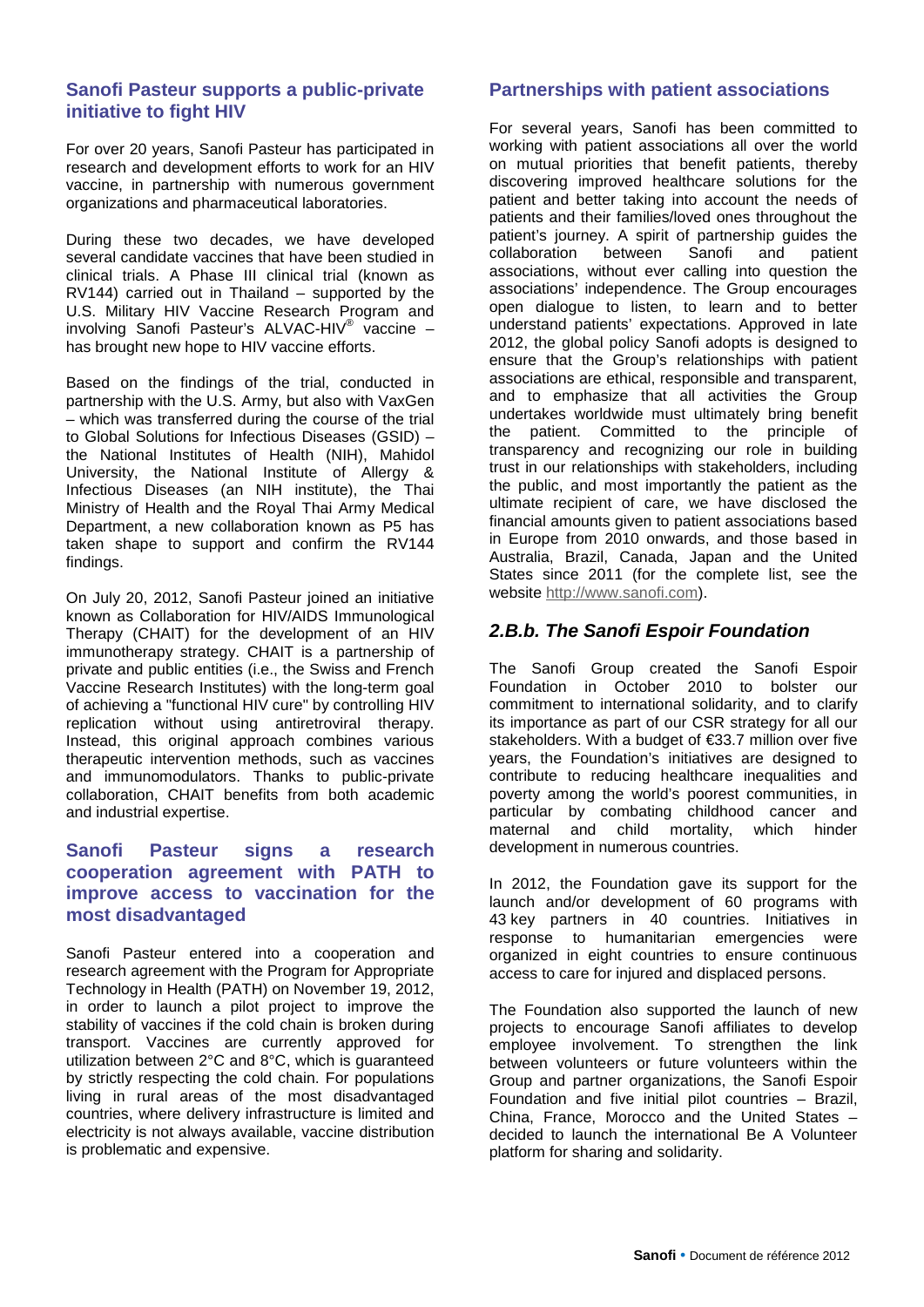The platform serves to inform people about volunteering opportunities, publish offers for volunteer assignments proposed by partner organizations (to date over 150 offers have been published), and share feedback from both volunteers and organizations.

In addition, the Sanofi Season of Solidarity was launched during Fall 2012 across 12 pilot countries, representing 70 Group sites. During this annual international event, employee volunteers take part in a number of activities for the benefit of partner organizations (solidarity breakfasts, sales of craft products for the benefit of organizations, collections of toys and various products, recreational activities for children with health difficulties, etc.).

#### **Fighting childhood cancer in low- and middle-income countries**

The My Child Matters program is a unique initiative developed since 2006 by the Foundation with the Union for International Cancer Control to fight childhood cancer in developing countries. The program's primary objectives are awareness and information targeting the general public, improved training for healthcare professionals, and ensuring earlier diagnosis, access to care, pain management and palliative care. Since 2006, the Foundation has allocated a budget of  $65.1$  million for this program. In 2012, 20 projects were ongoing in 16 countries in Asia, Africa and Latin America.

#### **Reducing maternal and infant mortality**

Reducing maternal and infant mortality is one of the priorities of the Foundation, which supports 11 programs working toward this goal worldwide. For example, since 2011 the Foundation has supported A Call for Life, a project run by the NGO Care, allocating a budget of €893,000 over three years to combat maternal and newborn infant mortality in 35 villages in northern Benin. This pilot program concentrates on four types of action: teaching prevention, improving coverage and the quality of care, better managing emergencies by establishing a community fund, and creating links between individuals in communities and healthcare centers. In 2012, thanks to programs backed by the Foundation, training was provided to 1,350 healthcare professionals, in particular midwives, who are in the frontline when it comes to reducing maternal and infant mortality.

#### **Responding to humanitarian emergencies**

When a humanitarian disaster occurs, healthcare is one of the most vital needs. In 2012, the Group's initiatives with partner organizations and hospitals benefitted people living in eight countries: Haiti, Syria, and countries in the Sahel region (Chad, Niger, Mali, Cameroon, Senegal and Burkina Faso).

In accordance with the Foundation's charter governing donations of medicines and vaccines, 212,000 boxes of drugs and over 645,000 doses of

vaccine were donated by the Group in 2012 to allow access to medical care for 2.2 million people living in 31 countries, including 26 emerging or developing countries.

# **4.3.3. Subcontractors and suppliers**

As a member of the United Nations Global Compact, Sanofi has pledged to support and apply fundamental principles in the areas of human rights, labor and working conditions, environmental protection and the fight against corruption.

Given that Sanofi purchases goods and services for a value of nearly €13 billion, procurement is a major Corporate Social Responsibility (CSR) issue. As stipulated by our Suppliers Code of Conduct, responsible purchasing is based on the UN Global Compact, the conventions of the International Labor Organization, and our own Code of Ethics. It is part of managing relations with our current and future suppliers and setting the standards with respect to human rights, labor practices, health and safety, protection of the environment and respect for ethics rules.

As the department in charge of overseeing relations with our suppliers, the Sanofi Procurement function has developed a responsible purchasing policy since 2007 based on international CSR standards, as well as a specific methodology and robust program for the large-scale and targeted evaluation of the CSR performance of our suppliers and subcontractors. Evaluating their CSR performance is part and parcel of our assessment of suppliers' global performance and represents a mandatory step in the supplier selection process and ongoing management of suppliers and subcontractors.

*In late 2011, Sanofi overhauled its policy in an effort to enhance its analytical capacity and further integrate the policy into the Group's procurement risk management model and processes.*

*Rolled out over the course of 2012, the policy aims to satisfy the Group's requirements and implement a process of continuous improvement with our suppliers. The new approach is based on a comprehensive, multi-criteria CSR risk analysis (procurement strategies, types of goods and services, and countries of operation) and the recognized expertise of an external partner that has developed a collaborative platform for evaluating and analyzing the CSR performance of Sanofi's supplier base.\**

Over 150 buyers and 300 suppliers took part in the roll out of this new approach. In addition, several initiatives have been launched to promote supplier diversity and to exemplify the Group's commitment to respecting individuals and their resourcefulness. These initiatives provide an important means of support for the local economies where our sites are located.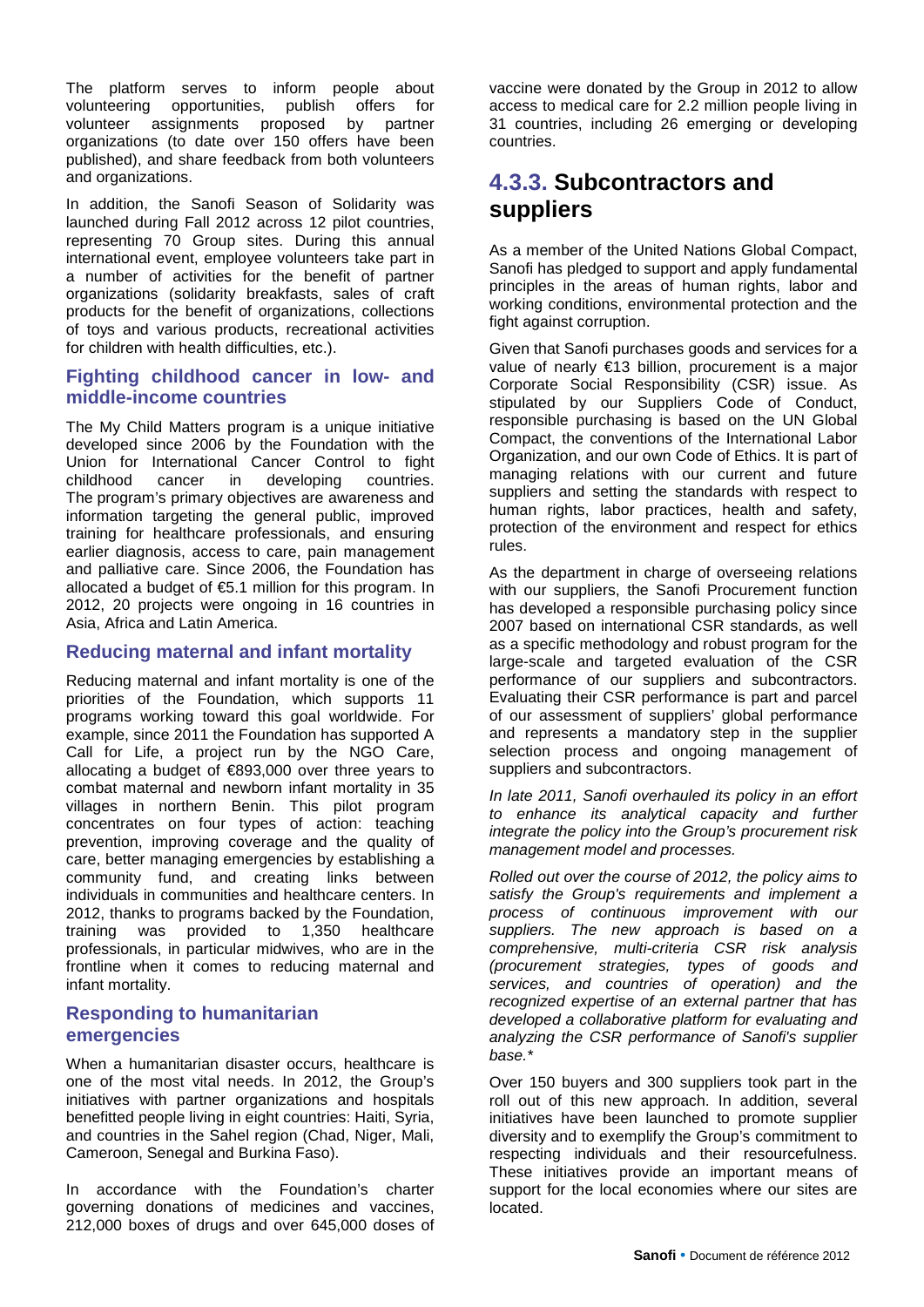In France, Sanofi adopted a proactive approach by ratifying the Charter of Intercompany Relations. The Group made a commitment to small- and mediumsized enterprises (SMEs), specifically to:

- Respect the commitments set out in the Charter (guarantee fair financial treatment for suppliers, promote cooperation between large contractors and strategic suppliers by helping SMEs, reduce the risks of mutual dependence between contractors and suppliers, incorporate environmental concerns, develop local economic activity, etc.);
- Accept the implementation of a compliance assessment process (performed by an external expert) of our organization and management practices based on the guidelines from the Charter;
- Adopt necessary corrective measures to reach the objectives listed in the Charter.

The Procurement function oversees and coordinates activity plans to support implementation of the Charter, monitoring of related indicators, and corrective actions as necessary.

In addition, to ensure that this commitment is translated into action and preserve independence, in 2012 Sanofi appointed an internal ombudsman within the Corporate Social Responsibility Direction. The primary role of the ombudsman, who may be contacted by a supplier or a purchaser, includes facilitating the resolution of work-related differences between the Group and our suppliers with neutrality, impartiality, and confidentiality; helping the parties identify a solution; defending the agreement, rather than the parties; and communicating issues that arise and their outcomes as part of a continuous improvement approach.

In the United States, Sanofi made a commitment to SMEs, in particular economically or socially disadvantaged firms (minority-owned, disabledowned, veteran-owned, and HubZone businesses), highlighting the importance for the Group of innovation and diversity among our supplier base.

# **4.3.4. Fair business pratices**

#### 4.A. Measures to fight corruption

Today all stakeholders are aware not only of the harmful economic consequences of corruption, but of its potential to impede development, particularly in emerging countries.

Fighting corruption requires international rules adhered to by as many countries as possible, combined with effective anti-corruption legislation enforced nationally. The adoption of the Organization for Economic Cooperation and Development (OECD) and United Nations (UN) conventions against corruption and national laws with very broad coverage, such as the U.S. Foreign Corrupt Practices

Act (FCPA) and the U.K. Bribery Act, contributes to achieving this goal.

Consistent with our approach to ethical conduct, Sanofi adheres to the following regulations and principles:

• the external reference principles of the United Nations Global Compact (Principle 10):

[http://www.unglobalcompact.org/Issues/transparency](http://www.unglobalcompact.org/Issues/transparency_anticorruption/) [\\_anticorruption/](http://www.unglobalcompact.org/Issues/transparency_anticorruption/)

• the United Nations Convention against Corruption, adopted on October 31, 2003:

#### <http://www.unodc.org/unodc/en/treaties/CAC/>

• the Organization for Economic Cooperation and Development (OECD) Convention on Combating Bribery of Foreign Public Officials in International Business Transactions:

#### <http://www.oecd.org/fr/corruption/>

• measures adopted in accordance with the U.S. Sarbanes-Oxley Act (Section 301).

Moreover, in recent years, anti-corruption authorities in several European countries as well as the United States have increased their scrutiny of companies in certain business sectors. As a consequence, healthcare companies have been the focus of particular attention by the authorities over the past few years due to their interactions with a wide range of stakeholders, such as, physicians and government agencies. It is increasingly necessary for multinational companies to take an active part in fighting corruption.

In response to these growing demands, for several years now Sanofi has developed and implemented measures and tools designed to prevent and fight all forms of corruption in all countries where the Group does business.

*The corruption prevention program at Sanofi is based on two reference texts:* 

- *the Code of Ethics, on which more than 85,000 employees have received training;*
- *Sanofi's anti-corruption policy, which can be accessed by all employees via Sanofi's intranet and sets out the Group's expectations regarding the prevention of and fight against corruption.\**

The principles contained in these reference documents are promoted across the entire Group by the Global Compliance Organization, present at the corporate, regional, country and functional levels, in particular through training activities. Employees receive anti-corruption training on a regular basis, and an e-learning library with several modules on this subject is available to all employees via the Global Compliance intranet.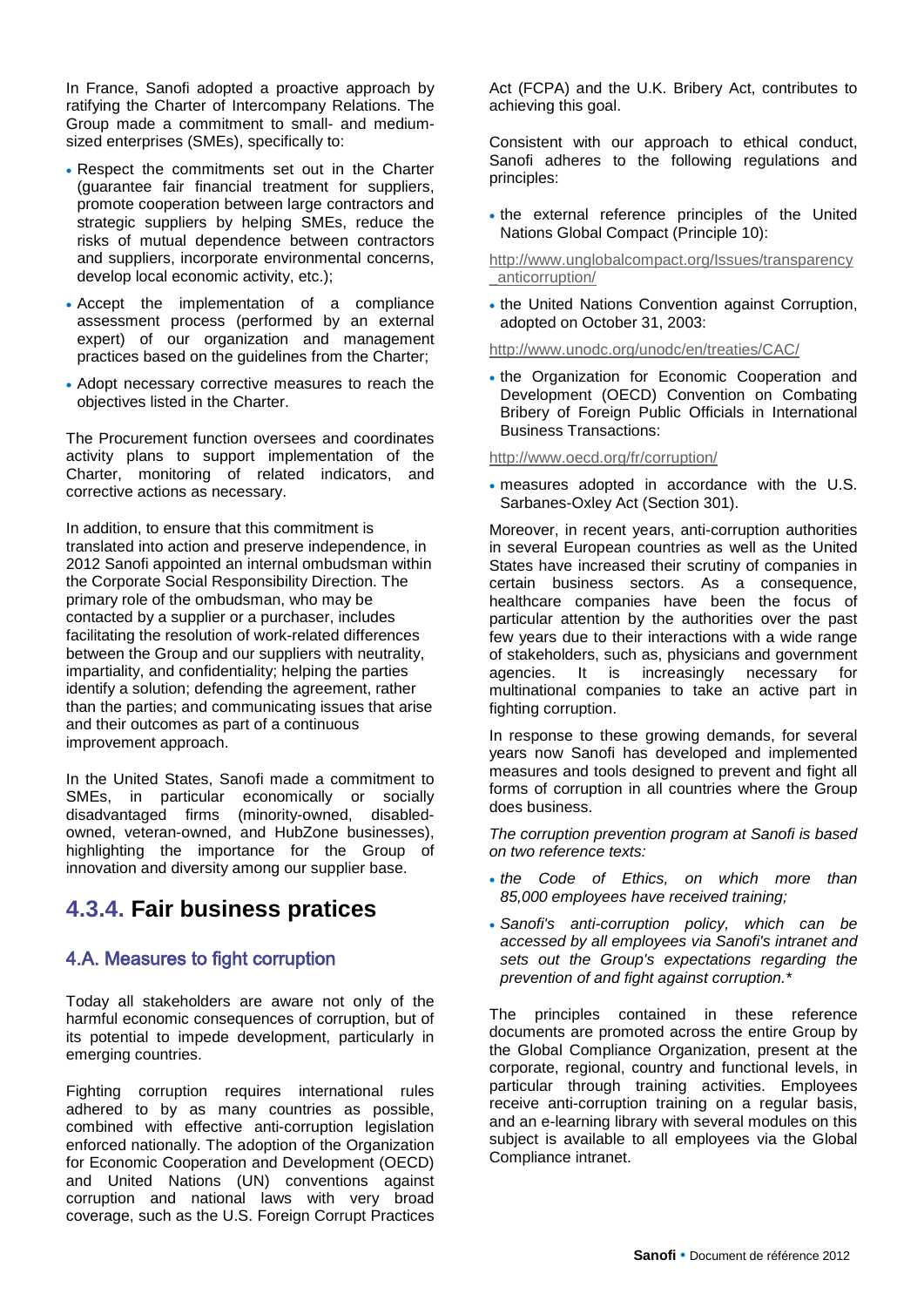An Executive Compliance Committee, which is chaired by the CEO, was created to ensure the effectiveness of all aspects of Sanofi's compliance program, and to facilitate implementation and adherence to the program. The committee plays an executive role to recommend and review the implemented actions to sustain the effectiveness of compliance programs within the Group, and to foster a continued commitment to Group values.

Sanofi affiliates are encouraged to establish local compliance committees to enforce compliance with the Group's Code of Ethics, policies and procedures, applicable legal and regulatory requirements, and industry standards. Best practices as well as recommendations for the model Local Compliance Committee Charter have been communicated to Group affiliates in all countries.

*To increase vigilance about compliance with internal practices in the Group's Code of Ethics, in 2006, a warning system was established to facilitate reporting for internal controls in the areas of finance, accounting, banking, and fighting corruption and anticompetitive practices.\**

One of the key areas to address to prevent corruption is the establishment of a rigorous process for the selection of third parties, since they may represent a potential source of risk for the Group through their interactions with public officials and administrations. With this in mind, Sanofi decided to put in place a process for due diligence of third parties prior to engaging them, taking into account many factors, such as the nature of the business, the local environment, the type of relationship, and the nature and scope of activities to be performed by third parties for Sanofi.

# 4.B. Measures to protect consumer's health

#### and safety

For several decades, the pharmaceutical industry has been operating in a highly regulated environment (see Section 2.2.7. "*Marchés* – 3. *Réglementation*" of our *Document de Référence*). Before products can be brought to market, numerous clinical trials and laboratory studies must be conducted to assess and, where applicable, improve their benefit/risk profile. Such trials and studies must be carried out in compliance with Good Clinical Practices and Good Laboratory Practices.

In addition, at each step of product development, it is necessary to adhere to Good Manufacturing Practices, which seek to guarantee that marketed products will meet demanding quality standards.

Compliance with Good Distribution Practices is also essential to ensure quality and guarantee the traceability of products – from the distribution center to the final point of delivery: wholesaler, dispensing pharmacy, hospital pharmacy.

In addition to these Good Practices, a number of other regulations define legal requirements concerning pharmacovigilance, medical information, and sales and promotional practices.

As a global healthcare leader focused on patients' needs, Sanofi develops, manufactures and markets a wide range of essential healthcare products worldwide, including a broad-based portfolio of prescription medicines, consumer healthcare (OTC) products, animal health products, vaccines and generics.

Patient safety is an absolute priority for Sanofi. With this in mind, the Group's approach consists of implementing guidelines for quality and continuous improvement to cover each phase of the product's life cycle, as well as services associated with our products. To reach this goal, we have set up management systems designed to:

- Implement a dedicated quality organization;
- Guarantee the quality of our products in development and on the market;
- Ensure continuity of supplies of our products;
- Optimize our products' benefit/risk profile by implementing a drug safety monitoring system;
- Actively combat counterfeiting of our products;
- Protect the safety of patients taking part in clinical trials.

Lastly, in adherence to the highest ethical standards in marketing practices, Sanofi is committed to providing all necessary information for the proper use of a medicine and for an informed decision by prescribing physicians and patients.

#### *4.B.a. A dedicated quality organization*

Sanofi's senior management is firmly committed to providing safe and effective products that are developed, manufactured, distributed and marketed in full compliance with regulatory requirements and the Group's corporate values.

To this end, the Chief Quality Officer (CQO) who reports to the CEO, is in charge of the Global Quality Organization, which encompasses the various existing quality teams in R&D and Industrial Affairs as well as Merial, Genzyme and Sanofi Pasteur. It ensures the consistent implementation of our quality policy throughout the entire life cycle of a product and oversees the application of a consistently high standard of quality worldwide, allowing us to protect patients' safety and meet stakeholders' expectations.

To reach this objective, a company-wide Quality Policy, signed by both the CEO and the Chief Quality Officer, is distributed to all employees worldwide (in 11 languages). Quality managers are appointed in each operating entity and each site or affiliate involved in activities that may potentially impact product quality, patient safety or data integrity.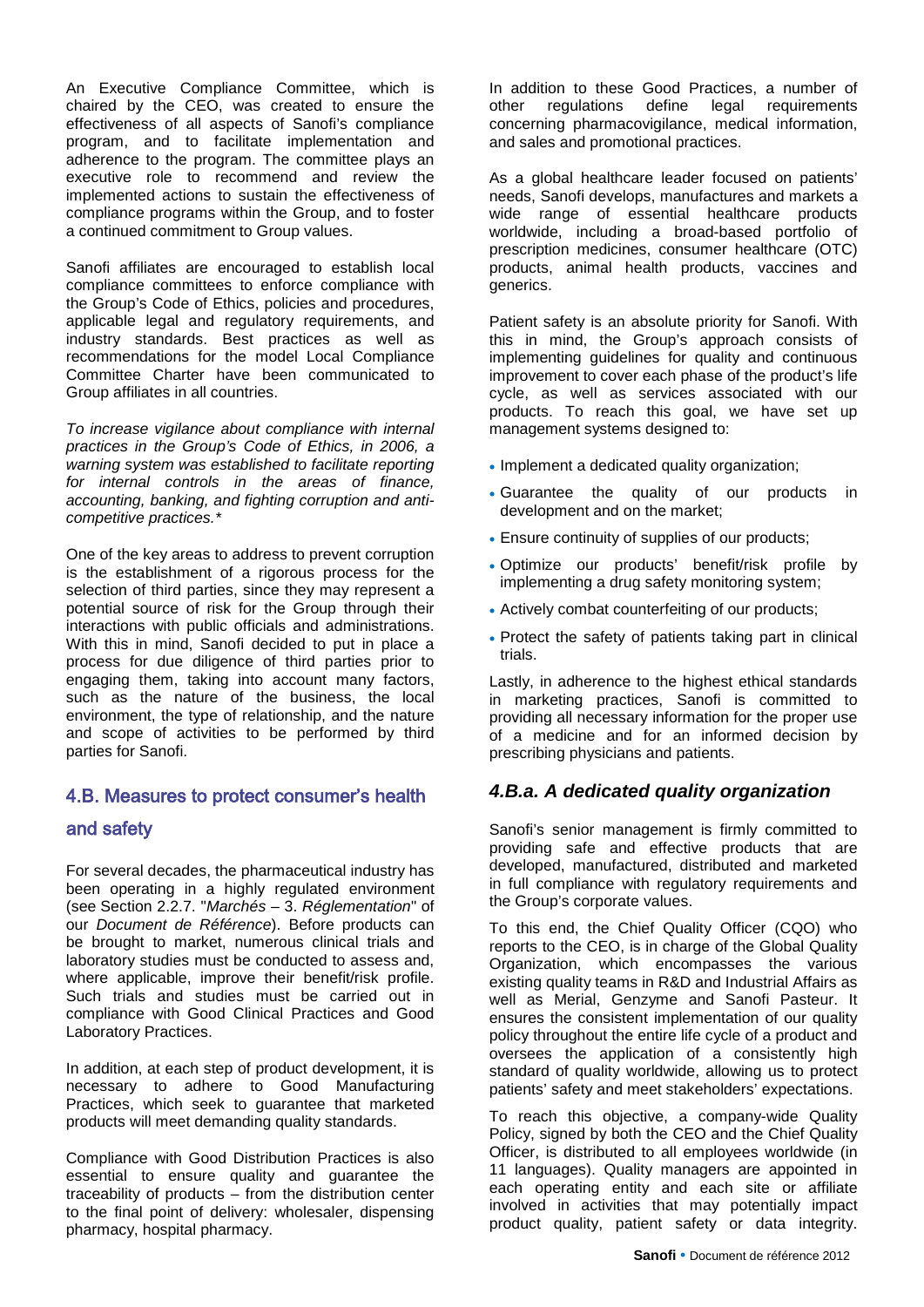They conduct and coordinate quality and compliance activities, in particular routine audits and healthauthority inspection preparedness audits within the Group's operational units as well as with subcontractors and suppliers. These audits contribute to compliance with regulatory requirements and continuous improvement of our performance.

Each Sanofi division monitors the effectiveness of our quality systems by setting objectives, monitoring performance indicators and organizing periodic reviews involving senior management and internal partners.

#### *4.B.b. Quality of marketed products and products in development*

The commercialization of medicines must meet a number of constantly evolving regulatory requirements in order to guarantee optimal product quality.

The quality system put in place by Sanofi guarantees the quality and safety of products marketed by the Group.

*This quality system makes it possible to ensure strict application worldwide of the Good Manufacturing Practices set forth by legislation and with Sanofi quality assurance directives, and to ensure that subcontractors meet equivalent levels of quality.*

*Implementation of the quality system involves the following steps:*

- *for each product batch, quality controls are performed and documented at every step of production, prior to release;*
- *each year, product quality reviews are conducted for each product on the market in order to assess the validity of the manufacturing process and ensure continuous improvement;*
- *a system for monitoring product quality defects reported by patients and healthcare professionals allows for a quick analysis of complaints and the implementation of corrective and preventive actions;*
- *an audit strategy has been developed and put in place for operations involved in the production of Group products, related systems and any subcontractors that may be involved in these types of operations.\**

# *4.B.c. Continuity of supplies*

Compliance with Good Distribution Practices is essential to ensure quality and guarantee the traceability of products from the distribution center to the final point of delivery: wholesaler, dispensing pharmacy, hospital pharmacy.

The role of Sanofi's Supply Chain Division, which reports to Industrial Affairs, is to guarantee the continuous supply of drugs to patients, without any interruptions. Our goal is to meet a "zero out of stock" objective, meaning that no link in the chain must be missing or defective.

The processes involved in preserving continuity of supplies include the following activities, for which the Supply Chain Division is directly responsible:

- defining product inventory levels, taking into account the criticality, manufacturing times and volatility of products from the viewpoint of commercial forecasts;
- activating back-up solutions as needed for certain products;
- coordinating and supervising crisis situations when necessary.

Sanofi has also developed an audit strategy for operations involved in the distribution of the Group's products, related systems and subcontractors that may be involved in these operations, in order to monitor compliance of operations with our quality standards and applicable regulations, and to implement a continuous improvement process.

## *4.B.d. Pharmacovigilance (drug safety monitoring)*

The Sanofi Global Pharmacovigilance and Epidemiology (GPE) Department falls under the responsibility of the Chief Medical Officer (CMO), who reports directly to the CEO. The GPE is our center of medical and clinical expertise for safety evaluation and monitoring, as well as the management of risks associated with the use of all Sanofi medicines during their entire life cycle (development, marketing, commercialization). The portfolio overseen by the GPE includes all products from Sanofi's different entities: Sanofi Pharma, Sanofi Pasteur, Genzyme, Sanofi Fovea, as well as products from our generic medicines and consumer healthcare (OTC) divisions.

The GPE's activities comply with all applicable regulations and recommendations in force nationally and internationally. Compliance with these rules guarantees that the profession's highest standards of practice are maintained, thereby improving patient safety. The standards of Good Pharmacovigilance Practices are routinely applied in all settings, whether or not countries have compulsory safety/product development regulations.

These standards also apply to clinical trials and programs that are not directly sponsored by Sanofi and to collaborative projects with NGOs.

The GPE is also in charge of continuous and routine evaluation of the benefit/risk profile of Sanofi products. A specific internal committee, the Benefit/Risk Assessment Committee (BRAC), reviews and assesses a product's benefit/risk profile during all phases – from preclinical to commercialization – and throughout the product's entire life cycle on the market.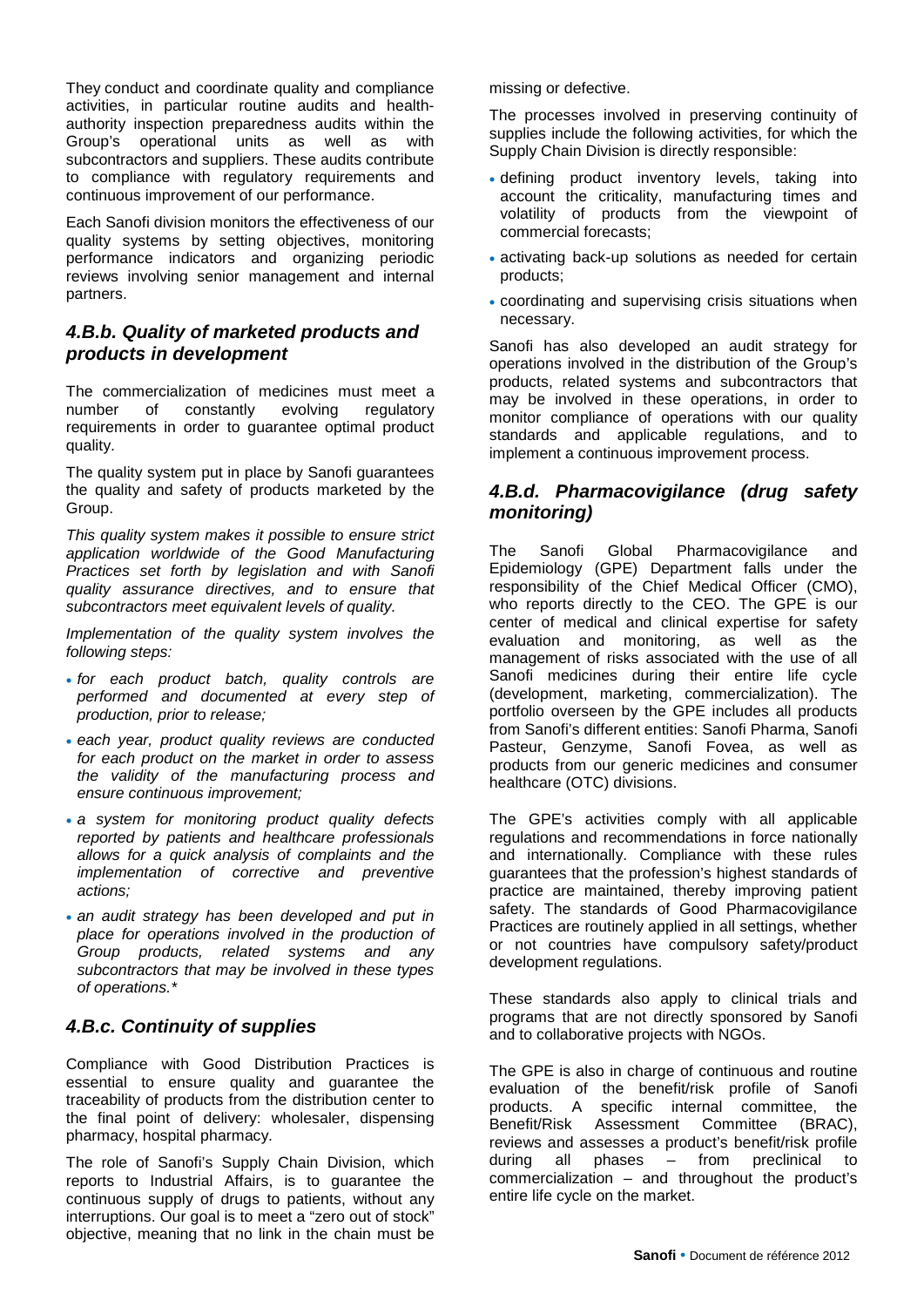Sanofi performs systematic and continuous analyses called "signal detection" to identify pharmacovigilance signals and to allow the proactive assessment of potential risks related to product safety. Signal detection makes it possible to establish corrective action plans to minimize risks. Such plans are subject to validation by the healthcare authorities prior to implementation. The system furthermore includes a product alert process that can be set up to manage risks that may require initiating the crisis management procedure under the leadership of the CEO.

All pharmacovigilance data concerning Sanofi products are stored in a company-wide database under the responsibility of the GPE Department.

Sanofi has developed an audit strategy for pharmacovigilance operations and processes by the Group and by subcontractors and potential partners. Audits are designed to monitor operations' compliance with Group quality standards and applicable regulations, and to implement a continuous improvement process. Audit programs are determined based on an evaluation of potential risks associated with pharmacovigilance operations and are carried out by a specialized in-house quality team working independently of operational teams.

For our Animal Health business, Merial has a Global Pharmacovigilance Department that reports to regulatory affairs within Merial R&D. This department follows policies, procedures and practices to monitor, evaluate and communicate any risks in connection with our Animal Health activity. We maintain quality and consistency across all our pharmacovigilance operations so that, in particular, Merial affiliates and third parties working in collaboration with Merial are able to identify and report any adverse events to the Global Pharmacovigilance Department.

# *4.B.e. The fight against counterfeit drugs*

For several years Sanofi has taken a proactive approach to the fight against counterfeit drugs, a major public health challenge.

The Group has instigated a wide range of initiatives designed to help combat counterfeit drugs worldwide and to eliminate this phenomenon:

- Sanofi's Central Coordination team upholds this goal by working on a day-to-day basis to investigate every product suspected of being counterfeit. It also supports the efforts of the health authorities, customs officials, and national and international police to ensure patients all over the world have access to quality medicines;
- The Central Anti-Counterfeit Laboratory is equipped with a dedicated team of specialists and state-ofthe-art technologies to identify and analyze counterfeit products;
- The Group also uses verification systems and

processes designed to improve efforts to combat<br>falsification and rapidly establish product falsification and rapidly establish authenticity, such as: anti-counterfeit security labels, tamper-evident packaging, and the Data Matrix identification system (using a twodimensional barcode), which has been adopted in France and is being extended to other countries.

# *4.B.f. Safety of patients participating in clinical trials*

Clinical trials are required as a mandatory part of the approval process for any new drugs and are also carried out during the commercialization phase to ensure product safety monitoring and the development of new indications.

The purpose of clinical trials is to collect data about the efficacy and safety of products in healthy subjects and patients.

Sanofi organizes clinical trials all over the world. including in developing and emerging countries. We take into account the specific needs of the various populations that participate in these trials.

Sanofi applies all international standards for the implementation and monitoring of clinical trials worldwide: the Declaration of Helsinki, the recommendations of the International Conference on Harmonization (ICH), particularly Good Clinical Practices (GCP). In addition to these international standards, Sanofi complies with all applicable national and international rules and laws, in particular European Directives 2001/20/EC and 2005/28/EC, CFR21 regulations issued by the U.S. Food and Drug Administration (FDA) and regulations issued by the Japanese Ministry of Health, Labor and Welfare (MHLW).

Before a clinical trial can start, it is subject to review by the health authorities and by independent ethics committees representing healthcare professionals and patients in the country where the trial takes place, in compliance with applicable local and international laws and regulations.

Each ethics committee is an independent body entrusted with protecting the rights, safety and wellbeing of human subjects participating in a clinical trial. The committee expresses an opinion on the trial protocol, the suitability of the investigators involved in the trial, the adequacy of facilities, and on the methods and documents used to inform patients enrolled in trials to obtain their free and informed consent.

Sanofi ensures that all subiects (or their legal representatives) enrolled in clinical trials conducted by the Group give their free and informed consent to participate in the trial. Consent must be given prior to any procedure or intervention required by the study protocol involving the subject and before any data are collected. All documents related to clinical trials, in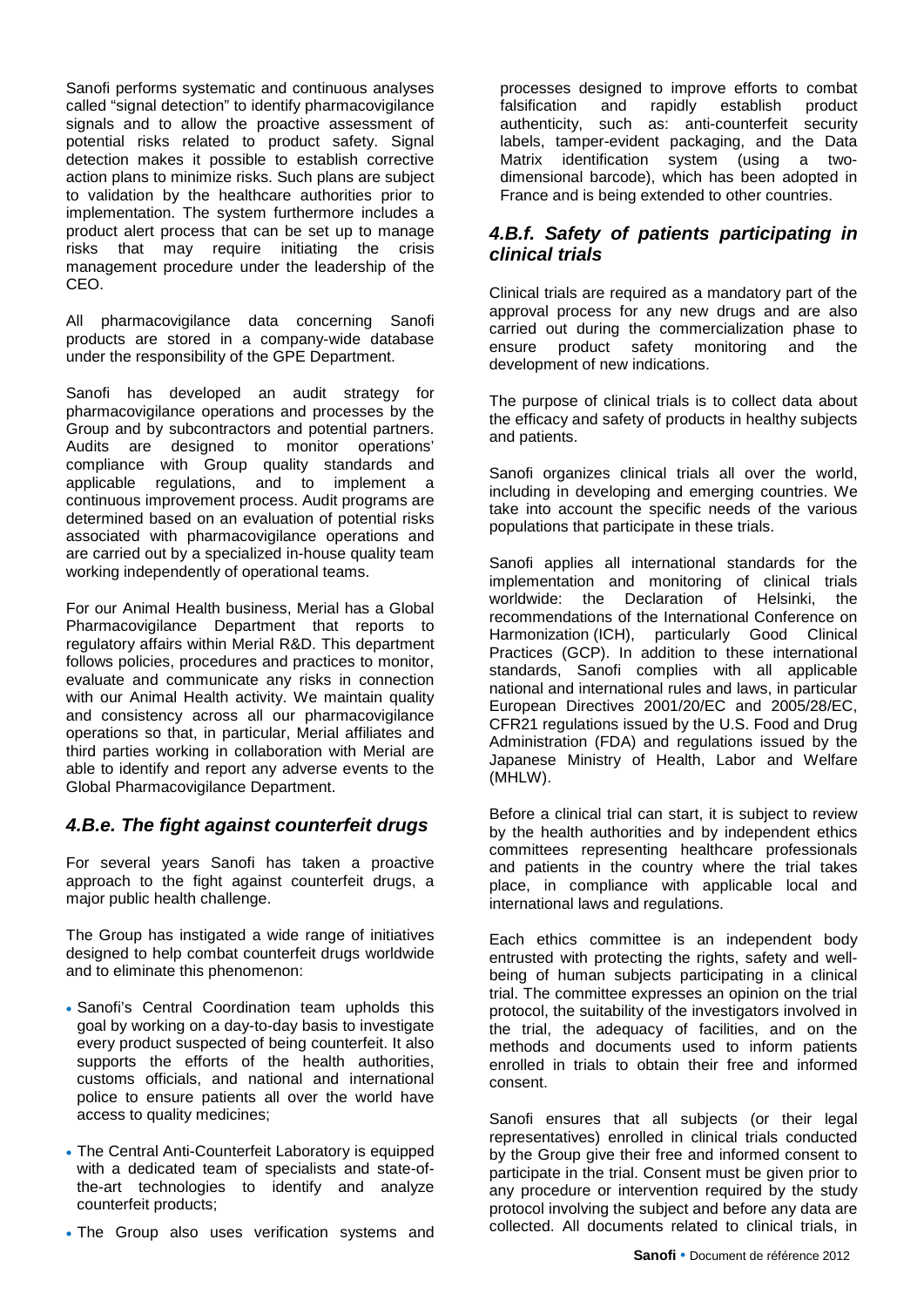particular the informed consent document to take part in the study, must comply with applicable legislation and must provide subjects with exhaustive, easily understandable information. Participants must be clearly informed of their right to access and amend their personal data as defined by applicable law. Sanofi has put in place procedures and tools to protect the confidentiality of personal data collected during clinical trials.

Sanofi is committed to transparency about our medical research and to providing healthcare professionals and patients with all useful information about our development projects and products so that they may make informed medical decisions. Sanofi discloses information about the results of clinical studies via a dedicated website for healthcare professionals and for participants in clinical trials.

Sanofi implements a strategy of audits of our clinical trials, associated systems and subcontractors potentially involved in the conduct of these trials in order to ensure compliance of operations with the Group's quality standards and applicable legislation, and to implement a continuous improvement process. We determine our audit program based on an evaluation of potential risks identified for clinical research activities. It is designed to ensure adequate coverage of projects and trials conducted in various countries and regions all over the world.

# **4.3.5. Initiatives to support human rights**

Respect for human rights is one of the cornerstones of Corporate Social Responsibility for Sanofi. We are convinced that the principles of human rights apply to people, to nations and, by extension, to businesses.

In our Code of Ethics, Social Charter and Suppliers Code of Conduct, we have defined a number of principles to ensure these rights are upheld across all our own operational activities and by our suppliers. In the Sanofi Code of Ethics, we affirm our adherence to the principles of the Universal Declaration of Human Rights, the directives of the Organization for Economic Cooperation and Development (OECD), the principles of the International Labor Organization (ILO) (see Section 4.1.7.), and the International Covenant on Economic, Social and Cultural Rights.

As a member of the UN Global Compact since 2003, we support and apply the core principles relating to human rights. Each year, our CEO and our Senior Vice President of CSR report to the UN Secretary-General on our human rights progress.

In keeping with the Guiding Principles on Business and Human Rights endorsed by the United Nations, Sanofi has adopted a proactive in-house approach to ensure that respect for human rights is incorporated at all levels of the Group's operations.

Self-assessments of internal practices were thus performed for a selection of key issues facing the Group (respect for human rights includes numerous and diverse topics, such as: non-discrimination, the abolition of forced labor, the abolition of child labor, freedom of association, etc.).

A rigorous supplier evaluation approach targeting our suppliers worldwide has been in place since 2007 (see Section 4.3.3.).

In addition, since 2010, a total of 76 managers and senior executives representing more than 25 functions have received one full day of training about human rights in business. *In-house human rights training sessions are organized with the support of outside experts. These experts help prepare the training program, which includes "case study" workshops relating to the human rights issues that Sanofi addresses. The training sessions also provide an opportunity to regularly discuss and share best practices.*

*In order to bring human rights issues to the attention of as many employees as possible, in 2012 Sanofi began developing a guide containing specific examples of best practices implemented by the Group.\** The guide will be distributed to all Sanofi employees in 2013.

Moreover, the Group works alongside other companies, taking an active part in initiatives and working groups on human rights within in the scope of *Entreprises pour les Droits de l'Homme* (EDH), which Sanofi joined in 2007. The Group is a founding member of EDH alongside seven other French international groups. In addition to bringing together businesses that seek to improve respect for human rights through the application of these principles throughout their activities, EDH is currently developing a guide to help managers understand human rights due diligence as defined by the United Nations (Guiding Principles concerning Business and Human Rights, John Ruggie, 2011).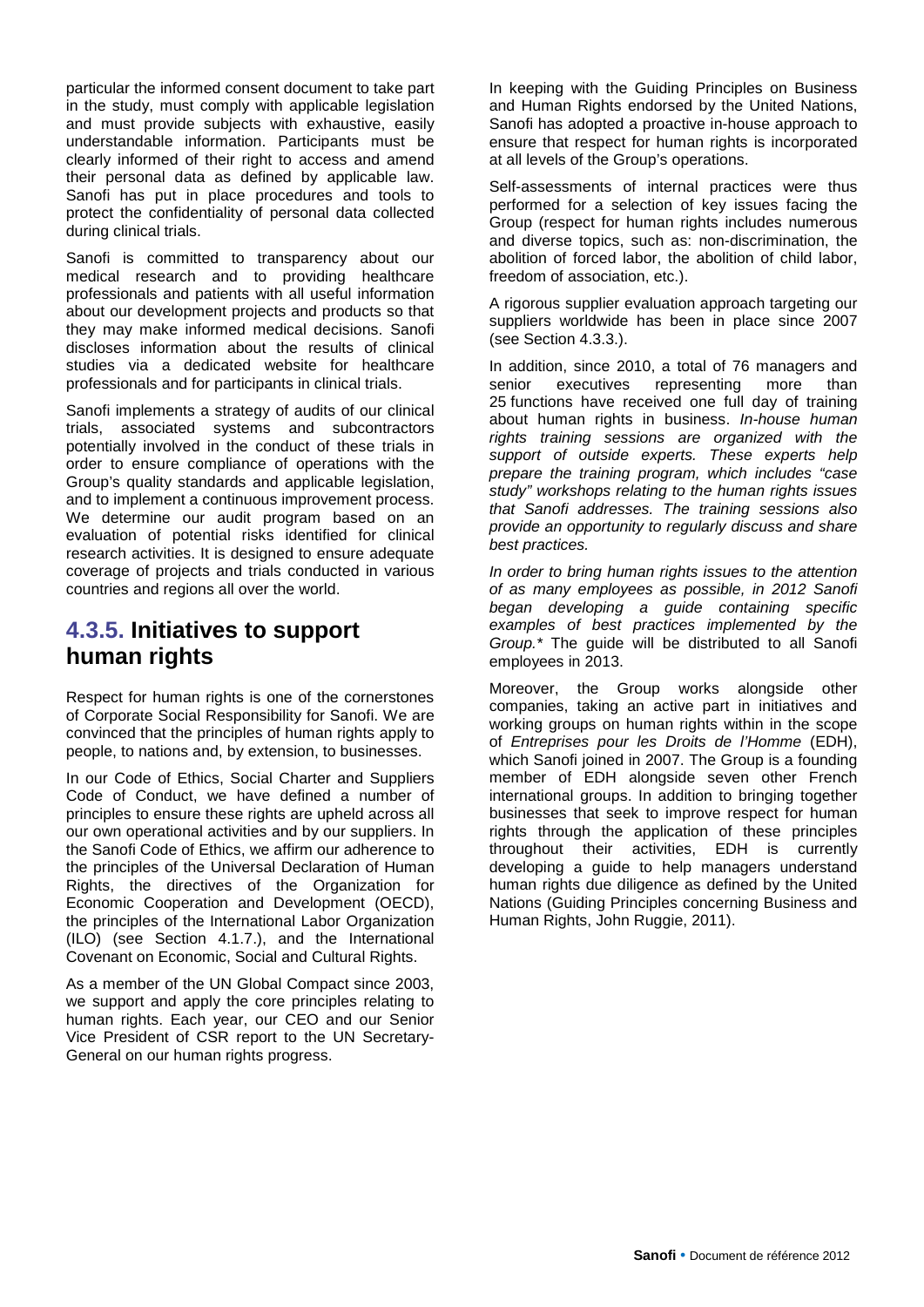# <span id="page-39-0"></span>4.4. HOW CORPORATE SOCIAL RESPONSIBLITY INFORMATION IS REPORTED: METHODOLOGICAL NOTE

#### **Scope of consolidation**

Unless otherwise specified:

- HR data are consolidated for all Group companies worldwide that are fully consolidated, regardless of their activity (industrial or research sites, commercial affiliates, administrative headquarters);
- at the end of 2012, health and safety data (occupational accidents and injuries) covered the same scope;
- environmental data (including spending and investments) are consolidated for all industrial and research sites. Environmental impact measured as  $CO<sub>2</sub>$  emissions from all company vehicles includes all Pharmaceutical Operations affiliates with the exception of Genzyme. The environmental impact of administrative headquarters locations is not included within this scope.

Data for Merial were included in consolidated Sanofi data as of December 31, 2012. Merial has 17 industrial sites, nine research and development sites and a number of administrative offices, including its headquarters located in Lyon (France) and Duluth (Georgia, U.S.).

#### **Changes in scope**

Within the Group, changes in scope (new sites, site closings, transfers of activity) between 2011 and 2012 were analyzed according to predefined rules in order to assess Group performance on a scope that is comparable from one period to the next.

#### **Reporting guidelines**

In order to ensure the uniformity and reliability of indicators used for all entities, the Group has implemented standard reporting guidelines covering social factors as well as safety and environmental factors. These documents specify the methodologies to be used for indicator reporting across the entire Group: definitions, methodological principles, calculation formulas and emission factors. In addition, Sanofi has adopted standard data collection tools:

• **Social data**: As of 2012, Convergence – Sanofi's global HR data platform – covers almost all of Sanofi's workforce. The platform was launched in<br>2011 to facilitate managing personnel,  $10^{10}$  managing implementing processes, and providing managers and employees with access to a wide array of HR information and tools. In 2012, the quality of Convergence data was enhanced through the implementation of a data control process.

- **Safety data**: The MSRS system makes it possible to collect safety data for Sanofi for the entire scope in 2012.
- **Environmental data**: The GREEN tool enabled the consolidation of all 2012 Sanofi data contained in the report.

These tools and guidelines are updated and improved on a regular basis. In particular, the Group carried out a hard close in 2012, leading to minimum estimations of data for the last month, either by prorating data for the year or by applying 2011 data values, depending on the indicators.

#### **Additional information and methodological limits**

The methodological principles for certain HSE and labor indicators may have limits due to:

- the absence of definitions recognized on a national and/or international level, in particular concerning the different types of employment contracts;
- the necessary estimates and the representative nature of the measurements taken, or the limited availability of external data required for calculations;
- the practical methods used for data collection and entry.

As a result, we make every effort to list the definitions and methodology used for the following indicators and, where appropriate, the confidence limits involved.

#### **Safety indicators**

#### *Occupational injury with lost time frequency rate*

The frequency rate of occupational lost time injuries is defined as the number of accidents resulting in lost time of one day or more within a 12-month period, per million hours worked.

For non-mobile personnel, accidents occurring during home-workplace commutes are not included in this indicator. However, they are included for medical sales representatives, in accordance with the reporting rules defined by the Group.

In the event that additional accidents have not yet been recorded at the close of the financial year, or if changes in the qualification of accidents are observed after the financial year has ended, the frequency rate is subsequently corrected.

#### *Motor vehicle accidents*

Accidents are considered to be motor vehicle accidents if they occur when the driver is at the wheel of the vehicle (driving or parking the vehicle).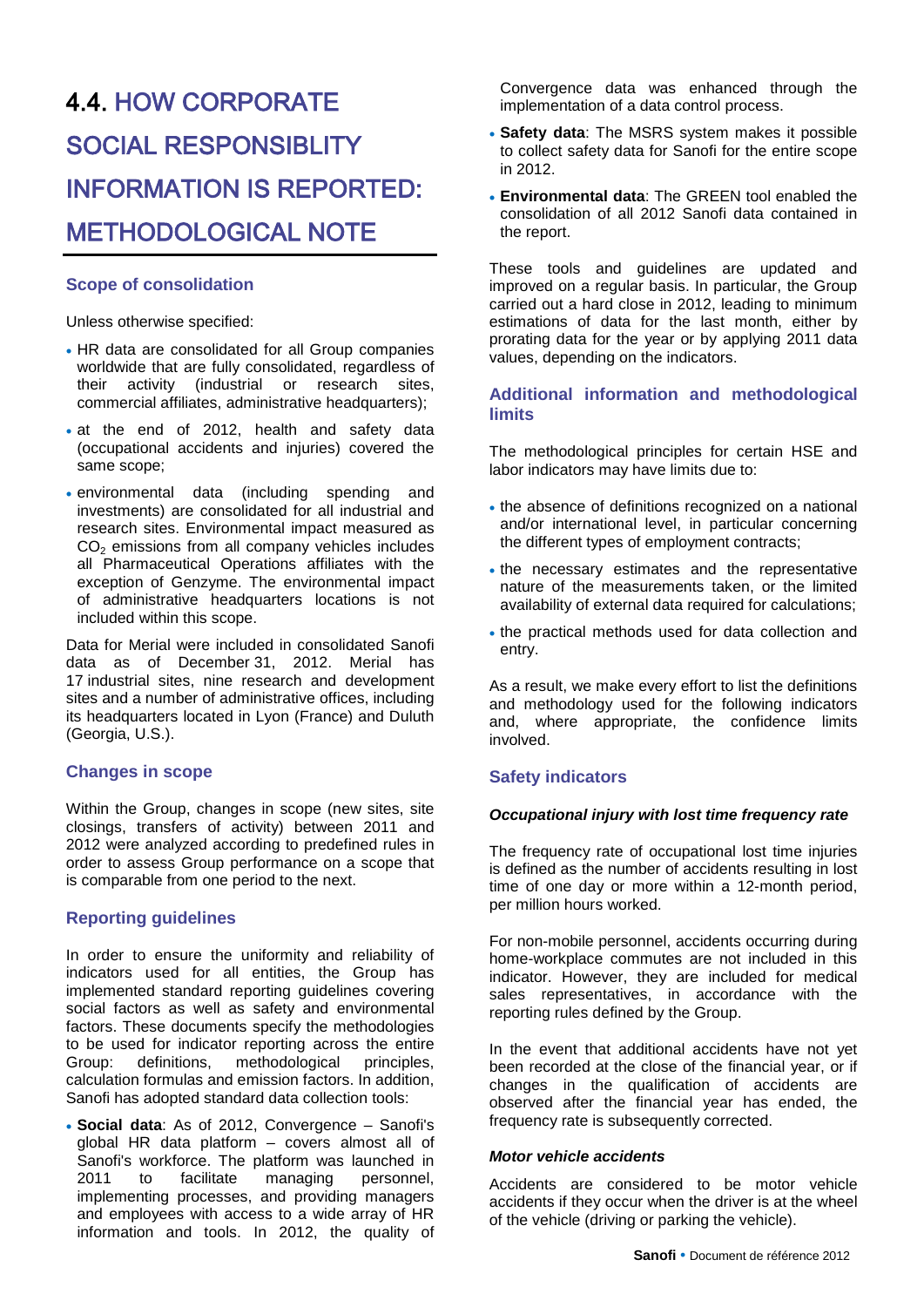This concerns all traffic accidents occurring with vehicles owned or leased by the Group or owned by the employee if the vehicle is driven on a regular basis for professional purposes (medical sales representatives).

#### **Environmental indicators**

#### *CO2 emissions*

Direct emissions are calculated on the basis of data from the Greenhouse Gas (GHG) Protocol in relation to fuel emission factors. Indirect emissions resulting from other energy sources purchased off-premises and taken into account include the following:

- Emissions in connection with electricity production:
	- For countries other than the United States, emission factors are obtained from the report entitled CO<sub>2</sub> Emissions from Fuel Combustion 2012 - Highlights, published by the International Energy Agency (IEA). Emissions in 2012 were estimated on the basis of the most recent emission factors (end of 2010). For the preceding years, emissions for the year "Y" were calculated on the basis of the emission factor for the year "Y-2."
	- For the United States, the Group refers to GHG Protocol data, which are based on U.S. EPA 2009 data. In the absence of more recent data, the 2009 emission factor is applied to all years (2010, 2011 and 2012) to estimate  $CO<sub>2</sub>$  emissions in connection with electricity production in the United States.
- Emissions in connection with the production of steam are calculated on the basis of site-specific factors.
- Emissions resulting from pharmaceutical sales fleet vehicles (medical representatives) were estimated on the basis of fuel consumption using a reporting system that distinguishes the emission factor specific to the type of fuel consumed (gasoline or diesel), or on the basis of mileage (in the absence of fuel consumption data) under the conservative assumption of use vehicles in the Euro 1 category.

#### *Percentage of renewable electricity*

The percentage of renewable electricity compared to total electricity purchased is calculated using data on the source of electricity in each country where the Group operates, based on U.S. Energy Information Administration data.

#### *Volatile Organic Compound emissions (VOCs)*

VOCs are estimated either on the basis of mass balance or by direct measurement; the uncertainty resulting from these estimates is of the order of 10%. The classification of volatile organic compounds is based on EU regulations.

#### *Wastewater discharge*

Data correspond to waste after internal or external treatment. In the event of a lack of information about external treatment, a purification rate of 50% is assumed.

#### *Waste*

The distinction between hazardous and nonhazardous waste corresponds to that used in European regulations for European Union member countries (Decision 2000/532/EC of May 3, 2000) and that used in local regulations for other countries. It is noted that waste from remediation activities is not included in the published operational total.

#### **Social indicators**

#### *Worldwide workforce*

Employees under contract include all employees that have an employment contract (permanent or fixedterm) with a Sanofi Group company as of the last calendar day of the month. Employees under contract are measured in terms of headcount, irrespective of hours worked or their date of hiring during the month.

#### *Worldwide new hires*

New hires refer to employees hired from outside the Group and do not include movements within the Group, such as international, inter-company or intersite transfers.

#### *Worldwide departures*

Departures refer to employees who leave the Group and do not include movements within the Group, such as international, inter-company or inter-site transfers.

For 2012, all intra-Group movements were specifically excluded. For 2011, because data on new hires and departures could not be processed in the same manner as for 2012, the data published includes intra-Group movements. Fixed-term contracts that were converted into permanent contracts were not taken into account for either new hires or departures.

#### *Percentage of women in key positions*

Data relating to key positions  $-$  or positions of high responsibility considered to be essential to Sanofi's strategic objectives – were obtained using eTalent, Sanofi's global talent management system.

#### **Consolidation and internal controls**

The Corporate HR and HSE Departments are responsible for ensuring that all data are consolidated on the basis of information provided by the industrial and research sites and Group affiliates or administrative headquarters throughout the world.

When sites include more than one function, either environmental impact is attributed to the one with the greatest impact, or impact is shared among the functions. HSE coordinators for each activity perform an initial validation of safety and environmental data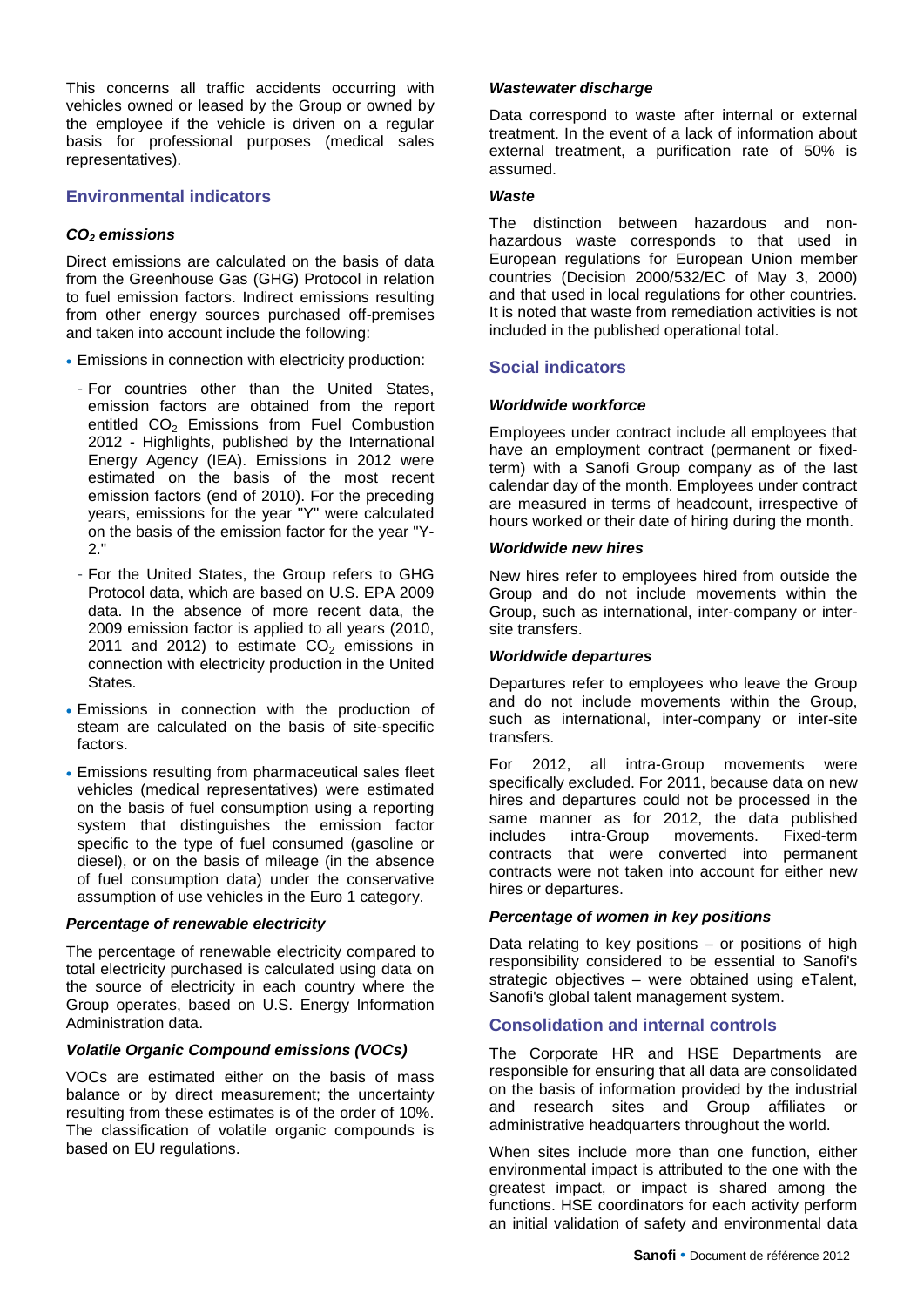prior to their consolidation. Corporate HR and HSE also verify data consistency during consolidation.

These validations include data comparisons from previous years as well as careful analysis of any significant discrepancies.

Social data regarding the workforce are compared with consolidated data in the management control database.

To ensure that site representatives have properly understood the HSE indicators, and to ensure that the data reported correspond with those requested, HSE data verification is carried out during in-house audits conducted at Group sites.

#### **External controls**

In order to obtain an external review of our data's reliability and the thoroughness of our reporting procedures, we asked our Statutory Auditors to perform specific verification of certain CSR information and data, which are listed in the Statutory Auditors' assurance report included in Section 4.5 of this document. The report describes the work they performed and includes their comments and conclusions.

Selected HSE and social data published in this report were specifically reviewed by the Statutory Auditors in accordance with the relevant legislation and French professional practices.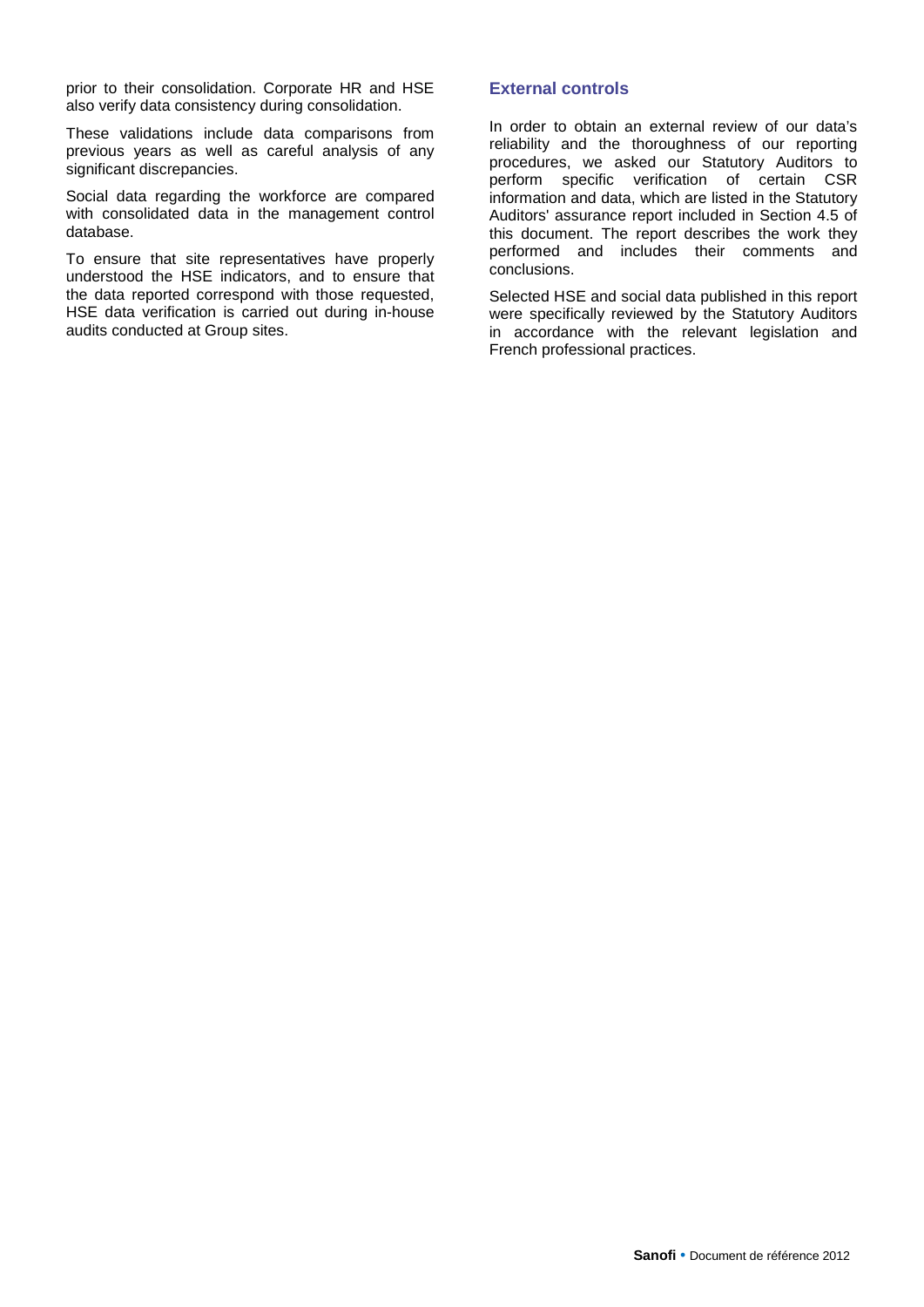# <span id="page-42-0"></span>4.5. STATUTORY AUDITORS' DISCLOSURE STATEMENT AND ASSURANCE REPORT

*This is a free translation into English of the Statutory Auditors' Disclosure Statement and Limited Assurance Report issued in French and is provided solely for the convenience of English-speaking readers. The Disclosure Statement and Limited Assurance Report should be read in conjunction with, and construed in accordance with, French law and professional auditing standards applicable in France.*

Statutory Auditors' Disclosure Statement and Limited Assurance Report on corporate social responsibility information

#### **Financial year ended December 31, 2012**

#### To the Senior Management of Sanofi:

Further to the request received and in our capacity as Sanofi's Statutory Auditors, we hereby present our report on the consolidated corporate social responsibility information presented in the *Rapport de Gestion* (Management Report) prepared for the financial year ended December 31, 2012 in accordance with the provisions of Article L. 225-102- 1 of the French Commercial Code.

#### **Responsibility of management**

The Board of Directors is responsible for preparing a *Rapport de Gestion* containing the consolidated corporate social responsibility information required under Article R. 225-105-1 of the French Commercial Code (hereinafter the "Information"), determined according to the guidelines used by the company (the "Guidelines"), which are available from Sanofi upon request and are summarized in the "How corporate social responsibility information is reported: Methodological note" section of the *Rapport de Gestion*.

#### **Independence and quality control**

Our independence is defined by regulatory requirements, the code of ethics of the profession *(Code de déontologie)* and the provisions of Article L. 822-11 of the French Commercial Code. We maintain a comprehensive system of quality control including documented procedures and policies to ensure compliance with ethical requirements, professional standards, and applicable legal and regulatory requirements.

#### **Responsibility of the statutory auditors**

Based on our work, it is our responsibility to:

- attest that the required Information is included in the *Rapport de Gestion* or, if it is not included, attest that an appropriate explanation for the omission is provided in accordance with Article R. 225-105 of the French Commercial Code and French Decree No. 2012-557 of April 24, 2012 (Disclosure Statement);
- provide limited assurance on whether the Information is fairly presented, in all material respects, in accordance with the Guidelines. (Limited Assurance Report).

In performing our work, we requested the assistance of our corporate social responsibility experts.

#### **1 / Disclosure Statement**

We conducted the work described below in<br>accordance with the professional standards accordance with the professional applicable in France:

We compared the Information presented in the *Rapport de Gestion* against the list provided for by Article R. 225-105-1 of the French Commercial Code;

We verified that the Information covered the scope of consolidation, that is, Sanofi and its affiliates within the meaning of Article L. 233-1, and the companies it controls within the meaning of Article L. 233-3 of the French Commercial Code;

In the event of an omission of certain consolidated information, we verified that explanations were provided in accordance with the provisions of French Decree No. 2012-557 of April 24, 2012.

Based on this review, we attest that the required Information is presented in the *Rapport de Gestion*.

#### **2 / Limited Assurance Report**

#### **Nature and scope of our review**

We conducted our work in accordance with the International Standard on Assurance Engagements (ISAE) 3000 and the professional standards applicable in France. We planned and performed the procedures described below to provide limited assurance that the Information is free of any material misstatements that might cause us to believe that the Information has not been fairly presented, in all material respects, in accordance with the Guidelines. A higher level of assurance would have required more extensive procedures.

Our procedures included the following:

• We assessed the Guidelines' appropriateness with respect to their relevance, completeness, neutrality, understandability and reliability, taking best practices in the industry into consideration where applicable.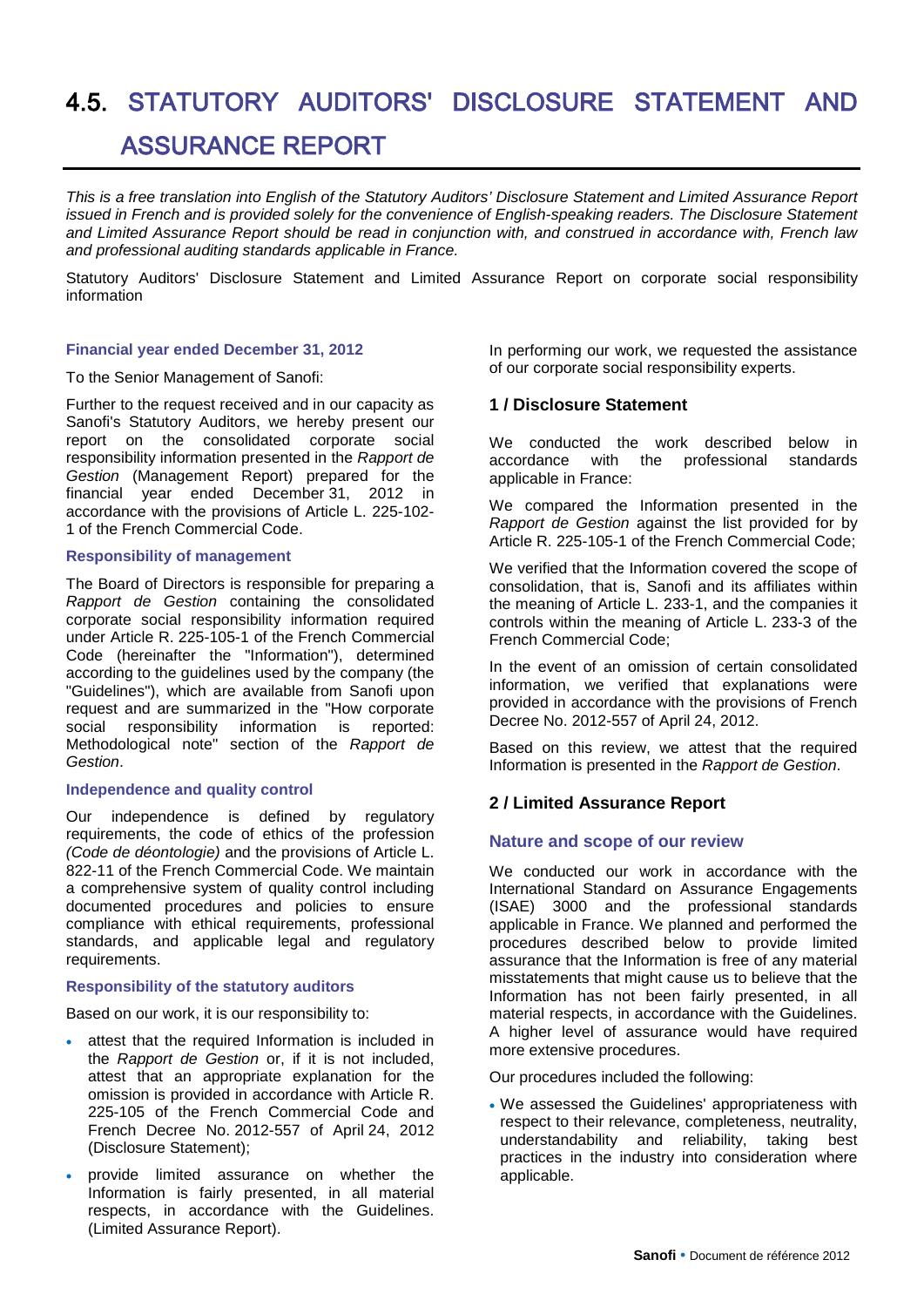- We verified that the Group has set up collection, compilation, processing and control processes aimed at ensuring that the Information is exhaustive and consistent. We assessed internal control and risk management procedures relating to the preparation of Information. We conducted interviews with the individuals in charge of social and environmental reporting.
- We selected the qualitative information and consolidated quantitative data to be tested and

determined the nature and scope of the tests while taking into consideration their importance with regard to the social and environmental consequences associated with the Group's business activity and specific characteristics as well as its corporate social responsibility commitments. This qualitative information and consolidated quantitative data is presented in the table below, and in the body of the *Rapport de Gestion*, the qualitative information is identified by the symbol (\*) and is presented in italics.

| <b>Qualitative information:</b>        | Selection of qualitative information relating to the 12 topics below:             |
|----------------------------------------|-----------------------------------------------------------------------------------|
|                                        | Human rights                                                                      |
|                                        | Equal treatment                                                                   |
|                                        | Measures to fight corruption                                                      |
|                                        | Occupational health and safety policy                                             |
|                                        | Training                                                                          |
|                                        | Pharmaceuticals in the environment                                                |
|                                        | Climate change<br>۰                                                               |
|                                        | Biodiversity                                                                      |
|                                        | Subcontracting and suppliers<br>٠                                                 |
|                                        | Patient and consumer safety                                                       |
|                                        | Good corporate governance                                                         |
|                                        | Stakeholder relations                                                             |
| <b>Consolidated quantitative data:</b> | Social                                                                            |
|                                        | Employees under contract worldwide<br>٠                                           |
|                                        | Total number of new hires worldwide                                               |
|                                        | Total number of departures worldwide                                              |
|                                        | Percentage of women in key positions                                              |
|                                        | <b>Environment</b>                                                                |
|                                        | Air emissions - VOCs                                                              |
|                                        | Air emissions – SOx, NOx                                                          |
|                                        | Greenhouse gas emissions - fuels (direct), and production of electricity and<br>۰ |
|                                        | other energy sources (indirect)                                                   |
|                                        | Total energy consumption<br>۰                                                     |
|                                        | Total volumes of hazardous and non-hazardous waste                                |
|                                        | Total water consumption                                                           |
|                                        | <b>Safety</b>                                                                     |
|                                        | Lost time injury frequency rate worldwide                                         |

- Concerning the qualitative information that we considered the most important:
	- We conducted interviews with:
		- the CSR Excellence Direction, which is in charge of elaborating and implementing the CSR approach;
		- individuals in operational divisions that are involved in implementing the approach, such as Access to Medicines, Pharmacovigilance, R&D, HSE, Legal;
		- individuals involved in implementing the approach in cross-functional departments such as human resources, procurement and global compliance.
	- We obtained supporting documentation such as internal procedures, minutes of committee meetings and other meetings, training materials, studies and survey findings that made it possible to support the selected information and assess its fairness.
- Concerning the consolidated quantitative data that we considered the most important:
- with regard to the consolidating entity and the controlled entities, we performed analytical procedures and verified, on a sample basis, the calculations and data consolidation;
- with regard to the sites that we selected based on their business activity, their contribution to consolidated indicators, their location, as well as a risk analysis, we carried out the following:
	- we conducted interviews to verify the proper application of procedures;
	- we carried out detailed tests to verify the calculations made and reconcile the data with the substantiating documents.

For social data, we selected a sample of administrative management entities in three countries (Brazil, France and the United States).